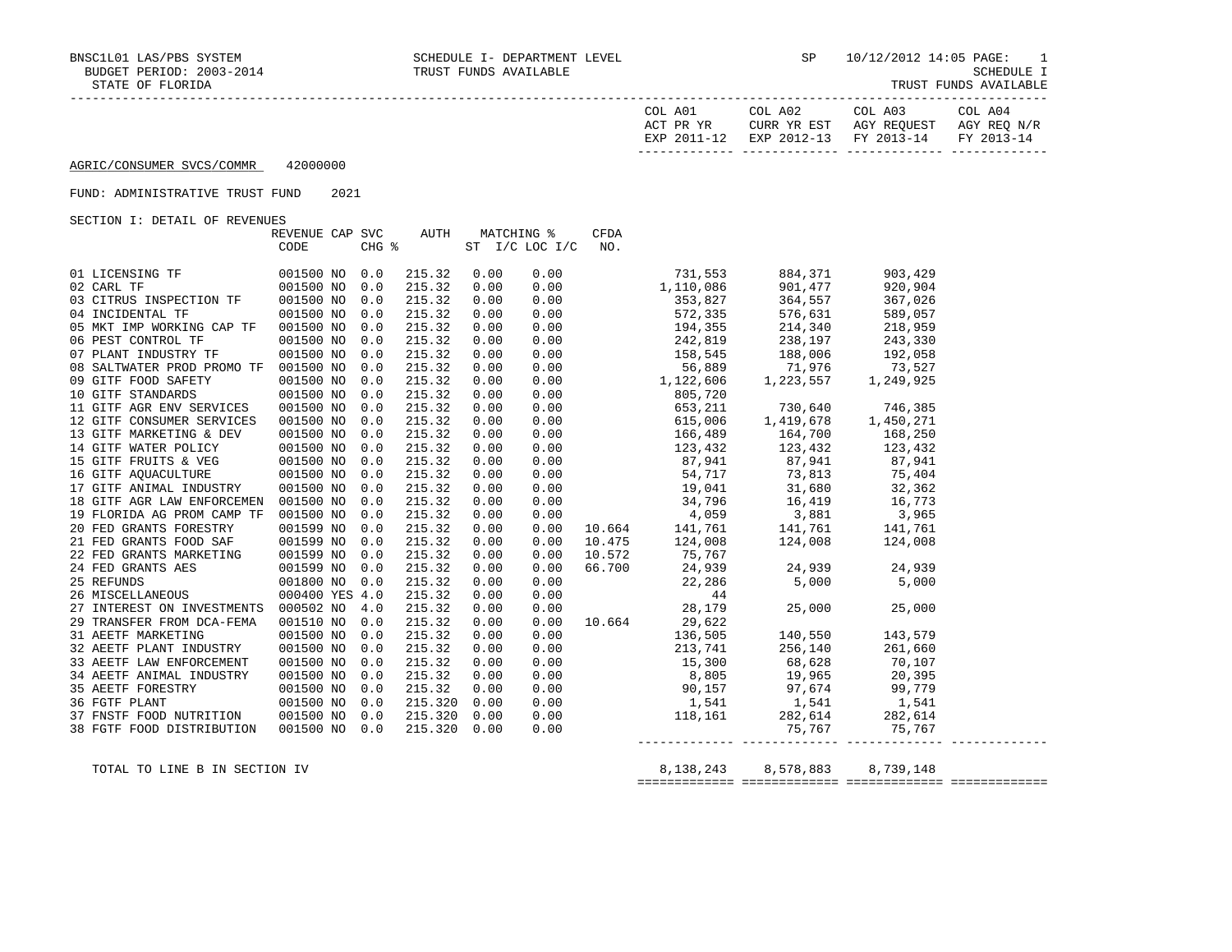| BNSC1L01 LAS/PBS SYSTEM SCHEDULE I- DEPARTMENT LEVEL<br>BUDGET PERIOD: 2003-2014<br>STATE OF FLORIDA                                                                                                                                                                                                                                | TRUST FUNDS AVAILABLE                          |                               |     |                                                                                                                                            |                                                                                                                                                                                                                                                                                                                                            | SP 10/12/2012 14:05 PAGE:  | 2<br>SCHEDULE I<br>TRUST FUNDS AVAILABLE |
|-------------------------------------------------------------------------------------------------------------------------------------------------------------------------------------------------------------------------------------------------------------------------------------------------------------------------------------|------------------------------------------------|-------------------------------|-----|--------------------------------------------------------------------------------------------------------------------------------------------|--------------------------------------------------------------------------------------------------------------------------------------------------------------------------------------------------------------------------------------------------------------------------------------------------------------------------------------------|----------------------------|------------------------------------------|
|                                                                                                                                                                                                                                                                                                                                     |                                                |                               |     | EXP 2011-12 EXP 2012-13 FY 2013-14 FY 2013-14                                                                                              |                                                                                                                                                                                                                                                                                                                                            |                            |                                          |
| 42000000<br>AGRIC/CONSUMER SVCS/COMMR                                                                                                                                                                                                                                                                                               |                                                |                               |     |                                                                                                                                            |                                                                                                                                                                                                                                                                                                                                            |                            |                                          |
| 2021<br>FUND: ADMINISTRATIVE TRUST FUND                                                                                                                                                                                                                                                                                             |                                                |                               |     |                                                                                                                                            |                                                                                                                                                                                                                                                                                                                                            |                            |                                          |
| SECTION II: DETAIL OF NONOPERATING EXPENDITURES                                                                                                                                                                                                                                                                                     | CODE                                           | OBJECT TRANSFER CFDA<br>TO BE | NO. |                                                                                                                                            |                                                                                                                                                                                                                                                                                                                                            |                            |                                          |
| 01 TRANSFER TO GITF - AGMIC<br>02 ASSESSMENT ON INVESTMENTS<br>03 GR SERVICE CHARGE<br>05 SEPTEMBER 2012 REVERSIONS                                                                                                                                                                                                                 | 830000<br>880000<br>991000                     | 810000 42120100               |     | $\begin{array}{cccc} 501, 613 & & & 589, 600 & & 651, 785 \\ 1, 429 & & & 1, 268 & & 1, 268 \\ 1, 072 & & & 1, 000 & & 1, 000 \end{array}$ | 53,051-                                                                                                                                                                                                                                                                                                                                    |                            |                                          |
| TOTAL TO LINE E IN SECTION IV                                                                                                                                                                                                                                                                                                       |                                                |                               |     |                                                                                                                                            |                                                                                                                                                                                                                                                                                                                                            | 504, 114 538, 817 654, 053 |                                          |
| SECTION III: ADJUSTMENTS                                                                                                                                                                                                                                                                                                            | OBJECT<br>CODE                                 |                               |     |                                                                                                                                            |                                                                                                                                                                                                                                                                                                                                            |                            |                                          |
| 01 EXCLUDE COMPENSATED ABSENCES LIABILITY<br>04 PY A/P NOT CF INCL IN LINE A<br>05 ROUNDING<br>06 REVERSIONS SETEMBER 2011<br>07 PY CF ENCUMBRANCES NOT RESERVED IN PY 991000<br>09 SWFS POST CLOSING ENTRIES (POSTS 8 & 22)                                                                                                        | 991000<br>991000<br>991000<br>991000<br>991000 |                               |     | 2,611<br>6,787<br>$2-$<br>8,003<br>$8,982-$<br>$3,252-$                                                                                    |                                                                                                                                                                                                                                                                                                                                            |                            |                                          |
| TOTAL TO LINE H IN SECTION IV                                                                                                                                                                                                                                                                                                       |                                                |                               |     | 5,165                                                                                                                                      |                                                                                                                                                                                                                                                                                                                                            |                            |                                          |
| SECTION IV: SUMMARY                                                                                                                                                                                                                                                                                                                 |                                                |                               |     |                                                                                                                                            |                                                                                                                                                                                                                                                                                                                                            |                            |                                          |
| UNRESERVED FUND BALANCE - JULY 1<br>ADD: REVENUES (FROM SECTION I)<br>TOTAL FUNDS AVAILABLE (LINE A + LINE B)<br>and the control of the control of<br>LESS: OPERATING EXPENDITURES<br>LESS: NONOPERATING EXPENDITURES (SECTION II) (E)<br>LESS: FIXED CAPITAL OUTLAY (TOTAL ONLY)<br>UNRESERVED FUND BALANCE - JUNE 30 - BEFORE ADJ | (A)<br>(B)<br>(C)<br>(D)<br>(F)<br>(G)         |                               |     | 8,138,243                                                                                                                                  | 535,926 790,315 553,051<br>138,243 8,578,883 8,739,148<br>$\begin{array}{cccc} 8\, , 674 \, , 169 &\qquad 9 \, , 369 \, , 198 &\qquad 9 \, , 292 \, , 199 \\ 7 \, , 384 \, , 905 &\qquad 8 \, , 277 \, , 330 &\qquad 8 \, , 335 \, , 095 \\ 504 \, , 114 &\qquad 538 \, , 817 &\qquad 654 \, , 053 \end{array}$<br>785,150 553,051 303,051 |                            |                                          |
| NET ADJUSTMENTS (FROM SECTION III)<br>ADJUSTED UNRESERVED FUND BALANCE - JUNE 30 (I)                                                                                                                                                                                                                                                | (H)                                            |                               |     | 5,165<br>790,315                                                                                                                           | 553,051                                                                                                                                                                                                                                                                                                                                    | 303,051                    |                                          |
| TOTAL UNRESERVED FUND BALANCE FROM STATEWIDE CFO FILE:                                                                                                                                                                                                                                                                              |                                                |                               |     | 535,926                                                                                                                                    |                                                                                                                                                                                                                                                                                                                                            |                            |                                          |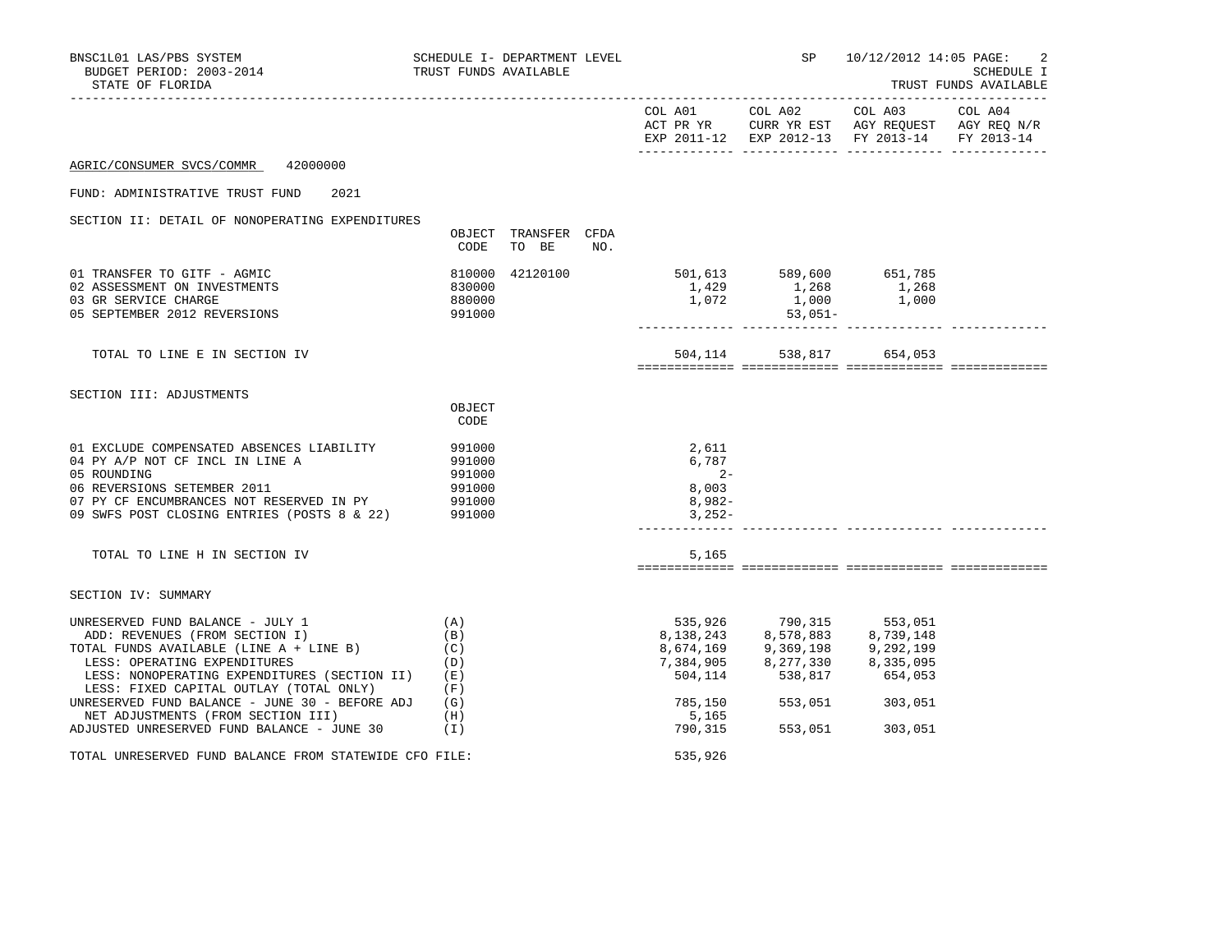| BNSC1L01 LAS/PBS SYSTEM<br>BUDGET PERIOD: 2003-2014<br>STATE OF FLORIDA                                                                                                                                                                      |                                                                                       | SCHEDULE I- DEPARTMENT LEVEL<br>TRUST FUNDS AVAILABLE |                |                                | SP 10/12/2012 14:05 PAGE:                                                                                                                                          | 3<br>SCHEDULE I<br>TRUST FUNDS AVAILABLE |
|----------------------------------------------------------------------------------------------------------------------------------------------------------------------------------------------------------------------------------------------|---------------------------------------------------------------------------------------|-------------------------------------------------------|----------------|--------------------------------|--------------------------------------------------------------------------------------------------------------------------------------------------------------------|------------------------------------------|
|                                                                                                                                                                                                                                              |                                                                                       |                                                       |                |                                | COL A01 COL A02 COL A03<br>ACT PR YR $\,$ CURR YR EST $\,$ AGY REQUEST $\,$ AGY REQ $\rm N/R$<br>EXP 2011-12 EXP 2012-13 FY 2013-14 FY 2013-14                     | COL A04                                  |
| AGRIC/CONSUMER SVCS/COMMR 42000000                                                                                                                                                                                                           |                                                                                       |                                                       |                |                                |                                                                                                                                                                    |                                          |
| FUND: AG LAW ENFORCEMENT TF 2025                                                                                                                                                                                                             |                                                                                       |                                                       |                |                                |                                                                                                                                                                    |                                          |
| SECTION I: DETAIL OF REVENUES                                                                                                                                                                                                                |                                                                                       |                                                       |                |                                |                                                                                                                                                                    |                                          |
|                                                                                                                                                                                                                                              | REVENUE CAP SVC AUTH MATCHING %<br>CODE                                               | CFDA<br>CHG % ST I/C LOC I/C NO.                      |                |                                |                                                                                                                                                                    |                                          |
| 01 RESTITUTION PAYMENTS<br>02 REFUNDS<br>04 INTEREST                                                                                                                                                                                         | 001204 NO 0.0<br>001800 NO 0.0 215.31 3.00 0.00<br>000500 NO 4.0 17.57 0.00 0.00 0.00 | 215.31 0.00<br>0.00<br>0.00<br>0.00                   | 4,285<br>3,824 | ______________ _______________ | $\begin{array}{cccc} & 876 & & 3\,, 267 & & 3\,, 267 \\ 23\,, 406 & & 26\,, 764 & & 26\,, 764 \\ 4\,, 285 & & 3\,, 588 & & 3\,, 588 \end{array}$<br>15 2,589 2,589 |                                          |
| TOTAL TO LINE B IN SECTION IV                                                                                                                                                                                                                |                                                                                       |                                                       |                |                                | 32,406 36,208 36,208                                                                                                                                               |                                          |
|                                                                                                                                                                                                                                              |                                                                                       |                                                       |                |                                |                                                                                                                                                                    |                                          |
| SECTION II: DETAIL OF NONOPERATING EXPENDITURES                                                                                                                                                                                              |                                                                                       | OBJECT TRANSFER CFDA<br>CODE<br>TO BE<br>NO.          |                |                                |                                                                                                                                                                    |                                          |
| 01 GR SERVICE CHARGE<br>02 ASSESSMENT ON INVESTMENTS<br>03 5% RESERVE                                                                                                                                                                        |                                                                                       | 880000<br>830000<br>999000                            |                | 316 247<br>215 180             | 247<br>180<br>1,789                                                                                                                                                |                                          |
| TOTAL TO LINE E IN SECTION IV                                                                                                                                                                                                                |                                                                                       |                                                       | 531            |                                | 427<br>2,216                                                                                                                                                       |                                          |
| SECTION III: ADJUSTMENTS                                                                                                                                                                                                                     |                                                                                       | OBJECT<br>CODE                                        |                |                                |                                                                                                                                                                    |                                          |
| 01 ROUNDING<br>02 CHANGE IN ALLOWANCE FOR DOUBTFUL ACCTS                                                                                                                                                                                     |                                                                                       | 991000<br>991000                                      | 2<br>$15 -$    |                                |                                                                                                                                                                    |                                          |
| TOTAL TO LINE H IN SECTION IV                                                                                                                                                                                                                |                                                                                       |                                                       | $13-$          |                                |                                                                                                                                                                    |                                          |
| SECTION IV: SUMMARY                                                                                                                                                                                                                          |                                                                                       |                                                       |                |                                |                                                                                                                                                                    |                                          |
| UNRESERVED FUND BALANCE - JULY 1<br>ADD: REVENUES (FROM SECTION I)<br>TOTAL FUNDS AVAILABLE (LINE A + LINE B)<br>LESS: OPERATING EXPENDITURES<br>LESS: NONOPERATING EXPENDITURES (SECTION II) (E)<br>LESS: FIXED CAPITAL OUTLAY (TOTAL ONLY) |                                                                                       | (A)<br>(B)<br>(C)<br>(D)<br>(F)                       | 183,328        |                                | 156,581 144,764<br>$32,406$<br>$215,734$<br>$58,609$<br>$531$<br>$42,789$<br>$531$<br>$427$<br>$598$<br>$44,985$<br>$215,734$<br>$427$<br>$2,216$                  | 21,950                                   |
| UNRESERVED FUND BALANCE - JUNE 30 - BEFORE ADJ<br>NET ADJUSTMENTS (FROM SECTION III)                                                                                                                                                         |                                                                                       | (G)<br>(H)                                            | $13 -$         |                                | 156,594 144,764 133,771                                                                                                                                            |                                          |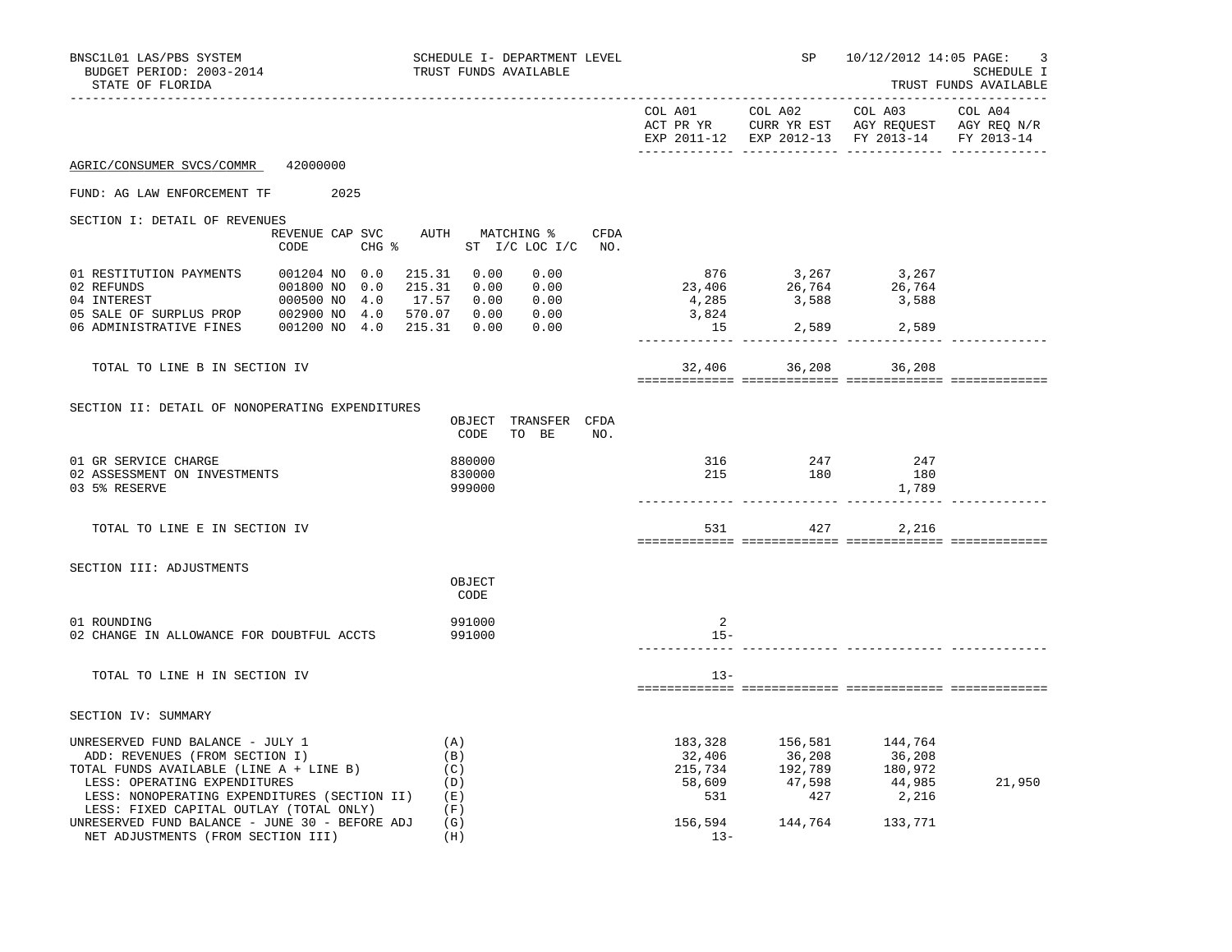| BNSC1L01 LAS/PBS SYSTEM<br>BUDGET PERIOD: 2003-2014<br>STATE OF FLORIDA | SCHEDULE I- DEPARTMENT LEVEL<br>TRUST FUNDS AVAILABLE |                                     | <b>SP</b>                             | 10/12/2012 14:05 PAGE:               | $\overline{4}$<br>SCHEDULE I<br>TRUST FUNDS AVAILABLE |
|-------------------------------------------------------------------------|-------------------------------------------------------|-------------------------------------|---------------------------------------|--------------------------------------|-------------------------------------------------------|
|                                                                         |                                                       | COL A01<br>ACT PR YR<br>EXP 2011-12 | COL A02<br>CURR YR EST<br>EXP 2012-13 | COL A03<br>AGY REOUEST<br>FY 2013-14 | COL A04<br>AGY REO N/R<br>FY 2013-14                  |
| 42000000<br>AGRIC/CONSUMER SVCS/COMMR                                   |                                                       |                                     |                                       |                                      |                                                       |
| 2025<br>FUND: AG LAW ENFORCEMENT TF                                     |                                                       |                                     |                                       |                                      |                                                       |
| SECTION IV: SUMMARY                                                     |                                                       |                                     |                                       |                                      |                                                       |
| ADJUSTED UNRESERVED FUND BALANCE - JUNE 30                              | (I)                                                   | 156,581                             | 144,764                               | 133,771                              |                                                       |
| TOTAL UNRESERVED FUND BALANCE FROM STATEWIDE CFO FILE:                  |                                                       | 183,328                             |                                       |                                      |                                                       |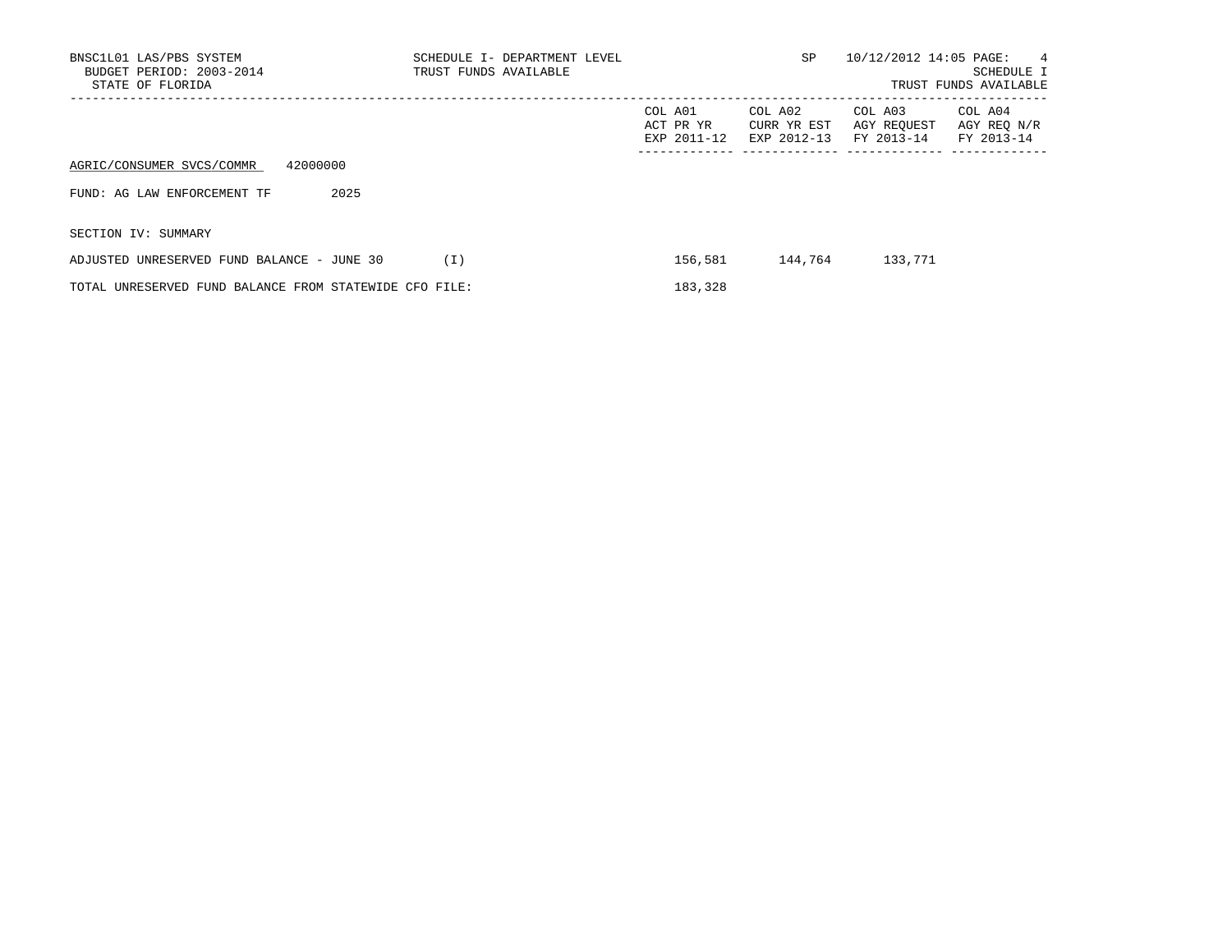| STATE OF FLORIDA                     |                |      |       |                      |      |                                     |             |                                                                               |                                       |                                                  | TRUST FUNDS AVAILABLE |
|--------------------------------------|----------------|------|-------|----------------------|------|-------------------------------------|-------------|-------------------------------------------------------------------------------|---------------------------------------|--------------------------------------------------|-----------------------|
|                                      |                |      |       |                      |      |                                     |             | COL A01<br>ACT PR YR<br>EXP 2011-12                                           | COL A02<br>CURR YR EST<br>EXP 2012-13 | COL A03<br>AGY REQUEST AGY REQ N/R<br>FY 2013-14 | COL A04<br>FY 2013-14 |
| AGRIC/CONSUMER SVCS/COMMR            | 42000000       |      |       |                      |      |                                     |             |                                                                               |                                       |                                                  |                       |
| FUND: CITRUS INSPECTION TF           |                | 2093 |       |                      |      |                                     |             |                                                                               |                                       |                                                  |                       |
| SECTION I: DETAIL OF REVENUES        |                |      |       |                      |      |                                     |             |                                                                               |                                       |                                                  |                       |
|                                      | CODE           |      | CHG % | REVENUE CAP SVC AUTH |      | <b>MATCHING %</b><br>ST I/C LOC I/C | CFDA<br>NO. |                                                                               |                                       |                                                  |                       |
| 1A F&V FEDERAL FEES                  | 000119 NO 0.0  |      |       | 570.07               | 0.00 | 0.00                                |             | 5,020,884 5,248,800 5,248,800<br>110,644 515,850 525,850                      |                                       |                                                  |                       |
| 1B F&V INSPECTION FEES               | 000100 YES 0.0 |      |       | 601.28               | 0.00 | 0.00                                |             |                                                                               |                                       |                                                  |                       |
| 1C F&V PACKING HOUSE FEES            | 000100 YES 0.0 |      |       | 570.481              | 0.00 | 0.00                                |             | 1,296,399   1,150,000   1,150,000                                             |                                       |                                                  |                       |
| 1D F&V INTEREST ON INVESTM           | 000502 NO 0.0  |      |       | 17.57                | 0.00 | 0.00                                |             | 79,548 62,500 62,500                                                          |                                       |                                                  |                       |
| 1F F&V CITRUS DEALER LICS            | 000200 YES 0.0 |      |       | 601.59               | 0.00 | 0.00                                |             | 16,135 15,500 15,500                                                          |                                       |                                                  |                       |
| 1G F&V SALES TAXES                   | 002500 NO      |      | 0.0   | 212.031              | 0.00 | 0.00                                |             |                                                                               |                                       |                                                  |                       |
| 1H F&V RENT NORA MAYO HALL 002101 NO |                |      | 0.0   | 212.031              | 0.00 | 0.00                                |             |                                                                               |                                       |                                                  |                       |
| 1I F&V CACP FEES                     | 000100 YES 0.0 |      |       | 570.481              | 0.00 | 0.00                                |             | $10,853$<br>39,429<br>39,429<br>35,000<br>2,669,421<br>2,595,000<br>2,345,000 |                                       |                                                  |                       |
| 11 F&V MAINT JUICE EXT FEE           | 000100 YES 0.0 |      |       | 570.481              | 0.00 | 0.00                                |             | 4,696                                                                         | 17,000                                | 17,000                                           |                       |
| 12 F&V SALE OF SURPLUS PRO           | 002900 NO 0.0  |      |       | 570.07               | 0.00 | 0.00                                |             | 1,162                                                                         |                                       |                                                  |                       |
| 13 F&V CITRUS BUDWOOD                | 000100 YES 0.0 |      |       | 570.481              | 0.00 | 0.00                                |             | 745,500                                                                       | 740,000 740,000                       |                                                  |                       |
| 15 F&V INSURANCE RECOVERY            | 002800 NO 0.0  |      |       | 570.07               | 0.00 | 0.00                                |             | $4,217$<br>5,058,135                                                          |                                       |                                                  |                       |
| 2A MKT CITRUS MKTING ORDER           | 000108 YES 0.0 |      |       | 573.118              | 0.00 | 0.00                                |             |                                                                               | 7, 149, 231 7, 149, 231               |                                                  |                       |
| 2B MKT CROP ESTIMATE FEES            | 000100 YES 0.0 |      |       | 601.28               | 0.00 | 0.00                                |             | 2,336,537<br>575                                                              | 1,932,469 2,189,300                   |                                                  |                       |
| 2D MARKETING REFUNDS                 | 001800 NO 0.0  |      |       | 215.31               | 0.00 | 0.00                                |             |                                                                               |                                       |                                                  |                       |
| 2F MKT SALE OF SURP PROP             | 002900 NO      |      | 0.0   | 000.00               | 0.00 | 0.00                                |             | 8,559                                                                         |                                       |                                                  |                       |
| 2G PLT PLANT REFUNDS                 | 001800 NO 0.0  |      |       | 215.31               | 0.00 | 0.00                                |             |                                                                               | 69                                    | 69                                               |                       |
| TOTAL TO LINE B IN SECTION IV        |                |      |       |                      |      |                                     |             |                                                                               | 17,402,694   19,471,394   19,488,225  |                                                  |                       |
|                                      |                |      |       |                      |      |                                     |             |                                                                               |                                       |                                                  |                       |
|                                      |                |      |       |                      |      |                                     |             |                                                                               |                                       |                                                  |                       |

SECTION II: DETAIL OF NONOPERATING EXPENDITURES

|                                      | OBJECT<br>CODE | TRANSFER<br>TO<br>BE | CFDA<br>NO. |           |            |           |  |
|--------------------------------------|----------------|----------------------|-------------|-----------|------------|-----------|--|
| BA BUDGET AMDT EOG B00074            | 899000         |                      |             |           | $242.874-$ |           |  |
| 01 F&V TRNF TO ADMINISTRATIVE TF     | 810000         | 42010300             |             | 249,986   | 249,986    | 249,986   |  |
| 02 F&V PMTS TO US TREASURY           | 810000         |                      |             | 5,118,644 | 5,248,800  | 5,248,800 |  |
| 04 F&V REFUND STATE REVENUES         | 860000         |                      |             | 9,908     |            |           |  |
| 05 F&V AGMIC TRANSFERS TO GITF       | 810000         | 42120100             |             | 102,337   | 100,426    | 112,348   |  |
| 06 F&V PAYMENT OF SALES TAX          | 810000         |                      |             | 10,720    | 9,975      | 9,975     |  |
| 08 F&V ASSESSMENTS ON INVESTMENTS    | 830000         |                      |             | 4,025     | 3,162      | 3,162     |  |
| 09 MKT TRANSFER TO ADMINISTRATIVE TF | 810000         | 42010300             |             | 103,841   | 114,571    | 117,040   |  |
| 10 MKT CITRUS TREE SURVEY            | 810000         | 42170600             |             | 96,664    | 96,664     | 96,664    |  |
| 11 MKT AGMIC TRANSFER                | 810000         | 42120100             |             | 11,173    | 9,237      | 10,334    |  |
| 11 SEPTEMBER 2012 REVERSIONS         | 991000         |                      |             |           | $15,966-$  |           |  |
| TOTAL TO LINE E IN SECTION IV        |                |                      |             | 5,707,298 | 5,573,981  | 5,848,309 |  |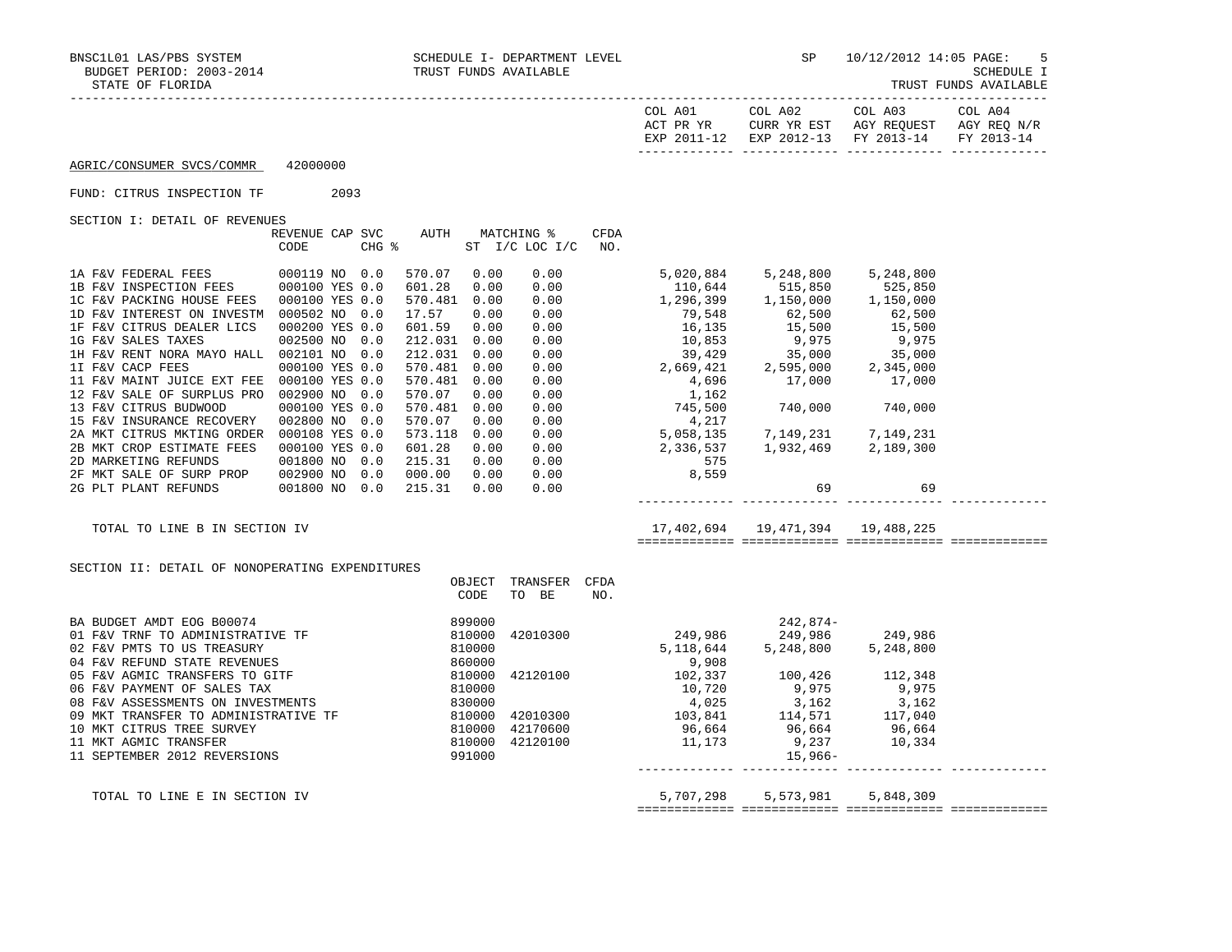| BNSC1L01 LAS/PBS SYSTEM<br>BUDGET PERIOD: 2003-2014<br>STATE OF FLORIDA                                                                                                                                                                                                                                                                                                                                                                                                                                                                      | SCHEDULE I- DEPARTMENT LEVEL<br>TRUST FUNDS AVAILABLE                                                                          |                                                                                                                                        | <b>SP</b>                                                                     | 10/12/2012 14:05 PAGE:                                                                                                            | - 6<br>SCHEDULE I<br>TRUST FUNDS AVAILABLE |
|----------------------------------------------------------------------------------------------------------------------------------------------------------------------------------------------------------------------------------------------------------------------------------------------------------------------------------------------------------------------------------------------------------------------------------------------------------------------------------------------------------------------------------------------|--------------------------------------------------------------------------------------------------------------------------------|----------------------------------------------------------------------------------------------------------------------------------------|-------------------------------------------------------------------------------|-----------------------------------------------------------------------------------------------------------------------------------|--------------------------------------------|
|                                                                                                                                                                                                                                                                                                                                                                                                                                                                                                                                              |                                                                                                                                |                                                                                                                                        |                                                                               | COL A01 COL A02 COL A03 COL A04<br>ACT PR YR CURR YR EST AGY REQUEST AGY REQ N/R<br>EXP 2011-12 EXP 2012-13 FY 2013-14 FY 2013-14 |                                            |
| 42000000<br>AGRIC/CONSUMER SVCS/COMMR                                                                                                                                                                                                                                                                                                                                                                                                                                                                                                        |                                                                                                                                |                                                                                                                                        |                                                                               |                                                                                                                                   |                                            |
| 2093<br>FUND: CITRUS INSPECTION TF                                                                                                                                                                                                                                                                                                                                                                                                                                                                                                           |                                                                                                                                |                                                                                                                                        |                                                                               |                                                                                                                                   |                                            |
| SECTION III: ADJUSTMENTS                                                                                                                                                                                                                                                                                                                                                                                                                                                                                                                     |                                                                                                                                |                                                                                                                                        |                                                                               |                                                                                                                                   |                                            |
|                                                                                                                                                                                                                                                                                                                                                                                                                                                                                                                                              | OBJECT<br>CODE                                                                                                                 |                                                                                                                                        |                                                                               |                                                                                                                                   |                                            |
| 01 REVERSE PY A/P NOT CF (INCL IN LINE D)<br>02 REVERSIONS SEPTEMBER 2011<br>03 EXCLUDE COMPENSATED ABSENCES<br>04 CHANGE IN ALLOWANCE FOR DOUBTFUL ACCOUNTS<br>05 TR 10'S NOT INCLUDED IN LINE D<br>06 F&V PY CF ENCUMBRANCES NOT RESERVED PY<br>07 SWFS POST CLOSING ENTRIES (POST 9 & 28)<br>07 MKT PY ACCOUNTS PAYABLES NOT CF<br>08 MKT REVERSIONS SEPTEMBER 2011<br>09 MKT PY COMPENSATED ABSENCES<br>10 MKT PY CF ENCUMBRANCES NOT RESERVED IN PY<br>11 PLANT PY COMPENSATED ABSENCES<br>13 ROUNDING<br>TOTAL TO LINE H IN SECTION IV | 991000<br>991000<br>991000<br>991000<br>991000<br>991000<br>991000<br>991000<br>991000<br>991000<br>991000<br>991000<br>991000 | 307<br>3,011<br>7,548<br>10,913-<br>121,732<br>$3,011-$<br>$396-$<br>37<br>200<br>453<br>$200 -$<br>7,095<br>$\overline{4}$<br>125,867 |                                                                               |                                                                                                                                   |                                            |
| SECTION IV: SUMMARY                                                                                                                                                                                                                                                                                                                                                                                                                                                                                                                          |                                                                                                                                |                                                                                                                                        |                                                                               |                                                                                                                                   |                                            |
| UNRESERVED FUND BALANCE - JULY 1<br>(A)<br>ADD: REVENUES (FROM SECTION I)<br>TOTAL FUNDS AVAILABLE (LINE A + LINE B)<br>LESS: OPERATING EXPENDITURES<br>LESS: NONOPERATING EXPENDITURES (SECTION II)<br>LESS: FIXED CAPITAL OUTLAY (TOTAL ONLY)<br>UNRESERVED FUND BALANCE - JUNE 30 - BEFORE ADJ<br>NET ADJUSTMENTS (FROM SECTION III)<br>ADJUSTED UNRESERVED FUND BALANCE - JUNE 30                                                                                                                                                        | (B)<br>(C)<br>(D)<br>(E)<br>(F)<br>(G)<br>(H)<br>(I)                                                                           | 5,012,455<br>17,402,694<br>22,415,149<br>9,251,715<br>5,707,298<br>7,456,136<br>125,867<br>7,582,003                                   | 7,582,003<br>19,471,394<br>27,053,397<br>16,373,011<br>5,573,981<br>5,106,405 | 5,106,405<br>19,488,225<br>24,594,630<br>16,161,597<br>5,848,309<br>5, 106, 405 2, 584, 724<br>2,584,724                          | 235,800                                    |
| TOTAL UNRESERVED FUND BALANCE FROM STATEWIDE CFO FILE:                                                                                                                                                                                                                                                                                                                                                                                                                                                                                       |                                                                                                                                | 5,012,455                                                                                                                              |                                                                               |                                                                                                                                   |                                            |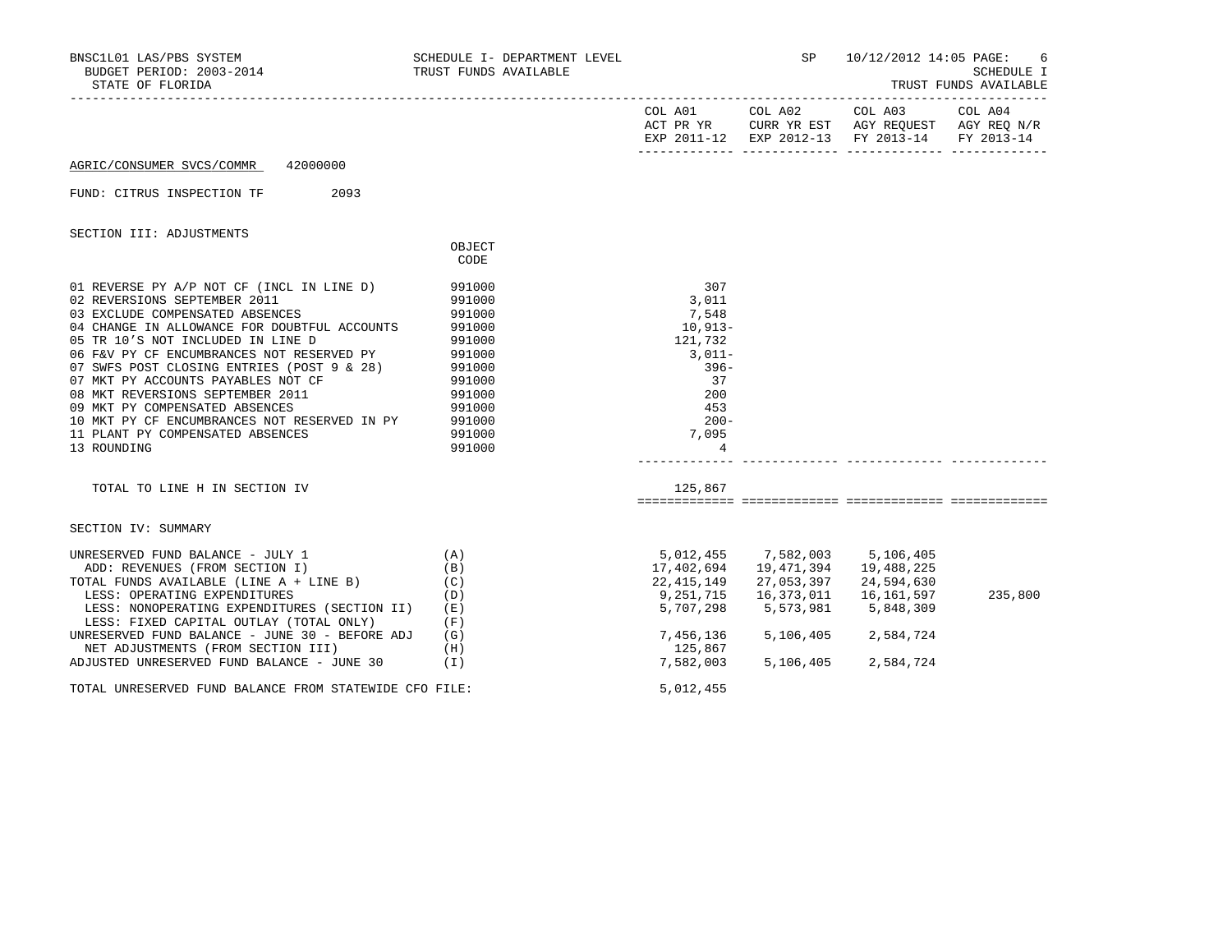|                                                                                          |                                 |                                              |                        |             | COL A01<br>ACT PR YR                                                                                                                                                                                                                                                                                                         | COL A02                                | COL A03<br>CURR YR EST AGY REQUEST AGY REQ N/R<br>EXP 2011-12 EXP 2012-13 FY 2013-14 | COL A04<br>FY 2013-14 |
|------------------------------------------------------------------------------------------|---------------------------------|----------------------------------------------|------------------------|-------------|------------------------------------------------------------------------------------------------------------------------------------------------------------------------------------------------------------------------------------------------------------------------------------------------------------------------------|----------------------------------------|--------------------------------------------------------------------------------------|-----------------------|
| AGRIC/CONSUMER SVCS/COMMR                                                                | 42000000                        |                                              |                        |             |                                                                                                                                                                                                                                                                                                                              |                                        |                                                                                      |                       |
| FUND: DIV OF LICENSING TF                                                                | 2163                            |                                              |                        |             |                                                                                                                                                                                                                                                                                                                              |                                        |                                                                                      |                       |
| SECTION I: DETAIL OF REVENUES                                                            |                                 |                                              |                        |             |                                                                                                                                                                                                                                                                                                                              |                                        |                                                                                      |                       |
|                                                                                          | REVENUE CAP SVC<br>CODE         | AUTH<br>CHG $\frac{1}{6}$ ST I/C LOC I/C NO. | MATCHING %             | <b>CFDA</b> |                                                                                                                                                                                                                                                                                                                              |                                        |                                                                                      |                       |
| 01 PRIV INVEST SECURITY                                                                  | 000200 YES 4.0                  | 4936202 0.00                                 | 0.00                   |             | 6,651,749 5,569,765 6,100,906                                                                                                                                                                                                                                                                                                |                                        |                                                                                      |                       |
| 02 CONCEALED WEAPONS                                                                     | 000200 YES 4.0                  | 790.06 0.00                                  | 0.00                   |             | 10,061,598  13,783,274  9,040,802                                                                                                                                                                                                                                                                                            |                                        |                                                                                      |                       |
| 03 INTEREST ON INVESTMENTS 000502 NO 4.0<br>04 ADMINISTRATIVE FINES                      | 001200 NO 4.0                   | 17.57<br>0.00<br>4936118 0.00                | 0.00<br>0.00           |             | $\begin{array}{cccc} 1,381,321 & 1,561,754 & 1,660,876 \\ 69,676 & 60,000 & 60,000 \\ 302 & 1,200 & 1,200 \end{array}$                                                                                                                                                                                                       |                                        |                                                                                      |                       |
| 05 REFUNDS                                                                               | 001800 NO 4.0                   | 215.31<br>0.00                               | 0.00                   |             | $\begin{array}{ccccccccc}\n & 302 & & 1,200 & & 1,200 \\  & & 302 & & 1,200 & & 1,200 \\ 1,927,013 & & 2,004,284 & & 2,004,284 \\ 5,881,196 & & 5,705,000 & & 4,405,800 \\  & & 394,479 & & 360,000 & & 360,000 \\  & & 3,662 & & 3,500 & & 3,500 \\  & & & 7,224 & & 3,818 & & & & & & & & & & & & & & & & & & & & & & & &$ |                                        |                                                                                      |                       |
| 06 PRIVATE INV / SEC FEES 000100 YES 4.0                                                 |                                 | 4936302 0.00                                 | 0.00                   |             |                                                                                                                                                                                                                                                                                                                              |                                        |                                                                                      |                       |
| 07 CONCEALED WEAPONS-FEES<br>08 LICENSING LATE FEES                                      | 000100 YES 4.0<br>001202 NO 4.0 | 790.06<br>0.00<br>4936113 0.00               | 0.00<br>0.00           |             |                                                                                                                                                                                                                                                                                                                              |                                        |                                                                                      |                       |
| 09 PENALTIES                                                                             | 001202 NO 4.0                   | 4936120 0.00                                 | 0.00                   |             |                                                                                                                                                                                                                                                                                                                              |                                        |                                                                                      |                       |
| 10 TENANT BROKER COMMISSIO 004001 NO 4.0                                                 |                                 | 255.25 0.00                                  | 0.00                   |             |                                                                                                                                                                                                                                                                                                                              |                                        |                                                                                      |                       |
| 11 SALE OF GOODS SERVICES<br>12 TRANSFER FROM FGTF-LOAN 001500 NO 0.0                    | 001903 NO 0.0                   | 570.07 0.00<br>215.31 0.00                   | 0.00<br>0.00           |             | $751$<br>1,000,000                                                                                                                                                                                                                                                                                                           | 2,000,000                              |                                                                                      |                       |
|                                                                                          |                                 |                                              |                        |             | ________________________________                                                                                                                                                                                                                                                                                             |                                        |                                                                                      |                       |
| TOTAL TO LINE B IN SECTION IV                                                            |                                 |                                              |                        |             |                                                                                                                                                                                                                                                                                                                              | 27, 378, 971 31, 052, 595 23, 637, 368 |                                                                                      |                       |
|                                                                                          |                                 |                                              |                        |             |                                                                                                                                                                                                                                                                                                                              |                                        |                                                                                      |                       |
| SECTION II: DETAIL OF NONOPERATING EXPENDITURES                                          |                                 |                                              |                        |             |                                                                                                                                                                                                                                                                                                                              |                                        |                                                                                      |                       |
|                                                                                          |                                 | OBJECT<br>CODE                               | TRANSFER CFDA<br>TO BE | NO.         |                                                                                                                                                                                                                                                                                                                              |                                        |                                                                                      |                       |
| 02 TRANSFER TO AGMIC - GITF                                                              |                                 | 810000                                       | 42120100               |             |                                                                                                                                                                                                                                                                                                                              |                                        |                                                                                      |                       |
| 03 TRANSFER TO ADMINISTRATIVE TRUST FUND 810000                                          |                                 |                                              | 42010300               |             |                                                                                                                                                                                                                                                                                                                              |                                        |                                                                                      |                       |
| 04 GR SERVICE CHARGE                                                                     |                                 | 880000                                       |                        |             | 397, 967 361, 286 417, 960<br>731, 553 884, 371 903, 429<br>1, 274, 493 1, 161, 951 945, 495<br>69, 317 78, 372 83, 346                                                                                                                                                                                                      |                                        |                                                                                      |                       |
| 05 ASSESSMENT ON INVESTMENTS<br>06 5% RESERVE                                            |                                 | 830000<br>999000                             |                        |             |                                                                                                                                                                                                                                                                                                                              |                                        | 1,321,972                                                                            |                       |
| 07 REFUND STATE REVENUES                                                                 |                                 | 860000                                       |                        |             | 60,457                                                                                                                                                                                                                                                                                                                       |                                        |                                                                                      |                       |
| 08 REFUND NONSTATE REVENUES                                                              |                                 | 860000<br>810000                             |                        |             | - 84                                                                                                                                                                                                                                                                                                                         |                                        |                                                                                      |                       |
| 09 TRANSFERS TO FGFT LOAN<br>10 BUDGET AMDT EOG B0073 TENANT BROKER                      |                                 | 899000                                       |                        |             | 1,000,000                                                                                                                                                                                                                                                                                                                    | 2,000,000<br>3,818                     |                                                                                      |                       |
| 15 SEPTEMBER 2012 REVERSIONS                                                             |                                 | 991000                                       |                        |             |                                                                                                                                                                                                                                                                                                                              | $30,547-$                              |                                                                                      |                       |
| TOTAL TO LINE E IN SECTION IV                                                            |                                 |                                              |                        |             |                                                                                                                                                                                                                                                                                                                              | 3,533,871 4,459,251 3,672,202          |                                                                                      |                       |
|                                                                                          |                                 |                                              |                        |             |                                                                                                                                                                                                                                                                                                                              |                                        |                                                                                      |                       |
| SECTION III: ADJUSTMENTS                                                                 |                                 |                                              |                        |             |                                                                                                                                                                                                                                                                                                                              |                                        |                                                                                      |                       |
|                                                                                          |                                 | OBJECT<br>CODE                               |                        |             |                                                                                                                                                                                                                                                                                                                              |                                        |                                                                                      |                       |
| 01 REVERSE PY A/P NOT CF (INCL IN LINE D)<br>02 COMPENSATED ABSENCES LIAB INCL IN LINE D |                                 | 991000<br>991000                             |                        |             | 472,070<br>252,361                                                                                                                                                                                                                                                                                                           |                                        |                                                                                      |                       |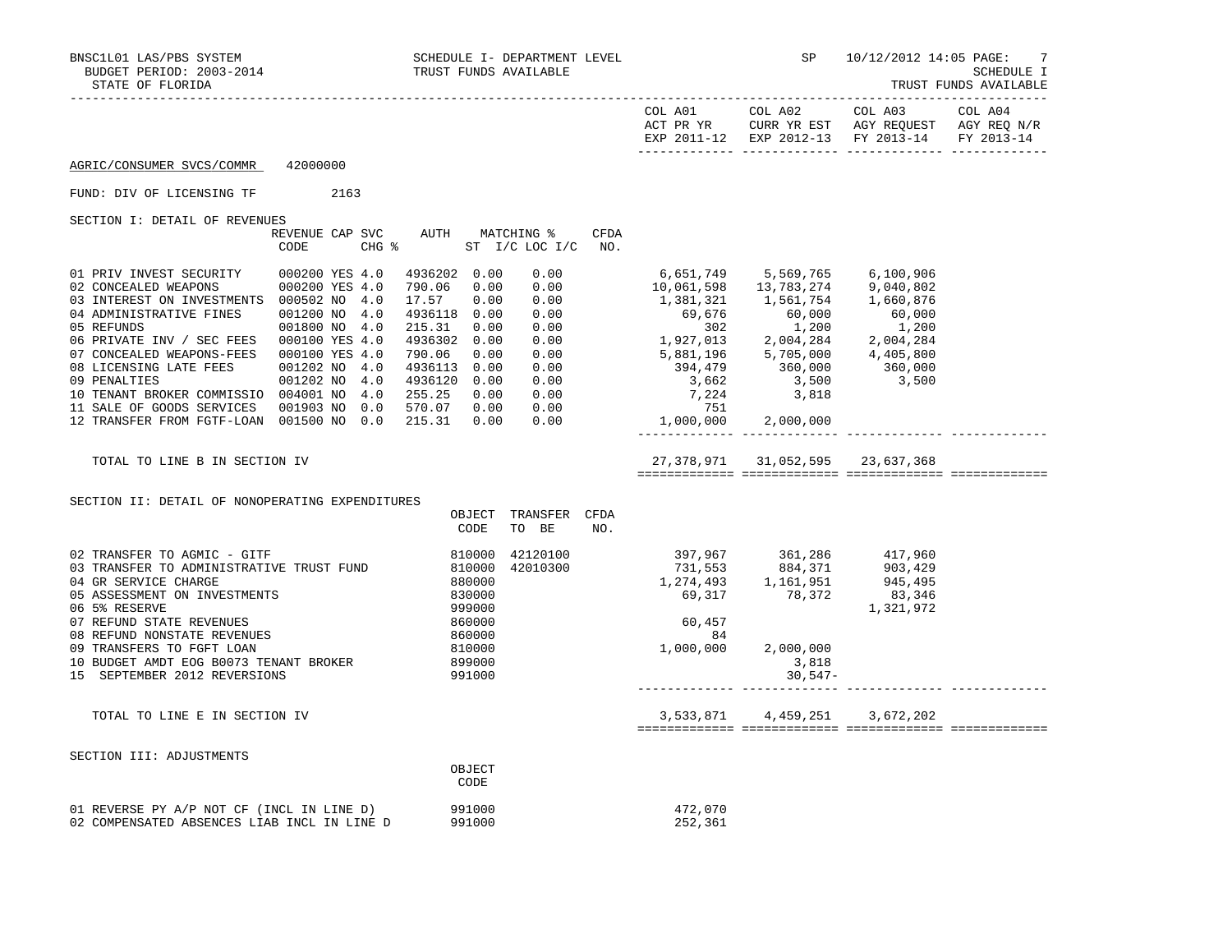| BNSC1L01 LAS/PBS SYSTEM<br>BUDGET PERIOD: 2003-2014<br>STATE OF FLORIDA                                                                                                                                                                                                                                                                                                                                                                  | SCHEDULE I- DEPARTMENT LEVEL<br>TRUST FUNDS AVAILABLE              |                                                                                                                        | SP <sub>2</sub>                                                                                                                            | 10/12/2012 14:05 PAGE:                                              | 8<br>SCHEDULE I<br>TRUST FUNDS AVAILABLE      |
|------------------------------------------------------------------------------------------------------------------------------------------------------------------------------------------------------------------------------------------------------------------------------------------------------------------------------------------------------------------------------------------------------------------------------------------|--------------------------------------------------------------------|------------------------------------------------------------------------------------------------------------------------|--------------------------------------------------------------------------------------------------------------------------------------------|---------------------------------------------------------------------|-----------------------------------------------|
|                                                                                                                                                                                                                                                                                                                                                                                                                                          |                                                                    |                                                                                                                        | COL A01 COL A02 COL A03 COL A04<br>EXP 2011-12 EXP 2012-13 FY 2013-14 FY 2013-14                                                           |                                                                     | ACT PR YR CURR YR EST AGY REQUEST AGY REQ N/R |
| AGRIC/CONSUMER SVCS/COMMR 42000000                                                                                                                                                                                                                                                                                                                                                                                                       |                                                                    |                                                                                                                        |                                                                                                                                            |                                                                     |                                               |
| FUND: DIV OF LICENSING TF<br>2163                                                                                                                                                                                                                                                                                                                                                                                                        |                                                                    |                                                                                                                        |                                                                                                                                            |                                                                     |                                               |
| SECTION III: ADJUSTMENTS                                                                                                                                                                                                                                                                                                                                                                                                                 |                                                                    |                                                                                                                        |                                                                                                                                            |                                                                     |                                               |
|                                                                                                                                                                                                                                                                                                                                                                                                                                          | OBJECT<br>CODE                                                     |                                                                                                                        |                                                                                                                                            |                                                                     |                                               |
| 03 RECORD CHANGE IN ALLOW FOR DOUBTFUL ACCTS<br>04 58 CF ENCUMBRANCES NOT INCL IN LINE A<br>05 TRANSACTION 10S NOT INCL IN LINE D<br>06 ROUNDING<br>07 SEPTEMBER 2011 REVERSIONS<br>08 DEFERRED REVENUE<br>11 SWFS POST CLOSING ENTRIES (POSTS 10 & 29)                                                                                                                                                                                  | 991000<br>991000<br>991000<br>991000<br>991000<br>991000<br>991000 | $20,719-$<br>19,958-<br>1,000<br>9<br>10,626<br>$2,811-$                                                               |                                                                                                                                            | 2, 393, 811 - 2, 872, 973                                           |                                               |
| TOTAL TO LINE H IN SECTION IV                                                                                                                                                                                                                                                                                                                                                                                                            |                                                                    |                                                                                                                        | 692,578 2,393,811- 2,872,973                                                                                                               |                                                                     |                                               |
| SECTION IV: SUMMARY                                                                                                                                                                                                                                                                                                                                                                                                                      |                                                                    |                                                                                                                        |                                                                                                                                            |                                                                     |                                               |
| UNRESERVED FUND BALANCE - JULY 1<br>ADD: REVENUES (FROM SECTION I)<br>TOTAL FUNDS AVAILABLE (LINE A + LINE B)<br>LESS: OPERATING EXPENDITURES<br>LESS: NONOPERATING EXPENDITURES (SECTION II)<br>LESS: FIXED CAPITAL OUTLAY (TOTAL ONLY)<br>UNRESERVED FUND BALANCE - JUNE 30 - BEFORE ADJ<br>NET ADJUSTMENTS (FROM SECTION III)<br>ADJUSTED UNRESERVED FUND BALANCE - JUNE 30<br>TOTAL UNRESERVED FUND BALANCE FROM STATEWIDE CFO FILE: | (A)<br>(B)<br>(C)<br>(D)<br>(E)<br>(F)<br>(G)<br>(H)<br>(1)        | 13,951,703<br>27,378,971<br>41,330,674<br>19,455,463<br>3,533,871<br>18,341,340<br>692,578<br>19,033,918<br>13,951,703 | 19,033,918<br>31,052,595<br>50,086,513<br>20,709,527 21,355,505<br>4,459,251<br>24,917,735<br>2,393,811-2,872,973<br>22,523,924 24,006,558 | 22,523,924<br>23,637,368<br>46,161,292<br>3,672,202<br>21, 133, 585 | 185,310                                       |
| SCHEDULE IB: DETAIL OF UNRESERVED FUND BALANCE                                                                                                                                                                                                                                                                                                                                                                                           | FUNDING SOURCE<br>STATE (S)<br>NONSTATE (N)                        |                                                                                                                        |                                                                                                                                            |                                                                     |                                               |
| 02 CH. 790 CONCEALED WEAPONS LICENSES                                                                                                                                                                                                                                                                                                                                                                                                    | $\mathbf S$                                                        |                                                                                                                        | 19,033,918 22,523,924 24,006,558                                                                                                           |                                                                     |                                               |
| ADJUSTED UNRESERVED FUND BALANCE - JUNE 30                                                                                                                                                                                                                                                                                                                                                                                               |                                                                    |                                                                                                                        | 19,033,918 22,523,924 24,006,558                                                                                                           |                                                                     |                                               |
|                                                                                                                                                                                                                                                                                                                                                                                                                                          |                                                                    |                                                                                                                        |                                                                                                                                            |                                                                     |                                               |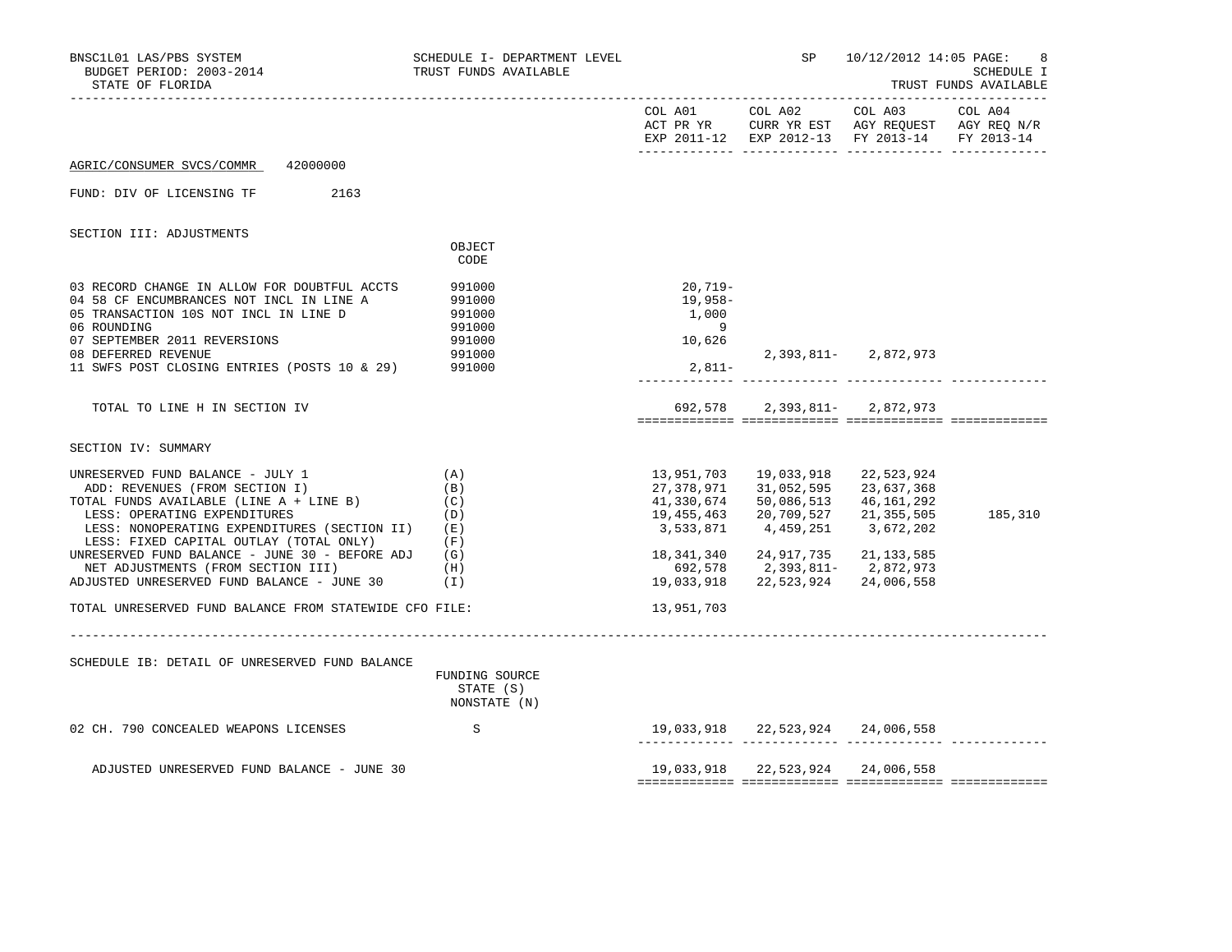| COL A01<br>ACT PR YR | COL A02<br>CURR YR EST            | COL A03<br>AGY REOUEST | COL A04<br>AGY REO N/R |
|----------------------|-----------------------------------|------------------------|------------------------|
| EXP 2011-12          | EXP 2012-13 FY 2013-14 FY 2013-14 |                        |                        |

## FUND: FEDERAL GRANTS TRUST FUND 2261

|                            | REVENUE CAP SVC |       | AUTH    | MATCHING % |                | <b>CFDA</b> |            |           |            |
|----------------------------|-----------------|-------|---------|------------|----------------|-------------|------------|-----------|------------|
|                            | CODE            | CHG % |         |            | ST I/C LOC I/C |             |            |           |            |
|                            |                 |       |         |            |                |             |            |           |            |
| A1 ADM SPECIALTY CROP      | 000700 NO       | 0.0   | 570.07  | 0.00       | 0.00           | 10.170      | 3,710,399  |           |            |
| A2 ADM INTEREST ON INVESTM | 000502 NO       | 0.0   | 17.57   | 0.00       | 0.00           |             | 395,444    | 50,000    | 50,000     |
| A3 ADM US GRANTS           | 000700 NO       | 0.0   | 570.07  | 0.00       | 0.00           | 10.163      | 130,349    |           |            |
| A4 ADM TRF FROM DLTF LOAN  | 001500 NO       | 0.0   | 215.18  | 0.00       | 0.00           |             | 1,000,000  | 2,000,000 | 2,000,000  |
| A5 ADM TRF FROM AEETF LOAN | 001500 NO       | 0.0   | 215.18  | 0.00       | 0.00           |             | 1,000,000  |           |            |
| A6 ADM TRF FROM DFS LOAN   | 001500 NO       | 0.0   | 215.18  | 0.00       | 0.00           |             | 23,000,000 | 3,000,000 | 3,000,000  |
| B1 MKT-SPECIALTY CROP      | 000700 NO       | 0.0   | 570.07  | 0.00       | 0.00           | 10.170      |            | 6,000,000 | 7,000,000  |
| B2 MKT-USDA FOOD DISTRIBUT | 000700 NO       | 0.0   | 409.026 | 0.00       | 0.00           | 10.560      | 5,919,579  |           |            |
| B3 MKT-WIC FARMER MKT NUT  | 000700 NO       | 0.0   | 570.07  | 0.00       | 0.00           | 10.572      | 277,572    |           |            |
| B4 MKT-USDA MKTG SERV TRNP | 000700 NO       | 0.0   | 409.026 | 0.00       | 0.00           | 10.156      | 60,646     |           |            |
| <b>B8 MKT REFUNDS</b>      | 001800 NO       | 0.0   | 215.31  | 0.00       | 0.00           | 10.560      | 6,183      |           |            |
| B9 MKT COMMODITY SALVAGE   | 003800 NO       | 0.0   | 409.026 | 0.00       | 0.00           | 10.560      | 12,886     |           |            |
| C1 FNW-WIC FARMERS MKT     | 000700 NO       | 0.0   | 570.07  | 0.00       | 0.00           | 10.572      |            | 500,000   | 500,000    |
| C2 FNW-USDA FOOD DISTR     | 000700 NO       | 0.0   | 409.026 | 0.00       | 0.00           | 10.555      |            | 6,953,732 | 6,953,732  |
| C3 FNW-COMMODITY SALVAGE   | 003800 NO       | 0.0   | 409.026 | 0.00       | 0.00           |             |            | 15,000    | 15,000     |
| D1 PLT-CITRUS CANKER COOP  | 000700 NO       | 0.0   | 570.07  | 0.00       | 0.00           | 10.025      | 7,469,421  | 7,469,421 | 7,469,421  |
| D2 PLT-US GRANTS OTHER     | 000700 NO       | 0.0   | 570.07  | 0.00       | 0.00           | 10.025      | 5,776,473  | 9,506,943 | 10,392,087 |
| E1 PLT REFUNDS             | 001800 NO       | 0.0   | 570.07  | 0.00       | 0.00           | 10.025      |            | 310       | 310        |
| F2 ANI-US GRANTS AHMS/CSF  | 000700 NO       | 0.0   | 585.11  | 0.00       | 0.00           | 10.025      | 594,796    | 650,000   | 650,000    |
| F3 ANI-US GRANTS BIOSECUR  | 000700 NO       | 0.0   | 585.11  | 0.00       | 0.00           | 10.025      | 221,868    | 200,000   | 200,000    |
| F5 ANI-FAD/BSE/EMP/ENH PRG | 000700 NO       | 0.0   | 585.11  | 0.00       | 0.00           | 10.025      |            | 30,000    | 30,000     |
| F8 ANI-DOM SEC TRF DOH     | 001510 NO       | 0.0   | 585.11  | 0.00       | 0.00           | 10.025      | 42,195     | 200,000   | 200,000    |
| F9 ANI-AVIAN INFLUENZE     | 000700 NO       | 0.0   | 585.11  | 0.00       | 0.00           | 10.025      | 232,782    | 200,000   | 200,000    |
| G2 ANI-TRACEABILITY PRG    | 000700 NO       | 0.0   | 585.11  | 0.00       | 0.00           | 10.025      | 168,824    | 186,000   | 186,000    |
| G3 ANI-DOM SEC TRF DCA     | 001510 NO       | 0.0   | 585.11  | 0.00       | 0.00           | 97.067      | 888,987    | 175,000   | 175,000    |
| G5 ANI- US GRANTS OTHER    | 000700 NO       | 0.0   | 585.11  | 0.00       | 0.00           | 10.025      |            | 1,358,087 | 300,000    |
| G6 ANI- DOM SECUR-TFR-FDLE | 001510 NO       | 0.0   | 585.11  | 0.00       | 0.00           | 97.067      | 19,847     |           |            |
| I1 AQ AQUACULTURE GRANTS   | 000700 NO       | 0.0   | 597.010 | 0.00       | 0.00           | 11.454      | 1,027,971  | 1,399,400 | 1,399,400  |
| 15 AO TRANSFERS FROM DEP   | 001510 NO       | 0.0   | 597.010 | 0.00       | 0.00           | 11.419      | 72,008     |           |            |
| K1 AES-CDC HOMELND SEC DOH | 001510 NO       | 0.0   | 215.31  | 0.00       | 0.00           | 93.069      |            | 20,000    | 20,000     |
| K2 AES-HOMELAND SEC DCA    | 001510 NO       | 0.0   | 215.31  | 0.00       | 0.00           | 93.067      | 16,441     |           |            |
| K3 AES-EPA CERT & TRAINING | 000700 NO       | 0.0   | 487.13  | 0.00       | 0.00           | 66.605      | 320,666    | 325,600   | 325,600    |
| K4 AES-GRANTS ENFORCEMENT  | 000700 NO       | 0.0   | 487.13  | 0.00       | 0.00           | 66.605      | 488,825    | 1,631,692 | 1,631,692  |
| K6 AES-US GRANTS OTHER     | 000700 NO       | 0.0   | 487.13  | 0.00       | 0.00           | 66.605      | 220,847    | 31,900    | 31,900     |
| K7 AES-REFUNDS             | 001800 NO       | 0.0   | 487.13  | 0.00       | 0.00           | 66.605      | 76         |           |            |
| M1 FS-FERN GRANT USDA/FDA  | 000700 NO       | 0.0   | 500.032 | 0.00       | 0.00           | 93.103      |            | 125,000   | 125,000    |
| M3 FS-PESTICIDE DATA PROGR | 000700 NO       | 0.0   | 500.032 | 0.00       | 0.00           | 10.163      | 1,272,625  | 1,300,000 | 1,300,000  |
| M4 FS-MICROBIOLOGICAL      | 000700 NO       | 0.0   | 500.032 | 0.00       | 0.00           | 10.163      | 479,244    | 480,000   | 480,000    |
| M7 FS-FDA FOOD LAB FERN    | 000700 NO       | 0.0   | 500.032 | 0.00       | 0.00           | 10.163      | 521,965    | 520,000   | 520,000    |
| M8 FS-HOMELAND SEC DOH     | 001510 NO       | 0.0   | 570.07  | 0.00       | 0.00           | 97.069      | 26,669     | 190,000   | 190,000    |
| M9 FS-REFUNDS              | 001800 NO       | 0.0   | 215.31  | 0.00       | 0.00           | 10.163      |            | 250       | 250        |
| N1 FS-TRF FROM DCA HOM SEC | 001510 NO       | 0.0   | 583.051 | 0.00       | 0.00           | 97.067      | 11,838     | 35,000    | 35,000     |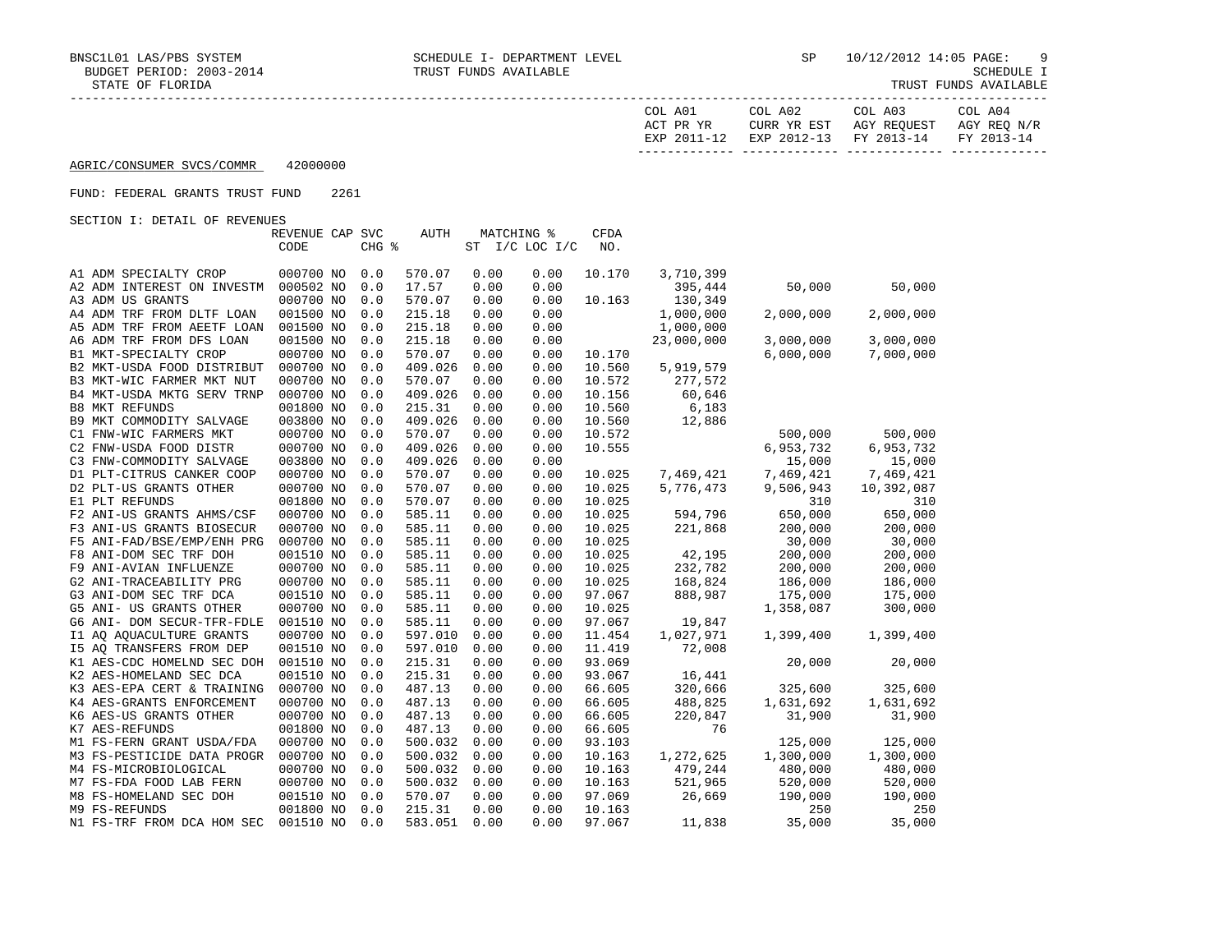| COL A01<br>ACT PR YR | COL A02<br>CURR YR EST            | COL A03<br>AGY REOUEST | COL A04<br>AGY REO N/R |
|----------------------|-----------------------------------|------------------------|------------------------|
| EXP 2011-12          | EXP 2012-13 FY 2013-14 FY 2013-14 |                        |                        |

#### FUND: FEDERAL GRANTS TRUST FUND 2261

SECTION I: DETAIL OF REVENUES

|                            | REVENUE CAP SVC |     | AUTH                |      | MATCHING %     | CFDA   |                  |                                                         |                     |  |
|----------------------------|-----------------|-----|---------------------|------|----------------|--------|------------------|---------------------------------------------------------|---------------------|--|
|                            | CODE            |     | $CHG$ $\frac{1}{6}$ |      | ST I/C LOC I/C | NO.    |                  |                                                         |                     |  |
|                            |                 |     |                     |      |                |        |                  |                                                         |                     |  |
| N2 FS-PROT RAPID RESPONSE  | 000700 NO 0.0   |     | 583.051 0.00        |      | 0.00           | 93.103 | 374,626          | 500,000                                                 | 500,000             |  |
| N4 FS-SECURITY TASK FORCE  | 000700 NO       | 0.0 | 583.051             | 0.00 | 0.00           | 10.163 |                  | $\begin{array}{r} .500 \\ 2,500 \\ 568,616 \end{array}$ | 2,500               |  |
| N6 FS-CHEMICAL RESIDUE LAB | 000700 NO       | 0.0 | 583.051             | 0.00 | 0.00           | 93.103 |                  |                                                         | 568,616             |  |
| N8 FS-US GRANTS OTHER      | 000700 NO       | 0.0 | 583.051             | 0.00 | 0.00           | 10.163 |                  |                                                         | 670,000             |  |
| 02 FOR-USFS HAZARD MITIGAT | 000700 NO       | 0.0 | 589.04              | 0.00 | 0.00           | 10.664 | 566,331          | 561,700                                                 | 561,700             |  |
| 03 FOR-URBAN FORESTRY ASSI | 000700 NO       | 0.0 | 589.04              | 0.00 | 0.00           | 10.664 | 627,648          | 625,000                                                 | 630,000             |  |
| 05 FOR-STEWARDSHIP PROGRAM | 000700 NO       | 0.0 | 589.04              | 0.00 | 0.00           | 10.664 | 426,120          | 430,000                                                 | 430,000             |  |
| O7 FOR-SOUTHERN PINE BEETL | 000700 NO       | 0.0 | 215.32              | 0.00 | 0.00           | 10.664 | 689,914          | 700,000                                                 | 700,000             |  |
| 09 FOR-US GRANTS OTHER     | 000700 NO       | 0.0 | 589.04              | 0.00 | 0.00           | 10.664 | 77,078           | 1,131,411                                               | 1,300,000           |  |
| P1 FOR-USFS PREPAREDNESS   | 000700 NO       | 0.0 | 589.04              | 0.00 | 0.00           | 10.664 | 351,841          | 628,940 581,360                                         |                     |  |
| P2 FOR-CONSERVATION RES PR | 000700 NO       | 0.0 | 589.04              | 0.00 | 0.00           | 10.664 |                  | 2,679 125,000                                           | 125,000             |  |
| P3 FOR-STIMULUS PROJ FUELS | 000750 NO       | 0.0 | 589.04              | 0.00 | 0.00           | 10.664 | 709,445          | 274,000                                                 |                     |  |
| P4 FOR-HOMELAND SEC DCA    | 001510 NO       | 0.0 | 589.04              | 0.00 | 0.00           | 10.664 | 80,666           |                                                         |                     |  |
| P9 FOR-TRF FED FUNDS DCA   | 001510 NO       | 0.0 | 215.32              | 0.00 | 0.00           | 10.664 | 83,581           |                                                         |                     |  |
| 01 FOR-PLANT CONSERVATION  | 000700 NO       | 0.0 | 215.32              | 0.00 | 0.00           | 10.664 |                  |                                                         | 180,000             |  |
| 02 FOR-US GRANTS STIMULUS  | 000750 NO       | 0.0 | 215.32              | 0.00 | 0.00           | 10.475 |                  | $292,306$ $180,000$<br>$1,086,803$ $176,000$            |                     |  |
| Q3 FOR-TRANSFERS           | 001500 NO       | 0.0 | 215.32              | 0.00 | 0.00           | 10.475 | 383,793          |                                                         |                     |  |
| Q5 FOR-US GRANTS           | 000700 NO       | 0.0 | 215.32              | 0.00 | 0.00           | 10.664 | 1,654,934        | 2,516,606                                               | 3,345,000           |  |
| Q6 FOR-REEFUNDS            | 001800 NO       | 0.0 | 215.31              | 0.00 | 0.00           | 10.664 | 5,861            |                                                         |                     |  |
| S1 ENERGY-SEP A7010        | 000700 NO       | 0.0 | 377.703             | 0.00 | 0.00           | 81.041 |                  | 299,850 696,412 546,412                                 |                     |  |
| S3 ENERGY-EFF FL ENERGY CD | 000700 NO       | 0.0 | 377.703             | 0.00 | 0.00           | 81.041 | 137,778          | 116,610                                                 |                     |  |
| S4 ENERGY-US GRANTS SPECIA | 000750 NO       | 0.0 | 377.703             | 0.00 | 0.00           | 81.128 | 64,990,378       | 54,256,186                                              |                     |  |
| S7 ENERGY US GRANTS -OTHER | 000700 NO       | 0.0 | 377.703             | 0.00 | 0.00           | 81.041 |                  |                                                         | 1,059,285 1,869,386 |  |
| S8 ENERGY-PENALTIES        | 001202 NO       | 0.0 | 377.703             | 0.00 | 0.00           | 81.041 | 15               |                                                         |                     |  |
| S9 ENERGY - TRFS STATE FUN | 001500 NO       | 0.0 | 377.703             | 0.00 | 0.00           | 81.041 | 263,317          |                                                         |                     |  |
| T1 ENERGY - TRFS FED FUNDS | 001510 NO       | 0.0 | 377.703             | 0.00 | 0.00           | 81.041 | 1,138,664        |                                                         |                     |  |
| T2 ENERGY - REFUNDS        | 001800 NO       | 0.0 | 377.703             | 0.00 | 0.00           | 81.041 | 86               |                                                         |                     |  |
| Z1 ANT REV FOR GRANT ENCUM | 000700 NO       | 0.0 | 570.07              | 0.00 | 0.00           | 10.170 | 3,410,250        |                                                         |                     |  |
| Z2 ANT REV FOR GRANT ENC   | 001500 NO       | 0.0 | 377.703             | 0.00 | 0.00           |        | 81.041 3,883,207 |                                                         |                     |  |
| 02 LAW-MARIJUANA ERAD      | 000700 NO 0.0   |     | 570.07              | 0.00 | 0.00           |        | 97.067 2,734     |                                                         | 500,000 500,000     |  |
| 03 LAW HOMELAND SEC DCA    | 001510 NO 0.0   |     | 585.111             | 0.00 | 0.00           |        | 97.067 357,280   | 458,502                                                 |                     |  |
|                            |                 |     |                     |      |                |        |                  |                                                         |                     |  |

TOTAL TO LINE B IN SECTION IV 137,853,227 110,060,103 57,890,366

| SECTION II: DETAIL OF NONOPERATING EXPENDITURES |            |           |      |        |       |       |
|-------------------------------------------------|------------|-----------|------|--------|-------|-------|
|                                                 | OBJECT     | TRANSFER  | CFDA |        |       |       |
|                                                 | TO<br>CODE | <b>BE</b> | NO.  |        |       |       |
|                                                 |            |           |      |        |       |       |
| A1 ADMIN - ASSESSMENTS ON INVESTMENTS           | 830000     |           |      | 19,286 | 2.439 | 2,439 |
| A2 ADMIN - REFUNDS NON-STATE REVENUES           | 860000     |           |      | 17,369 |       |       |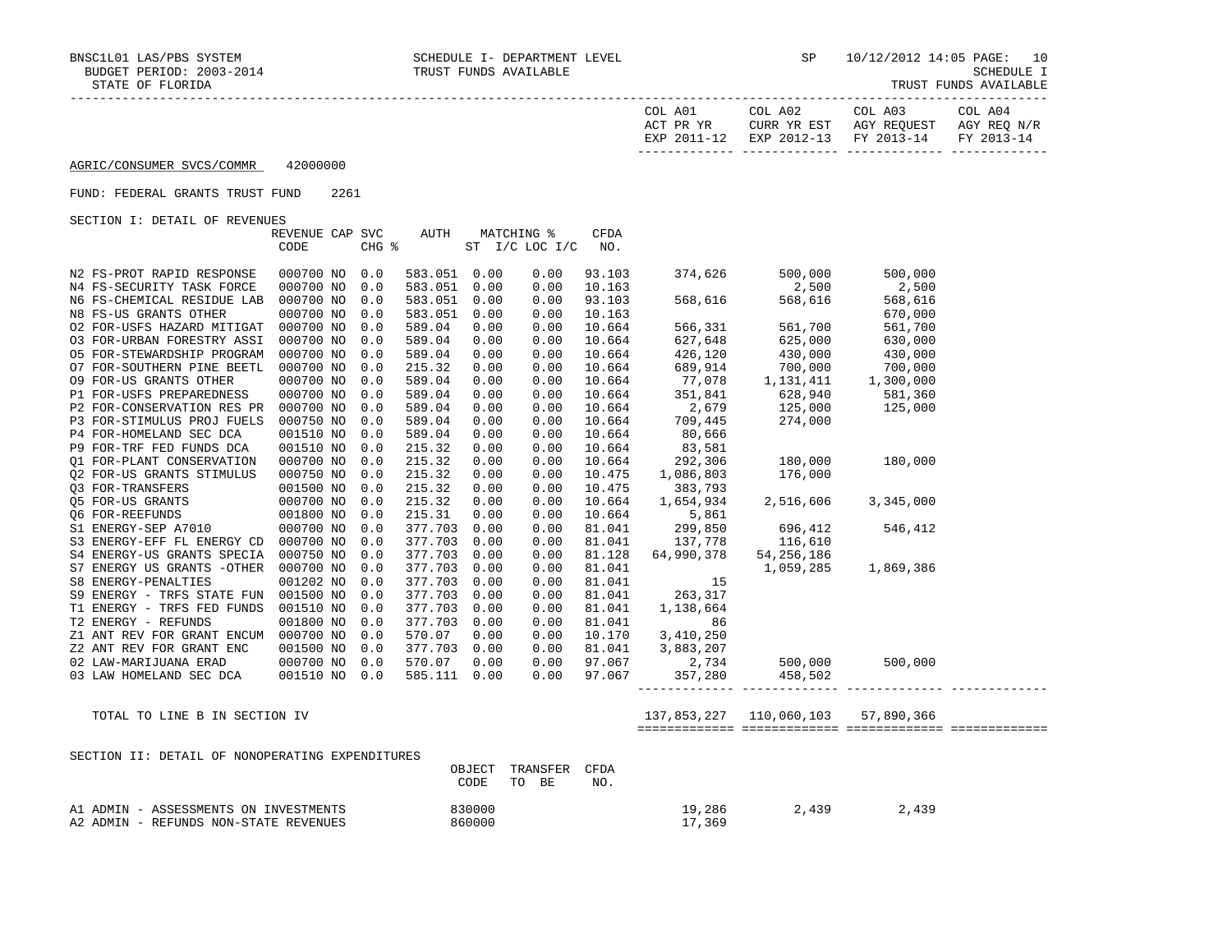| TRUST FUNDS AVAILABLE |  |  |
|-----------------------|--|--|
|-----------------------|--|--|

| COL A01<br>ACT PR YR<br>12–2011 PYD | COL A02<br>CURR YR EST<br>$2012 - 13$<br>F.XD | COL A03<br>AGY REQUEST<br>FY 2013-14 | COL A04<br>AGY REQ N/R<br>FY 2013-14 |
|-------------------------------------|-----------------------------------------------|--------------------------------------|--------------------------------------|
|                                     |                                               |                                      |                                      |

FUND: FEDERAL GRANTS TRUST FUND 2261

SECTION II: DETAIL OF NONOPERATING EXPENDITURES

|                                                                                                                                                                                | OBJECT<br>CODE | TRANSFER<br>TO BE | CFDA<br>NO. |                                                                                                                                                                                                                 |                                      |               |  |
|--------------------------------------------------------------------------------------------------------------------------------------------------------------------------------|----------------|-------------------|-------------|-----------------------------------------------------------------------------------------------------------------------------------------------------------------------------------------------------------------|--------------------------------------|---------------|--|
| A3 ADMIN - TRANSFER TO DLTF (TF LOAN) 899000<br>A4 ADMIN - TRANSFER TO AEETF (TF LOAN) 899000<br>A5 ADMIN - TRANSFER TO DFS (TF LOAN) 899000<br>A6 ADMIN - REFUNDS CMIA 899000 |                | 42010400          |             | 1,000,000                                                                                                                                                                                                       | 2,000,000                            | 2,000,000     |  |
|                                                                                                                                                                                |                | 42010300          |             |                                                                                                                                                                                                                 |                                      |               |  |
|                                                                                                                                                                                |                |                   |             | 1,000,000<br>$23,000,000$<br>$24,642$<br>$24,642$<br>50,000<br>50,000<br>50,000                                                                                                                                 |                                      |               |  |
|                                                                                                                                                                                |                |                   |             |                                                                                                                                                                                                                 |                                      |               |  |
| B1 ANI - BUDGET AMENDMENT EOG B0026 899000                                                                                                                                     |                |                   |             |                                                                                                                                                                                                                 |                                      |               |  |
|                                                                                                                                                                                |                |                   |             |                                                                                                                                                                                                                 |                                      |               |  |
|                                                                                                                                                                                |                |                   |             |                                                                                                                                                                                                                 |                                      |               |  |
|                                                                                                                                                                                |                |                   |             |                                                                                                                                                                                                                 |                                      |               |  |
|                                                                                                                                                                                |                |                   |             |                                                                                                                                                                                                                 |                                      |               |  |
|                                                                                                                                                                                |                |                   |             | $124,008$ $124,008$ $124,008$ $124,008$ $124,008$                                                                                                                                                               |                                      |               |  |
|                                                                                                                                                                                |                |                   |             |                                                                                                                                                                                                                 |                                      |               |  |
|                                                                                                                                                                                |                |                   |             | $\begin{array}{cccccc} 42010300 & & & & 24\,,939 & & & 24\,,939 & & & 24\,,939 \\ 42010300 & & & & & 1,894 & & 3\,,635 & & 3\,,635 \\ 42010300 & & & & & 141\,,760 & & & 141\,,760 & & & 141\,,760 \end{array}$ |                                      |               |  |
|                                                                                                                                                                                |                |                   |             |                                                                                                                                                                                                                 |                                      |               |  |
|                                                                                                                                                                                |                |                   |             | $12,127$ $14,094$ $14,687$                                                                                                                                                                                      |                                      |               |  |
|                                                                                                                                                                                |                |                   |             |                                                                                                                                                                                                                 | 75,767 75,767                        |               |  |
|                                                                                                                                                                                |                |                   |             | $\begin{array}{cc} 42120100 & & & 12,127 \\ 42010300 & & & 1,670,150 \\ 42120100 & & & 1,670,150 \\ 42010300 & & & 75,767 \\ 42120100 & & & 25,585 \\ 42120100 & & & 25,875 \\ \end{array}$                     | 20,365 24,858                        |               |  |
|                                                                                                                                                                                |                |                   |             |                                                                                                                                                                                                                 |                                      |               |  |
|                                                                                                                                                                                |                |                   |             |                                                                                                                                                                                                                 |                                      | 43,052 48,163 |  |
| G3 ENERGY BUDGET AMENDMENT EOG B0238 899000                                                                                                                                    |                |                   |             |                                                                                                                                                                                                                 | 38,915                               |               |  |
|                                                                                                                                                                                |                |                   |             |                                                                                                                                                                                                                 | 170,000                              |               |  |
|                                                                                                                                                                                |                |                   |             |                                                                                                                                                                                                                 |                                      |               |  |
|                                                                                                                                                                                |                |                   |             |                                                                                                                                                                                                                 |                                      |               |  |
|                                                                                                                                                                                |                |                   |             | $4,997$ $4,776$ $5,572$                                                                                                                                                                                         |                                      |               |  |
|                                                                                                                                                                                |                |                   |             |                                                                                                                                                                                                                 |                                      |               |  |
|                                                                                                                                                                                |                |                   |             |                                                                                                                                                                                                                 |                                      |               |  |
|                                                                                                                                                                                |                |                   |             |                                                                                                                                                                                                                 |                                      |               |  |
|                                                                                                                                                                                |                |                   |             |                                                                                                                                                                                                                 |                                      |               |  |
| TOTAL TO LINE E IN SECTION IV                                                                                                                                                  |                |                   |             |                                                                                                                                                                                                                 | 27, 261, 430 3, 426, 377 5, 675, 871 |               |  |
|                                                                                                                                                                                |                |                   |             |                                                                                                                                                                                                                 |                                      |               |  |
| SECTION III: ADJUSTMENTS                                                                                                                                                       |                |                   |             |                                                                                                                                                                                                                 |                                      |               |  |
|                                                                                                                                                                                | OBJECT         |                   |             |                                                                                                                                                                                                                 |                                      |               |  |
|                                                                                                                                                                                | CODE           |                   |             |                                                                                                                                                                                                                 |                                      |               |  |
| 02 REVERSE PY FCO RESERVE INCL IN LINE A                                                                                                                                       | 991000         |                   |             | $3,033,207-$                                                                                                                                                                                                    |                                      |               |  |
| 03 EXPENDITURES FOR PY FCO NOT IN LINE D                                                                                                                                       | 991000         |                   |             | 36,216,708-                                                                                                                                                                                                     |                                      |               |  |
| 04 REVERSIONS INCL IN LINE A SEPT 2011                                                                                                                                         | 991000         |                   |             | 5, 141, 118                                                                                                                                                                                                     |                                      |               |  |

 05 COMPENSATED ABSENCES INCL IN LINE A 991000 3,446 06 TRANSACTION 10S NOT INCL IN LINE D 991000 991000 112,910-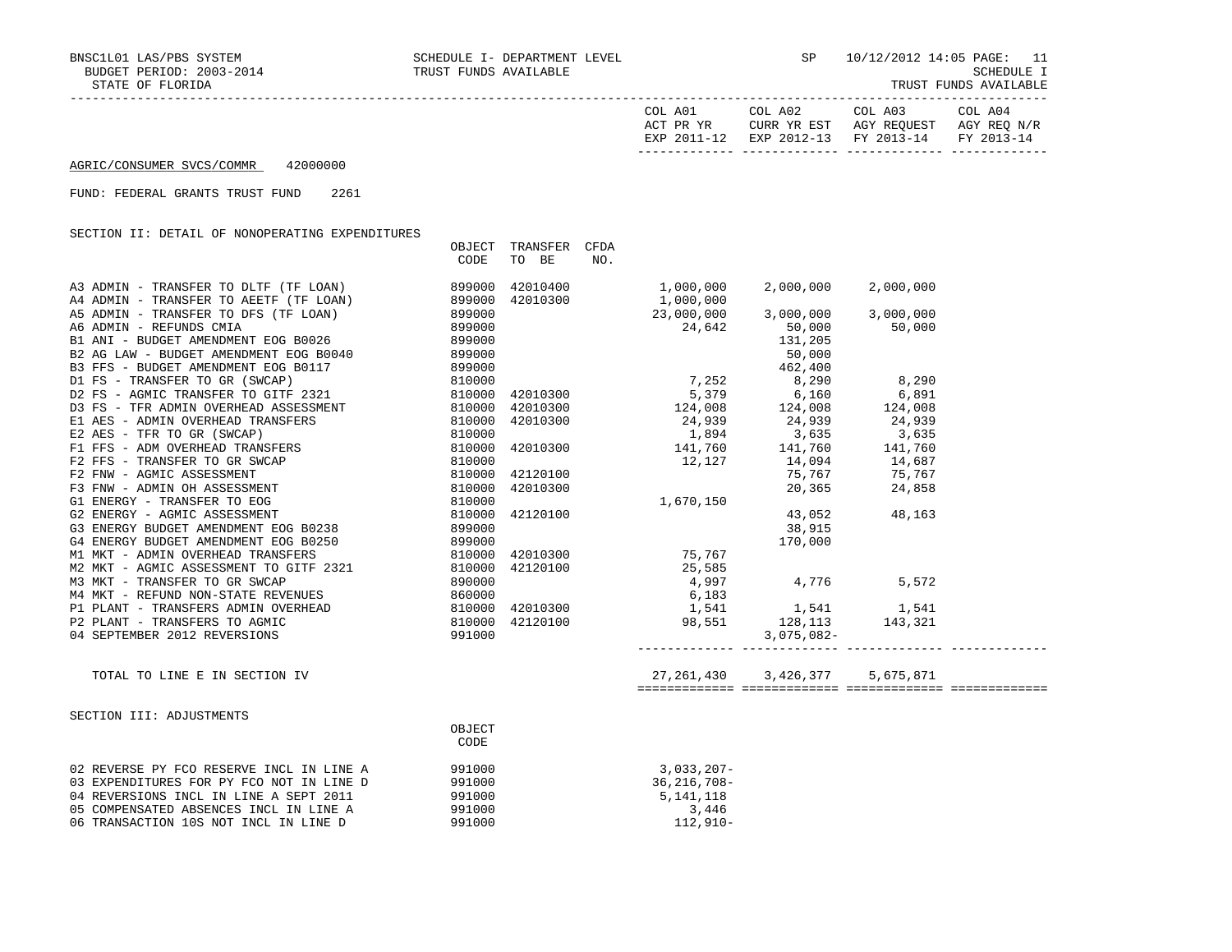| BNSC1L01 LAS/PBS SYSTEM<br>BUDGET PERIOD: 2003-2014<br>STATE OF FLORIDA                                                                                                                               | SCHEDULE I- DEPARTMENT LEVEL<br>TRUST FUNDS AVAILABLE |                                         | SP                                                                                                                                             | 10/12/2012 14:05 PAGE: 12<br><b>SCHEDULE I</b><br>TRUST FUNDS AVAILABLE                                           |            |  |  |
|-------------------------------------------------------------------------------------------------------------------------------------------------------------------------------------------------------|-------------------------------------------------------|-----------------------------------------|------------------------------------------------------------------------------------------------------------------------------------------------|-------------------------------------------------------------------------------------------------------------------|------------|--|--|
|                                                                                                                                                                                                       |                                                       |                                         | COL A01 COL A02                                                                                                                                | COL A03 COL A04<br>ACT PR YR CURR YR EST AGY REQUEST AGY REQ N/R<br>EXP 2011-12 EXP 2012-13 FY 2013-14 FY 2013-14 |            |  |  |
| AGRIC/CONSUMER SVCS/COMMR<br>42000000                                                                                                                                                                 |                                                       |                                         |                                                                                                                                                |                                                                                                                   |            |  |  |
| FUND: FEDERAL GRANTS TRUST FUND<br>2261                                                                                                                                                               |                                                       |                                         |                                                                                                                                                |                                                                                                                   |            |  |  |
| SECTION III: ADJUSTMENTS                                                                                                                                                                              |                                                       |                                         |                                                                                                                                                |                                                                                                                   |            |  |  |
|                                                                                                                                                                                                       | OBJECT<br>CODE                                        |                                         |                                                                                                                                                |                                                                                                                   |            |  |  |
| 07 ADJUST FOR PY ENCUMBRANCES NOT IN LINE A<br>08 ADJUST PY ACCOUNTS PAYABLE NOT CERT FORW<br>10 ROUNDING<br>11 SWFS POST CLOSING ENTRIES (POST 5) 991000<br>12 PY FCO REVERT AND REAPPROPRIATE (GAA) | 991000<br>991000<br>991000<br>991000                  | 7,243,835-<br>12,758<br>60<br>$13,255-$ | 54,049,323-                                                                                                                                    |                                                                                                                   |            |  |  |
| TOTAL TO LINE H IN SECTION IV                                                                                                                                                                         |                                                       |                                         | $41, 462, 533 - 54, 049, 323 -$                                                                                                                |                                                                                                                   |            |  |  |
| SECTION IV: SUMMARY                                                                                                                                                                                   |                                                       |                                         |                                                                                                                                                |                                                                                                                   |            |  |  |
| UNRESERVED FUND BALANCE - JULY 1<br>ADD: REVENUES (FROM SECTION I)<br>TOTAL FUNDS AVAILABLE (LINE A + LINE B)<br>LESS: OPERATING EXPENDITURES<br>LESS: NONOPERATING EXPENDITURES (SECTION II)         | (A)<br>(B)<br>(C)<br>(D)<br>(E)                       | 68,963,422<br>27,261,430                | 2,123,204 1,439,046 1,439,046<br>137,853,227 110,060,103 57,890,366<br>139,976,431 111,499,149<br>51,734,403 51,714,495<br>3,426,377 5,675,871 | 59,329,412                                                                                                        | 11,248,219 |  |  |
| LESS: FIXED CAPITAL OUTLAY (TOTAL ONLY)<br>UNRESERVED FUND BALANCE - JUNE 30 - BEFORE ADJ<br>NET ADJUSTMENTS (FROM SECTION III)<br>ADJUSTED UNRESERVED FUND BALANCE - JUNE 30                         | (F)<br>(G)<br>(H)<br>(I)                              | 850,000<br>42,901,579<br>1,439,046      | 850,000 500,000<br>$41, 462, 533 - 54, 049, 323 -$<br>1,439,046                                                                                | 55,488,369 1,439,046<br>1,439,046                                                                                 | 500,000    |  |  |
| TOTAL UNRESERVED FUND BALANCE FROM STATEWIDE CFO FILE:                                                                                                                                                |                                                       | 2,123,204                               |                                                                                                                                                |                                                                                                                   |            |  |  |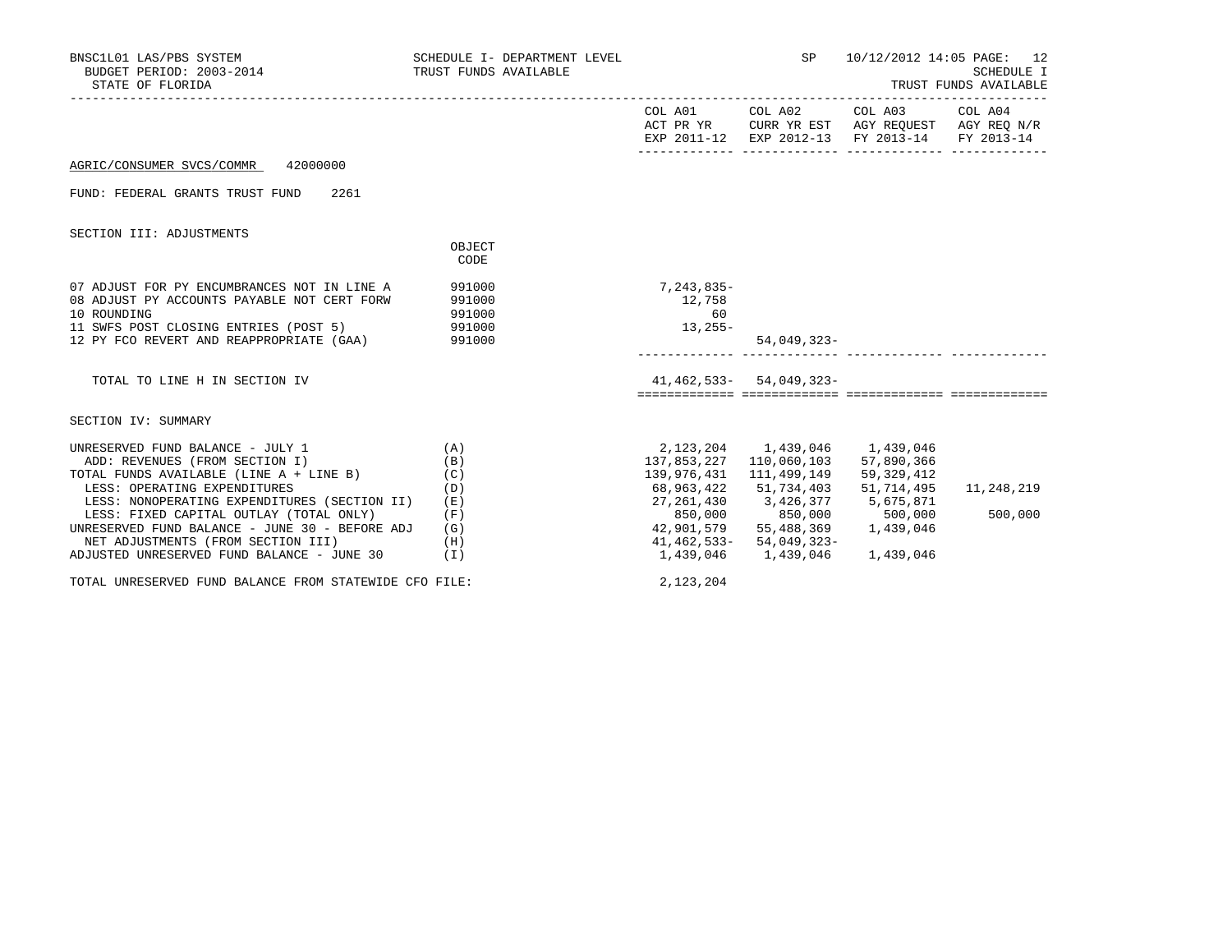|                                                                                                                                                                                                                                          |                                   |                  |                               |     |       |                                                                                                                                                                   | ACT PR YR CURR YR EST AGY REQUEST AGY REQ N/R<br>EXP 2011-12 EXP 2012-13 FY 2013-14 FY 2013-14 |           |
|------------------------------------------------------------------------------------------------------------------------------------------------------------------------------------------------------------------------------------------|-----------------------------------|------------------|-------------------------------|-----|-------|-------------------------------------------------------------------------------------------------------------------------------------------------------------------|------------------------------------------------------------------------------------------------|-----------|
| AGRIC/CONSUMER SVCS/COMMR 42000000                                                                                                                                                                                                       |                                   |                  |                               |     |       |                                                                                                                                                                   |                                                                                                |           |
| FUND: FOOD & NUTRITION SVCS TF 2315                                                                                                                                                                                                      |                                   |                  |                               |     |       |                                                                                                                                                                   |                                                                                                |           |
| SECTION I: DETAIL OF REVENUES<br>REVENUE CAP SVC AUTH MATCHING % CFDA<br>CODE                                                                                                                                                            | CHG $\text{S}$ ST I/C LOC I/C NO. |                  |                               |     |       |                                                                                                                                                                   |                                                                                                |           |
| 01 US GRANTS OTHER 000700 NO 0.0 570.980 0.00 0.00 10.553 527,217,192 1076,791,292 1078,625,962                                                                                                                                          |                                   |                  |                               |     |       |                                                                                                                                                                   |                                                                                                |           |
| 02 TRANSFERS FEDERAL FUNDS 001510 NO 0.0 570.980 0.00 0.00 10.553 61,600 26,550<br>03 REFUNDS 001800 NO 0.0 570.980 0.00 0.00 10.553 37,937 37,935 37,935<br>04 ANT REVENUE GRANT ENCUM 000700 NO 0.0 570.980 0.00 0.00 10.553 2,441,637 |                                   |                  |                               |     |       |                                                                                                                                                                   |                                                                                                |           |
| TOTAL TO LINE B IN SECTION IV                                                                                                                                                                                                            |                                   |                  |                               |     |       | 529, 758, 366 1076, 855, 777 1078, 663, 897                                                                                                                       |                                                                                                |           |
| SECTION II: DETAIL OF NONOPERATING EXPENDITURES                                                                                                                                                                                          |                                   |                  |                               |     |       |                                                                                                                                                                   |                                                                                                |           |
|                                                                                                                                                                                                                                          |                                   | CODE             | OBJECT TRANSFER CFDA<br>TO BE | NO. |       |                                                                                                                                                                   |                                                                                                |           |
| 01 TRANSFER TO ADMI - ATF<br>02 TRANSFER TO AGMIC - GITF                                                                                                                                                                                 |                                   |                  |                               |     |       |                                                                                                                                                                   |                                                                                                |           |
| 03 TRANSFER TO GR SWCAP                                                                                                                                                                                                                  |                                   |                  |                               |     |       |                                                                                                                                                                   |                                                                                                |           |
| 05 REFUND NON-STATE REVENUES<br>06 SEPTEMBER 2012 REVERSIONS                                                                                                                                                                             |                                   | 860000<br>991000 |                               |     |       | 1,763,694-                                                                                                                                                        |                                                                                                |           |
| TOTAL TO LINE E IN SECTION IV                                                                                                                                                                                                            |                                   |                  |                               |     |       | 294, 215 1, 298, 213- 485, 650                                                                                                                                    |                                                                                                |           |
| SECTION III: ADJUSTMENTS                                                                                                                                                                                                                 |                                   |                  |                               |     |       |                                                                                                                                                                   |                                                                                                |           |
|                                                                                                                                                                                                                                          |                                   | OBJECT<br>CODE   |                               |     |       |                                                                                                                                                                   |                                                                                                |           |
| 01 ROUNDING                                                                                                                                                                                                                              |                                   | 991000           |                               |     | $3 -$ |                                                                                                                                                                   |                                                                                                |           |
| TOTAL TO LINE H IN SECTION IV                                                                                                                                                                                                            |                                   |                  |                               |     | $3 -$ |                                                                                                                                                                   |                                                                                                |           |
| SECTION IV: SUMMARY                                                                                                                                                                                                                      |                                   |                  |                               |     |       |                                                                                                                                                                   |                                                                                                |           |
| UNRESERVED FUND BALANCE - JULY 1<br>ADD: REVENUES (FROM SECTION I)<br>TOTAL FUNDS AVAILABLE (LINE A + LINE B)<br>LESS: OPERATING EXPENDITURES<br>LESS: NONOPERATING EXPENDITURES (SECTION II) (E)                                        | (A)<br>(B)<br>(C)<br>(D)          |                  |                               |     |       | 529, 758, 366 1076, 855, 777 1078, 663, 897<br>529,758,366 1076,855,777 1078,663,897<br>529, 464, 148 1078, 153, 990 1078, 178, 247<br>294,215 1,298,213- 485,650 |                                                                                                | 2,585,459 |
| LESS: FIXED CAPITAL OUTLAY (TOTAL ONLY)<br>UNRESERVED FUND BALANCE - JUNE 30 - BEFORE ADJ                                                                                                                                                | (F)<br>(G)                        |                  |                               |     | 3     |                                                                                                                                                                   |                                                                                                |           |
| NET ADJUSTMENTS (FROM SECTION III)                                                                                                                                                                                                       | (H)                               |                  |                               |     | $3 -$ |                                                                                                                                                                   |                                                                                                |           |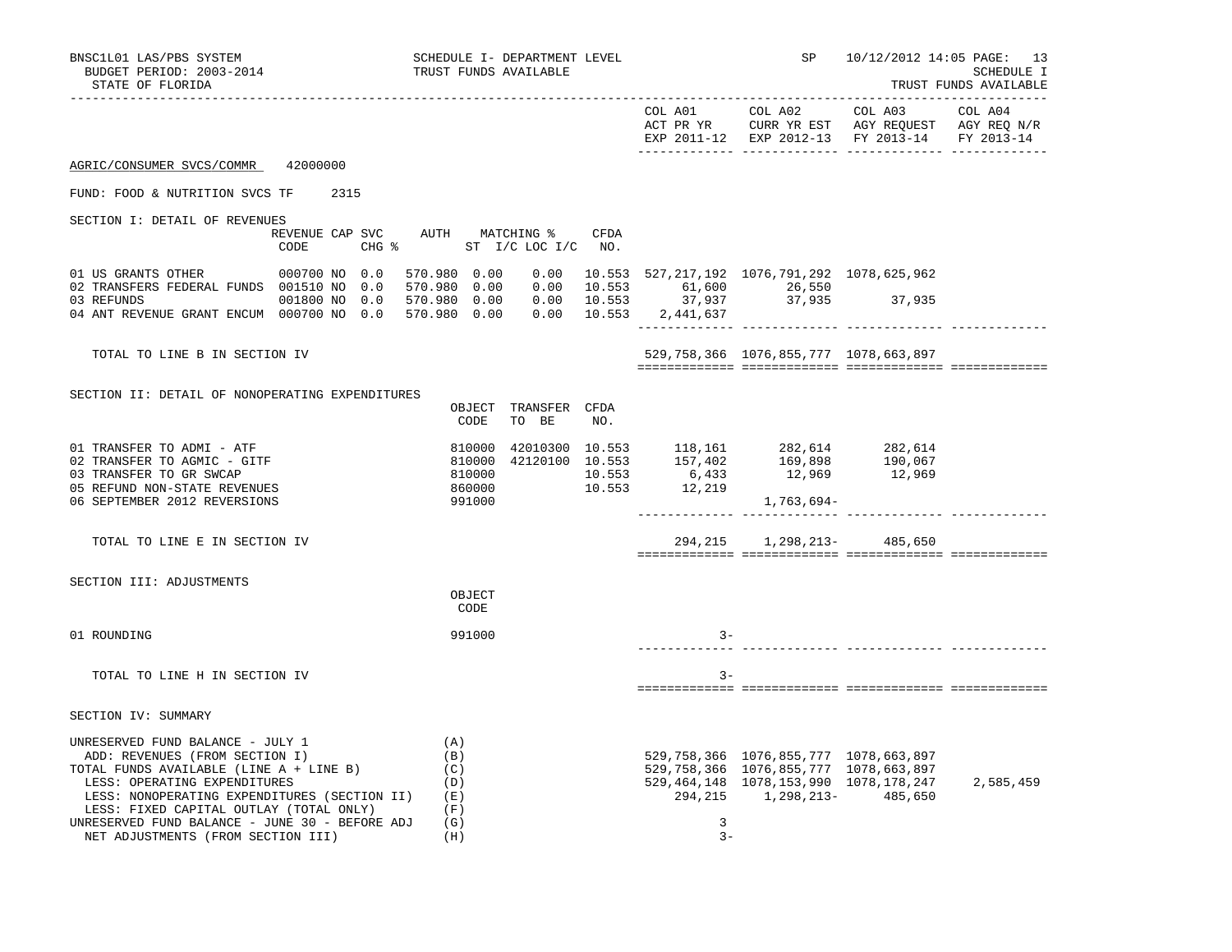| BNSC1L01 LAS/PBS SYSTEM<br>BUDGET PERIOD: 2003-2014<br>STATE OF FLORIDA | SCHEDULE I- DEPARTMENT LEVEL<br>TRUST FUNDS AVAILABLE |                                     | SP                                    |                                      | 10/12/2012 14:05 PAGE: 14<br>SCHEDULE I<br>TRUST FUNDS AVAILABLE |
|-------------------------------------------------------------------------|-------------------------------------------------------|-------------------------------------|---------------------------------------|--------------------------------------|------------------------------------------------------------------|
|                                                                         |                                                       | COL A01<br>ACT PR YR<br>EXP 2011-12 | COL A02<br>CURR YR EST<br>EXP 2012-13 | COL A03<br>AGY REOUEST<br>FY 2013-14 | COL A04<br>AGY REO N/R<br>FY 2013-14                             |
| 42000000<br>AGRIC/CONSUMER SVCS/COMMR                                   |                                                       |                                     |                                       |                                      |                                                                  |
| 2315<br>FUND: FOOD & NUTRITION SVCS TF                                  |                                                       |                                     |                                       |                                      |                                                                  |
| SECTION IV: SUMMARY                                                     |                                                       |                                     |                                       |                                      |                                                                  |

ADJUSTED UNRESERVED FUND BALANCE - JUNE 30 (I)

TOTAL UNRESERVED FUND BALANCE FROM STATEWIDE CFO FILE: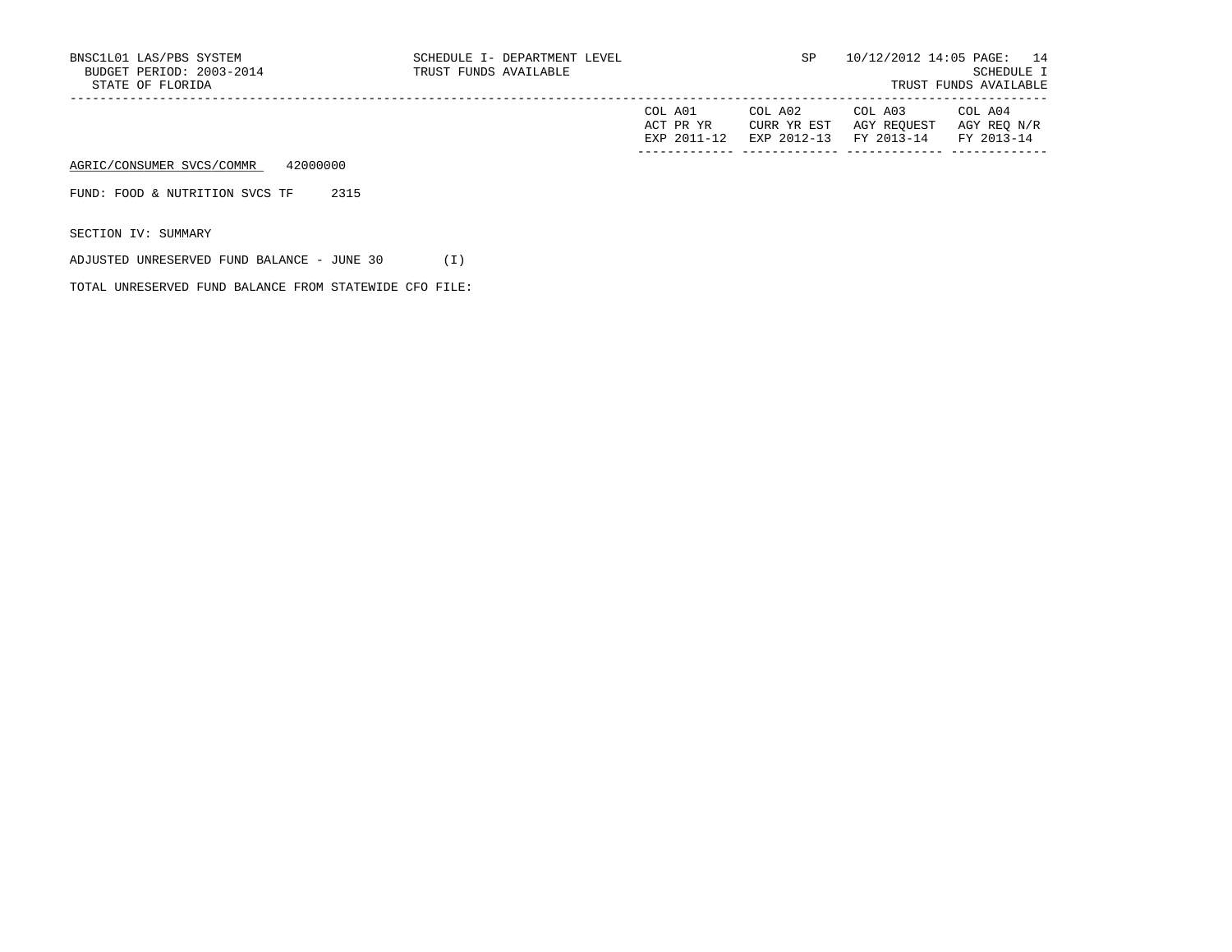| COL A01      | $\sim$ 0L a02             | COL A03                | $70T$ .<br>A04    |
|--------------|---------------------------|------------------------|-------------------|
| አ ጦ<br>סע סם | CURR YR EST               | <b>DEOIIECT</b><br>AGY | N/R<br>AGY REO    |
| FYD          | $2012 - 12$<br><b>TYD</b> | FV 2013-14             | FУ<br>$2013 - 14$ |

------------- ------------- ------------- -------------

AGRIC/CONSUMER SVCS/COMMR 42000000

## FUND: GENERAL INSPECTION TF 2321

|                            | REVENUE CAP SVC |       | AUTH    |      | <b>MATCHING %</b> | <b>CFDA</b> |           |           |           |
|----------------------------|-----------------|-------|---------|------|-------------------|-------------|-----------|-----------|-----------|
|                            | CODE            | CHG % |         |      | ST I/C LOC I/C    | NO.         |           |           |           |
| OA CS REG FEES SOC FUNDS   | 000100 YES 8.0  |       | 496.405 | 0.00 | 0.00              |             | 2,565,971 | 2,461,193 | 2,461,193 |
| OB CS MV REPAIR REG        | 000100 YES 8.0  |       | 559.904 | 0.00 | 0.00              |             | 1,188,291 | 1,138,894 | 1,138,894 |
| OC CS TELECOMM LIST FEES   | 000100 YES 8.0  |       | 501.059 | 0.00 | 0.00              |             | 323,707   |           |           |
| OD CS REG FEES SELLERS TRA | 000100 YES 8.0  |       | 559.928 | 0.00 | 0.00              |             | 600,832   | 584,249   | 584,249   |
| OE CS ADMINISTRATIVE FINES | 001200 NO 8.0   |       | 501.922 | 0.00 | 0.00              |             | 1,208,060 | 1,872,555 | 1,872,555 |
| OF CS GAME PROMOTIONS      | 000100 YES 8.0  |       | 849.094 | 0.00 | 0.00              |             | 449,800   | 415,033   | 415,033   |
| OH CS FEES PAWN SHOPS REG  | 000100 YES 8.0  |       | 539.001 | 0.00 | 0.00              |             | 439,193   | 422,343   | 422,343   |
| OI CS HEALTH STUDIOS FILIN | 000100 YES 8.0  |       | 501.015 | 0.00 | 0.00              |             | 608,800   | 579,868   | 579,868   |
| OJ CS MOVER REF FEE        | 000100 YES 8.0  |       | 507.03  | 0.00 | 0.00              |             | 376,675   | 295,673   | 295,673   |
| OK CS BOND TRAVEL DANCE    | 005030 NO 0.0   |       | 559.929 | 0.00 | 0.00              |             | 939,072   | 554,721   | 554,721   |
| OL CS BUSINESS OPP FEES    | 000100 YES 8.0  |       | 559.805 | 0.00 | 0.00              |             | 218,100   | 221,821   | 221,821   |
| OM CS TELEMARKETING LIC FE | 000200 YES 8.0  |       | 501.605 | 0.00 | 0.00              |             | 1,077,710 | 1,083,362 | 1,083,362 |
| ON CS DANCE STUDIO REG FEE | 000100 YES 8.0  |       | 501.143 | 0.00 | 0.00              |             | 56,700    | 57,000    | 57,000    |
| OO CS REFUNDS              | 001800 NO 0.0   |       | 215.31  | 0.00 | 0.00              |             | 2,058     |           |           |
| OP CS TELECOMM SOL CHANGES | 000100 YES 8.0  |       | 501.609 | 0.00 | 0.00              |             | 20,730    | 21,308    | 21,308    |
| OQ CS TELECOMM SOL FEE     | 000100 YES 8.0  |       | 501.059 | 0.00 | 0.00              |             | 78,430    | 83,063    | 83,063    |
| OR CS TRAVEL INDP AGENTS   | 000100 YES 8.0  |       | 559.928 | 0.00 | 0.00              |             | 160,050   | 144,867   | 144,867   |
| OS CS TPES INSPECTION      | 000100 YES 0.0  |       | 570.20  | 0.00 | 0.00              |             | 1,275     |           |           |
| OU CS CABLE FRANCHISE FEE  | 001500 NO 0.0   |       | 610.104 | 0.00 | 0.00              |             | 26,000    | 19,000    | 19,000    |
| OV CS SURVEYORS AND MAPPER | 000100 YES 8.0  |       | 472.011 | 0.00 | 0.00              |             | 574,701   | 569,328   | 569,328   |
| 1A WP NITROGEN             | 000100 YES 0.0  |       | 576.045 | 0.00 | 0.00              |             | 986,019   | 946,567   | 967,562   |
| 1B WP FERTILIZER LIC       | 000200 YES 0.0  |       | 576.045 | 0.00 | 0.00              |             | 64,800    | 110,500   | 110,500   |
| 1C WP TRF FR DOR DOC STAMP | 001604 NO       | 0.0   | 201.15  | 0.00 | 0.00              |             | 2,883,832 | 3,200,000 | 3,400,000 |
| 1D WP DEP-NORTHERN EVERGLA | 001500 NO       | 0.0   | 373.470 | 0.00 | 0.00              |             | 3,000,000 | 3,000,000 | 5,000,000 |
| 1F WP INTEREST             | 000502 NO       | 8.0   | 17.57   | 0.00 | 0.00              |             | 76,224    | 50,000    | 60,000    |
| 1H WP REFUNDS              | 001800 NO       | 0.0   | 215.31  | 0.00 | 0.00              |             | 34,371    | 150,000   | 150,000   |
| 1I WP S FLA MIL UMBRELLA   | 001903 NO       | 0.0   | 570.085 | 0.00 | 0.00              |             | 131,457   | 173,782   | 273,816   |
| 1J WP FAC AGR RES MGT SWFW | 000100 YES 8.0  |       | 570.085 | 0.00 | 0.00              |             | 50,000    | 50,000    | 50,000    |
| 1K WP UF C-139 DEMONSTRAT  | 001903 NO       | 0.0   | 570.085 | 0.00 | 0.00              |             | 22,907    | 114,538   | 50,000    |
| 1L WP ST JOHNS RIVER MGT D | 001903 NO       | 0.0   | 570.085 | 0.00 | 0.00              |             | 1,569,888 | 868,744   | 100,000   |
| 1M WP SUWANNEE RIVER MIL   | 001903 NO       | 0.0   | 570.085 | 0.00 | 0.00              |             | 91,316    | 80,000    | 80,000    |
| 1N WP FR DEP SOIL & WATER  | 001500 NO       | 0.0   | 570.085 | 0.00 | 0.00              |             |           |           | 500,000   |
| 10 WP S FL ZIPPERER FARMS  | 001903 NO       | 0.0   | 570.085 | 0.00 | 0.00              |             | 34,982    | 15,000    | 15,000    |
| 10 WP DEP CONTRIBUTIONS    | 001903 NO       | 0.0   | 570.085 | 0.00 | 0.00              |             | 18,926    | 104,196   | 10,000    |
| 2B ADM INTEREST CLEARING A | 000500 NO       | 8.0   | 17.57   | 0.00 | 0.00              |             | 835       |           |           |
| 2D ADM REFUNDS             | 001800 NO       | 0.0   | 215.31  | 0.00 | 0.00              |             | 1,844     | 96,000    |           |
| 2F AG LAW ROAD GUARD FEES  | 000100 YES 8.0  |       | 601.281 | 0.00 | 0.00              |             | 169,406   | 169,377   | 169,377   |
| 2G AG LAW REFUNDS          | 001800 NO       | 0.0   | 215.31  | 0.00 | 0.00              |             | 160       |           |           |
| 3A AES PESTICIDE REG FEE   | 000100 YES 8.0  |       | 487.045 | 0.00 | 0.00              |             | 5,658,438 | 4,803,400 | 5,904,135 |
| 3B AES TRF FR DEP MOSOUITO | 001500 NO       | 0.0   | 403.709 | 0.00 | 0.00              |             | 1,293,368 | 1,043,368 | 2,160,000 |
| 3C AES FERTILIZER INSP FEE | 000100 YES 8.0  |       | 576.041 | 0.00 | 0.00              |             | 1,716,224 | 1,716,224 | 1,716,224 |
| 3D AES SEED REG FEE        | 000100 YES 8.0  |       | 578.08  | 0.00 | 0.00              |             | 1,041,590 | 1,041,590 | 1,041,590 |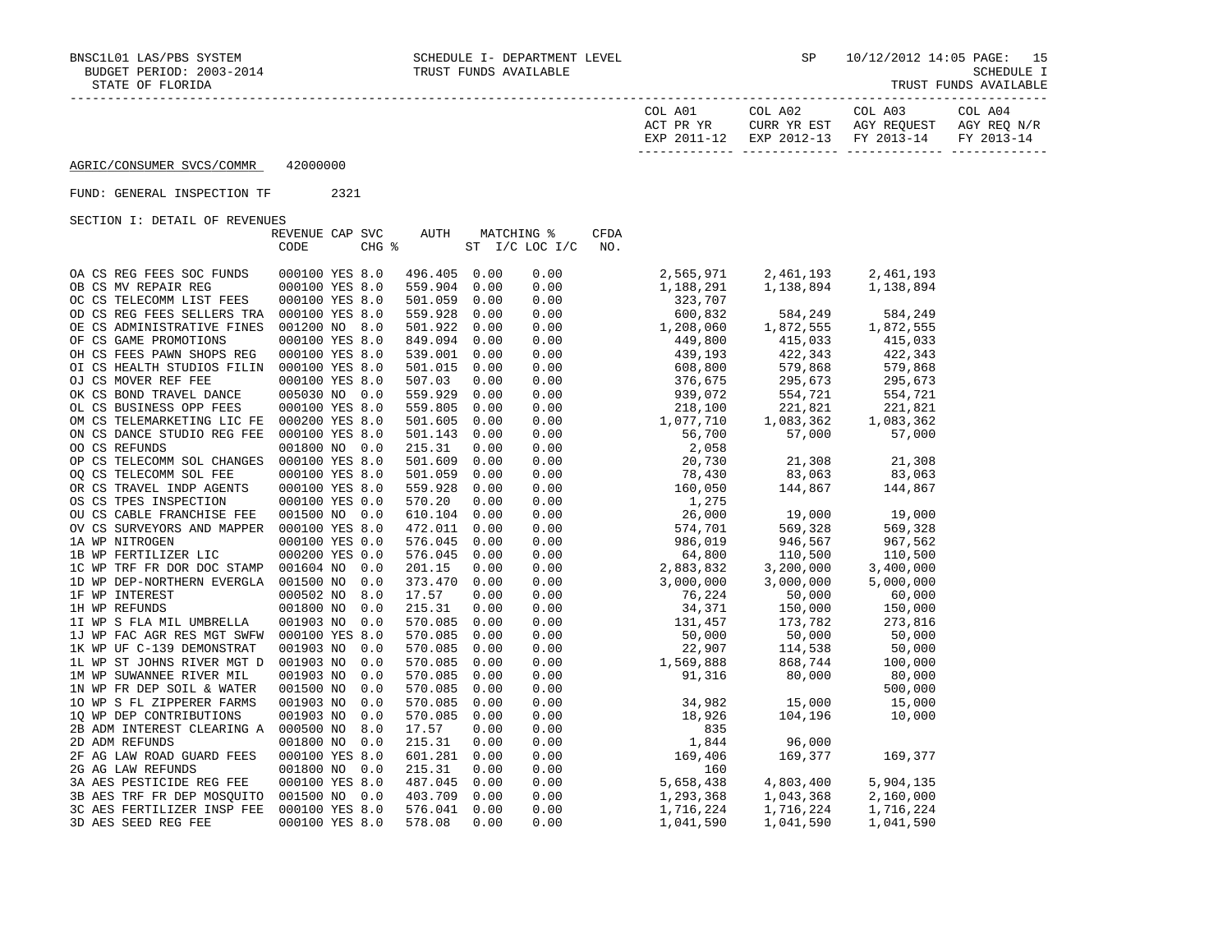| COL A01      | $\sim$ 0L a02             | COL A03                | $70T$ .<br>A04    |
|--------------|---------------------------|------------------------|-------------------|
| አ ጦ<br>סע סם | CURR YR EST               | <b>DEOIIECT</b><br>AGY | N/R<br>AGY REO    |
| FYD          | $2012 - 12$<br><b>TYD</b> | FV 2013-14             | FУ<br>$2013 - 14$ |

------------- ------------- ------------- -------------

## AGRIC/CONSUMER SVCS/COMMR 42000000

#### FUND: GENERAL INSPECTION TF 2321

|                                           | REVENUE CAP SVC |       | AUTH    |      | <b>MATCHING %</b> | <b>CFDA</b> |            |            |            |
|-------------------------------------------|-----------------|-------|---------|------|-------------------|-------------|------------|------------|------------|
|                                           | CODE            | CHG % |         |      | ST I/C LOC I/C    | NO.         |            |            |            |
| 3E AES FEED MASTER REG FEE                | 000100 YES 8.0  |       | 580.041 | 0.00 | 0.00              |             | 501,331    | 501,331    | 501,331    |
| 3F AES PESTICIDE APP LIC                  | 000200 YES 8.0  |       | 487.045 | 0.00 | 0.00              |             | 531,937    | 531,937    | 531,937    |
| 3G AES PHOSPHATE-LIME FEE                 | 000100 YES 8.0  |       | 576.041 | 0.00 | 0.00              |             | 215,376    | 215,376    | 215,376    |
| 3H AES FERT BRAND REG FEE                 | 000100 YES 8.0  |       | 576.021 | 0.00 | 0.00              |             | 225,100    | 225,100    | 225,100    |
| 3I AES PEST DEALERS LIC                   | 000200 YES 8.0  |       | 487.048 | 0.00 | 0.00              |             | 96,500     | 96,500     | 96,500     |
| 3J AES ADMINISTRATIVE FINE                | 001200 NO 8.0   |       | 487.175 | 0.00 | 0.00              |             | 104,719    | 104,719    | 104,719    |
| 3K AES FDA BSE INSP CONT                  | 001970 YES 8.0  |       | 570.20  | 0.00 | 0.00              |             | 116,800    | 98,550     | 98,550     |
| 3L AES FERT DEALER LICENSE                | 000200 YES 8.0  |       | 576.021 | 0.00 | 0.00              |             | 65,000     | 110,500    | 110,500    |
| <b>3M AES REFUNDS</b>                     | 001800 NO 0.0   |       | 215.310 | 0.00 | 0.00              |             | 2,465      | 2,465      | 2,465      |
| 3N AES FEED LAB CERT                      | 000100 YES 8.0  |       | 580.065 | 0.00 | 0.00              |             | 4,606      | 4,606      | 4,606      |
| 3P AES SEED CERT FEES                     | 000100 YES 8.0  |       | 578.08  | 0.00 | 0.00              |             | 1,674      | 1,674      | 1,674      |
| 30 AES SALE OF SURP PROP                  | 002900 NO 8.0   |       | 570.07  | 0.00 | 0.00              |             | 15,776     | 15,776     |            |
| 3T AES PEST SUPP REGISTR                  | 000200 YES 8.0  |       | 487.041 | 0.00 | 0.00              |             | 497,004    | 406,146    | 496,104    |
| 4A FS FOOD ESTAB PERMITS                  | 000200 YES 8.0  |       | 500.12  | 0.00 | 0.00              |             | 15,080,367 | 15,100,000 | 15,100,000 |
| 4B FS ADMINISTRATIVE FINE                 | 001202 NO 8.0   |       | 500.12  | 0.00 | 0.00              |             | 443,894    | 467,800    | 467,800    |
| 4C FS EPIDEMIOLOGY CHARGE                 | 000100 YES 8.0  |       | 381.006 | 0.00 | 0.00              |             | 440,437    | 445,000    | 445,000    |
| 4D FS FEES REINSPECTION CO                | 000100 YES 8.0  |       | 500.09  | 0.00 | 0.00              |             | 93,555     | 95,000     | 95,000     |
| 4E FS INSURANCE RECOVERY                  | 002801 NO 0.0   |       | 570.07  | 0.00 | 0.00              |             | 7,051      | 3,000      | 3,000      |
| 4F FS WATER VENDING PERMIT                | 000100 YES 8.0  |       | 500.459 | 0.00 | 0.00              |             | 117,400    | 100,000    | 100,000    |
| 4G FS POULTRY & EGG AGR                   | 001970 YES 8.0  |       | 583.051 | 0.00 | 0.00              |             | 1,637,217  | 1,600,000  | 1,600,000  |
| 4H FS FEES - PLAN REVIEW                  | 000100 YES 8.0  |       | 500.12  | 0.00 | 0.00              |             | 14,930     | 12,500     | 12,500     |
| 4I FS REFUNDS                             | 001800 NO 0.0   |       | 215.31  | 0.00 | 0.00              |             | 39,481     | 29,750     | 29,750     |
| 4J FS FDA FOOD INSPECTION                 | 001970 YES 8.0  |       | 570.20  | 0.00 | 0.00              |             | 204,117    | 925,000    | 400,000    |
| 4K FS COOL AGREEMENT                      | 001970 YES 8.0  |       | 570.20  | 0.00 | 0.00              |             | 146,400    | 141,600    | 150,000    |
| 4L FS FEES CERT PUB FOOD M 000100 YES 8.0 |                 |       | 500.12  | 0.00 | 0.00              |             | 317,535    | 300,000    | 300,000    |
| 40 FS USDA VOLUMNE CHRG                   | 000119 NO 0.0   |       | 215.31  | 0.00 | 0.00              |             | 444,824    | 425,000    | 425,000    |
| 4P FS PEST REGISTRATION                   | 000100 YES 8.0  |       | 487.041 | 0.00 | 0.00              |             | 1,847,374  | 1,509,635  | 1,844,009  |
| 4R FS SALE OF GOODS SERV                  | 001905 YES 8.0  |       | 570.20  | 0.00 | 0.00              |             | 2,500      | 2,500      | 2,500      |
| 4T FS FROZEN DESSERT LIC                  | 000200 YES 8.0  |       | 502.053 | 0.00 | 0.00              |             | 20,000     | 15,000     | 15,000     |
| 4U FS MILK FAT TEST PERMIT                | 000200 YES 8.0  |       | 502.032 | 0.00 | 0.00              |             | 500        |            |            |
| 4W FS DAIRY MISCELLANEOUS                 | 000400 YES 8.0  |       | 119.07  | 0.00 | 0.00              |             | 143,232    |            |            |
| 5A AO TRF FROM DHSMV COMM                 | 001520 NO 8.0   |       | 328.76  | 0.00 | 0.00              |             | 372,539    | 358,794    | 364,822    |
| 5B AQ APAL BAY OYST HARV L                | 000200 YES 8.0  |       | 379.361 | 0.00 | 0.00              |             | 110,377    | 125,000    | 125,000    |
| 5C AQ AQUACULTURE LEASES                  | 002100 NO 8.0   |       | 597.010 | 0.00 | 0.00              |             | 63,074     | 49,940     | 49,940     |
| 5D AO AOUACULTURE CERT                    | 000100 YES 8.0  |       | 597.004 | 0.00 | 0.00              |             | 99,050     | 87,000     | 87,000     |
| 5E AQ ADMINISTRATIVE FINES                | 001200 NO       | 8.0   | 597.010 | 0.00 | 0.00              |             | 2,907      | 2,500      | 2,500      |
| 5F AQ REFUNDS                             | 001800 NO       | 0.0   | 215.31  | 0.00 | 0.00              |             | 480        |            |            |
| 5G AO SALE OF SURPLUS PROP                | 002900 NO       | 8.0   | 570.07  | 0.00 | 0.00              |             | 157        |            |            |
| 5H AQ SALE OF GOODS AND SV                | 001903 NO       | 0.0   | 597.010 | 0.00 | 0.00              |             | 60,640     |            |            |
| 5I AO DOC STAMP TAX FR DOR                | 001604 NO       | 0.0   | 201.15  | 0.00 | 0.00              |             | 60,910     | 80,000     | 140,000    |
| 5J AQ HARD CLAM 96% FWC                   | 001604 NO       | 0.0   | 201.15  | 0.00 | 0.00              |             | 6,240      |            |            |
| 5K AO TENANT BROKER COMM                  | 004001 NO       | 0.0   | 255.25  | 0.00 | 0.00              |             | 865        | 2,791      |            |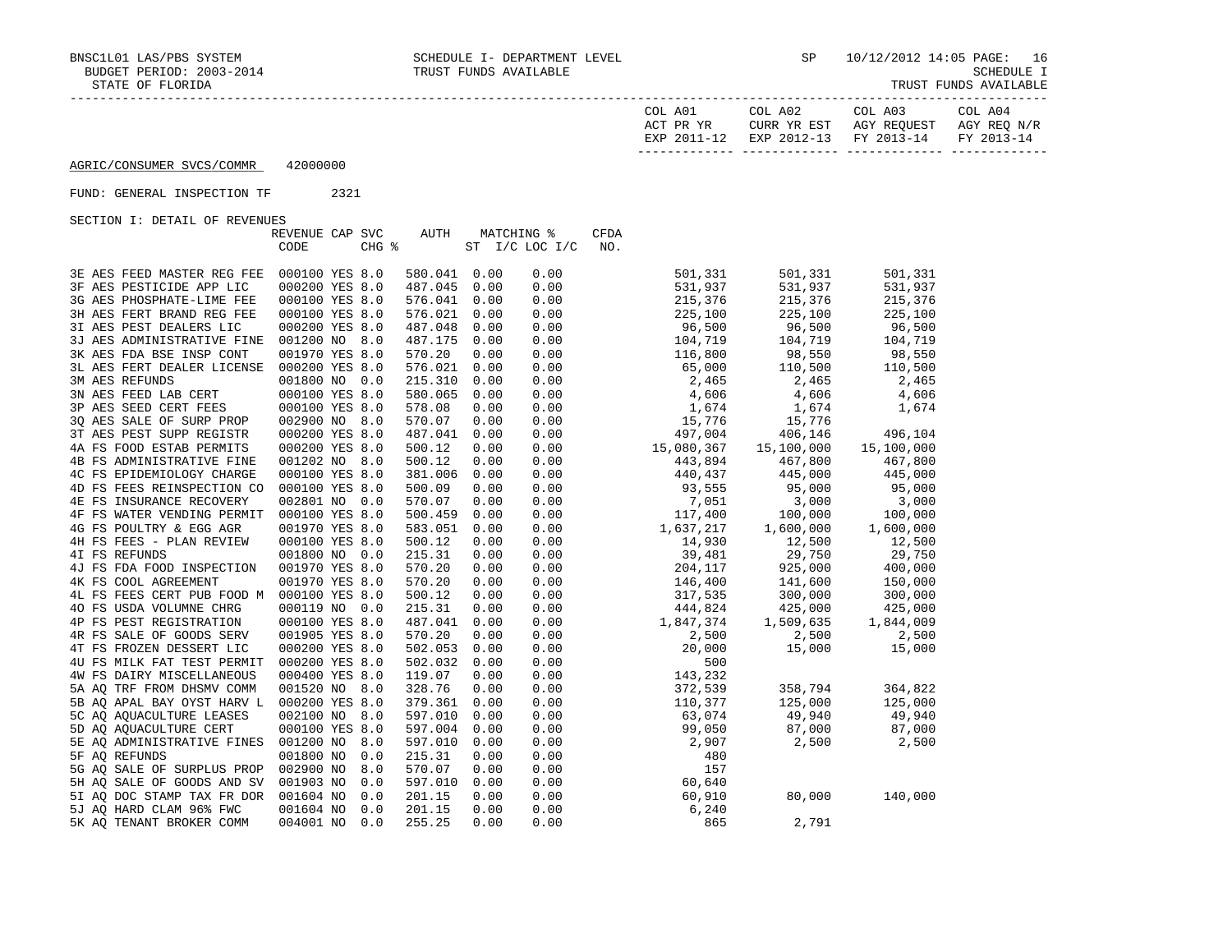| TRUST FUNDS AVAILABLE |
|-----------------------|
|-----------------------|

| COL A01   | COL A02                      | COL A03                  | COL A04                  |
|-----------|------------------------------|--------------------------|--------------------------|
| ACT PR YR | YR EST<br>CURR               | REOUEST<br>AGY           | AGY REO N/R              |
| FYD       | $2012 - 12$<br>EXP<br>$\sim$ | $2013 - 14$<br><b>DV</b> | $2013 - 14$<br><b>DV</b> |
|           |                              |                          |                          |

#### FUND: GENERAL INSPECTION TF 2321

|                            | REVENUE CAP SVC |     | AUTH    |      | MATCHING %     | <b>CFDA</b> |            |            |
|----------------------------|-----------------|-----|---------|------|----------------|-------------|------------|------------|
|                            | CODE            |     | CHG %   |      | ST I/C LOC I/C | NO.         |            |            |
| 6A AGMIC TRF FROM GITF     | 001500 NO       | 0.0 | 215.32  | 0.00 | 0.00           | 1,952,714   | 1,734,225  | 1,983,795  |
| 6B AGMIC TRF FROM INC TF   | 001500 NO       | 0.0 | 215.32  | 0.00 | 0.00           | 620,507     | 636,175    | 819,394    |
| 6C AGMIC TRF FROM FGTF MKT | 001500 NO       | 0.0 | 215.32  | 0.00 | 0.00           | 25,585      |            |            |
| 6D AGMIC TRF FROM ADM TF   | 001500 NO       | 0.0 | 215.32  | 0.00 | 0.00           | 501,613     | 589,600    | 651,785    |
| 6E AGMIC TRF FROM CITF     | 001500 NO       | 0.0 | 215.32  | 0.00 | 0.00           | 113,510     | 109,663    | 122,682    |
| 6F AGMIC TRF FROM DLTF     | 001500 NO       | 0.0 | 215.32  | 0.00 | 0.00           | 397,967     | 361,286    | 417,960    |
| 6G AGMIC TRF FROM MIWCTF   | 001500 NO       | 0.0 | 215.32  | 0.00 | 0.00           | 36,573      | 39,292     | 43,957     |
| 6H AGMIC TRF FROM CARL TF  | 001500 NO       | 0.0 | 215.32  | 0.00 | 0.00           | 129,778     | 147,469    | 172,904    |
| 61 AGMIC TRF FROM PCTF     | 001500 NO       | 0.0 | 215.32  | 0.00 | 0.00           | 69,558      | 142,158    | 160,088    |
| 6J AGMIC TRF FROM SWPPTF   | 001500 NO       | 0.0 | 215.32  | 0.00 | 0.00           | 24,511      | 24,409     | 28,388     |
| 6K AGMIC TRF FROM PITF     | 001500 NO       | 0.0 | 215.32  | 0.00 | 0.00           | 195,442     | 208,513    | 254,134    |
| 6L AGMIC REFUNDS           | 001800 NO       | 0.0 | 215.31  | 0.00 | 0.00           | 516         |            |            |
| 6M AGMIC TRF FR FGTF FS    | 001500 NO       | 0.0 | 215.32  | 0.00 | 0.00           | 5,379       | 6,160      | 6,891      |
| 6N AGMIC TRF FR FGTF PLANT | 001500 NO       | 0.0 | 215.32  | 0.00 | 0.00           | 98,551      | 128,113    | 143,321    |
| 60 AGMIC TRF FR FGTF ENRGY | 001500 NO       | 0.0 | 215.32  | 0.00 | 0.00           |             | 43,052     | 48,163     |
| 6P AGMIC TR FR AEETF PLANT | 001500 NO       | 0.0 | 215.32  | 0.00 | 0.00           | 225,184     | 262,596    | 311,496    |
| 60 AGMIC TRF FR FGTF FNW   | 001500 NO       | 0.0 | 215.32  | 0.00 | 0.00           |             | 20,365     | 24,858     |
| 6R AGMIC TRF FR FNSTF      | 001500 NO       | 0.0 | 215.32  | 0.00 | 0.00           | 157,402     | 169,898    | 190,067    |
| 7A STD WEIGHTS & MEASURES  | 000100 YES 8.0  |     | 531.62  | 0.00 | 0.00           | 2,288,755   | 2,109,399  | 2,109,399  |
| 7B STD GAS & KEROSENE INSP | 000100 YES 8.0  |     | 525.09  | 0.00 | 0.00           | 10,175,818  | 10,292,563 | 10,292,563 |
| 7C STD LP GAS LICENSES     | 000200 YES 8.0  |     | 527.02  | 0.00 | 0.00           | 1,439,694   | 1,561,498  | 1,561,498  |
| 7D STD RIDE INSP FEES      | 000100 YES 8.0  |     | 616.242 | 0.00 | 0.00           | 728,962     | 732,544    | 732,544    |
| 7E STD FAIR RIDES PERMITS  | 000200 YES 8.0  |     | 616.242 | 0.00 | 0.00           | 734,415     | 715,027    | 715,027    |
| 7F STD INTEREST            | 000502 NO 8.0   |     | 17.57   | 0.00 | 0.00           | 631,913     | 600,000    | 600,000    |
| 7G STD LP GAS MKT ORDER    | 000108 YES 4.0  |     | 527.23  | 0.00 | 0.00           | 222,364     | 233,084    | 233,084    |
| 7H STD LP GAS FEES         | 000100 YES 4.0  |     | 527.02  | 0.00 | 0.00           | 95,145      | 97,747     | 97,747     |
| 7I STD ADM FINES           | 001200 NO 8.0   |     | 501.922 | 0.00 | 0.00           | 211,703     | 200,000    | 200,000    |
| 7J STD METROLOGY & TESTING | 000100 YES 8.0  |     | 531.415 | 0.00 | 0.00           | 52,162      | 50,902     | 50,902     |
| 7K STD ANTI-FREEZE REG     | 000100 YES 8.0  |     | 501.913 | 0.00 | 0.00           | 101,200     | 94,200     | 94,200     |
| 7L STD BRAKE FLUID PERM    | 000100 YES 8.0  |     | 526.51  | 0.00 | 0.00           | 17,250      | 17,625     | 17,625     |
| 7M STD REFUNDS             | 001800 NO       | 0.0 | 215.31  | 0.00 | 0.00           | 6,636       | 930        | 930        |
| 70 STD INSURANCE RECOVERY  | 002800 NO       | 0.0 | 570.07  | 0.00 | 0.00           | 471         |            |            |
| 7P STD DUPL LICENSE - QUAL | 000100 YES 8.0  |     | 119.07  | 0.00 | 0.00           | 2,780       | 3,265      | 3,265      |
| 7R STD SALE OF SURP PROP   | 002900 NO 8.0   |     | 570.07  | 0.00 | 0.00           | 1,425       |            |            |
| 7S STD SALE OF GOODS & SER | 001905 YES 8.0  |     | 597.01  | 0.00 | 0.00           | 1,127       |            |            |
| 7T STD DONATIONS - PRIVATE | 001100 NO 8.0   |     | 570.07  | 0.00 | 0.00           | 500,000     |            |            |
| 8A MKT PRODUCE DEALERS LIC | 000200 YES 8.0  |     | 604.19  | 0.00 | 0.00           | 911,160     | 920,000    | 950,000    |
| 8B MKT FORFEITED BOND PROC | 005030 NO 0.0   |     | 604.20  | 0.00 | 0.00           | 546,147     | 412,000    | 420,000    |
| 8C MKT PEANUT MKT ORDERS   | 000108 YES 4.0  |     | 573.118 | 0.00 | 0.00           | 631,792     | 600,000    | 600,000    |
| 8D MKT TR F FWCC ALLIGATOR | 001500 NO 8.0   |     | 3793751 | 0.00 | 0.00           |             | 150,000    |            |
| 8E MKT TOBACCO MKT ORDERS  | 000108 YES 4.0  |     | 573.118 | 0.00 | 0.00           | 9,064       | 10,000     | 10,000     |
| 8F MKT ADMIN FINES         | 001200 NO       | 8.0 | 604.30  | 0.00 | 0.00           | 186,843     | 125,000    | 150,000    |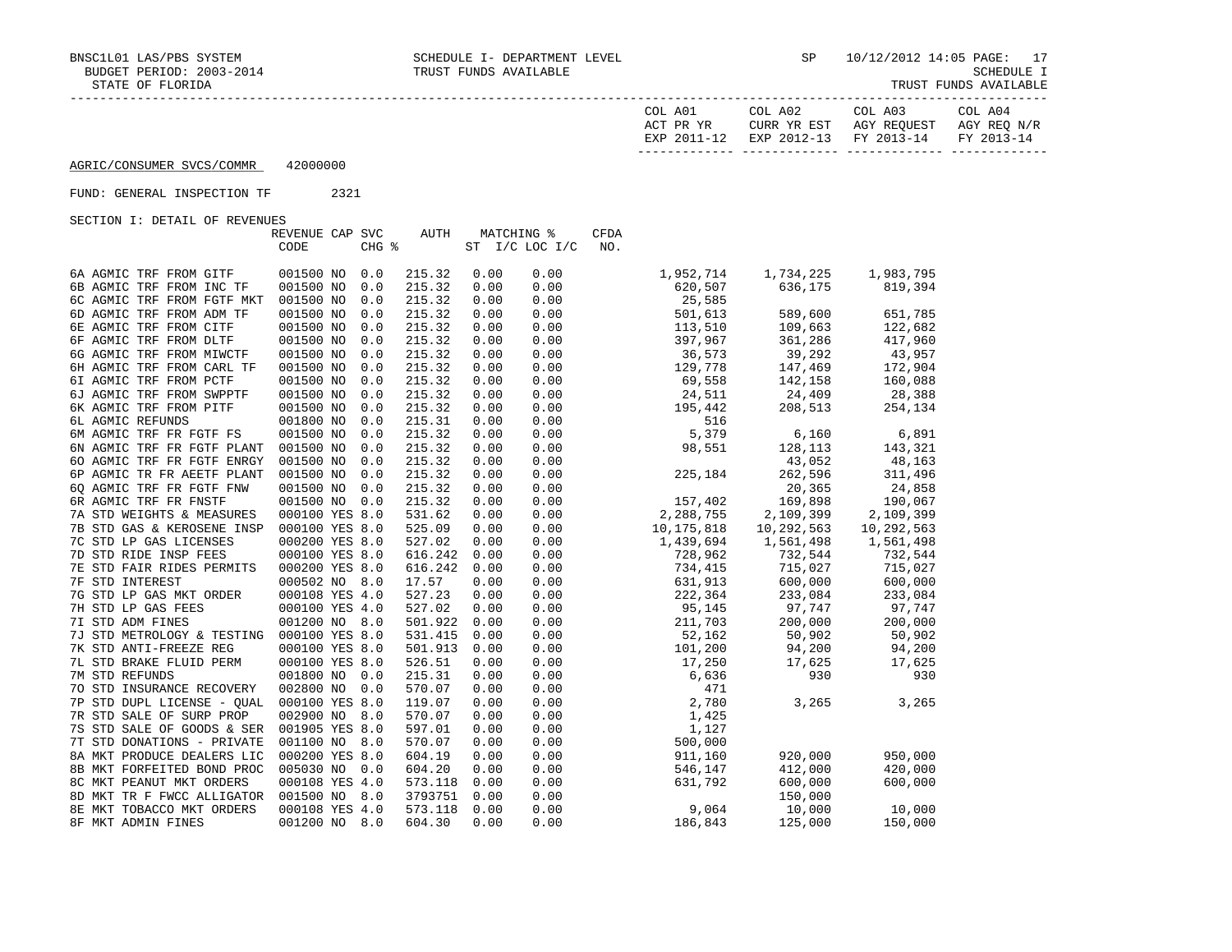|                                                 |                                         |             |      |                          |             |                                                                                                                                                         |                                  | EXP 2011-12 EXP 2012-13 FY 2013-14 FY 2013-14 |  |
|-------------------------------------------------|-----------------------------------------|-------------|------|--------------------------|-------------|---------------------------------------------------------------------------------------------------------------------------------------------------------|----------------------------------|-----------------------------------------------|--|
| AGRIC/CONSUMER SVCS/COMMR 42000000              |                                         |             |      |                          |             |                                                                                                                                                         |                                  |                                               |  |
| FUND: GENERAL INSPECTION TF 2321                |                                         |             |      |                          |             |                                                                                                                                                         |                                  |                                               |  |
| SECTION I: DETAIL OF REVENUES                   |                                         |             |      |                          |             |                                                                                                                                                         |                                  |                                               |  |
|                                                 | REVENUE CAP SVC AUTH MATCHING %<br>CODE |             |      | CHG % ST I/C LOC I/C NO. | <b>CFDA</b> |                                                                                                                                                         |                                  |                                               |  |
|                                                 |                                         | 616.15 0.00 |      | 0.00                     |             |                                                                                                                                                         |                                  |                                               |  |
|                                                 |                                         |             |      |                          |             | $\begin{array}{cccc} 12\,,775 & \quad & 12\,,775 & \quad & 12\,,775 \\ 3\,,000 & \quad & 3\,,300 & \quad & 3\,,300 \\ 1\,,713 & \quad & & \end{array}$  |                                  |                                               |  |
|                                                 |                                         |             |      |                          |             | $\begin{array}{cccc} 534.48 & 0.00 & 0.00 & & & & 3,000 \\ 215.31 & 0.00 & 0.00 & & & & 1,713 \\ 570.07 & 0.00 & 0.00 & 10.664 & 3,728,675 \end{array}$ |                                  |                                               |  |
|                                                 |                                         |             |      |                          |             |                                                                                                                                                         |                                  |                                               |  |
|                                                 |                                         |             |      |                          |             |                                                                                                                                                         |                                  |                                               |  |
|                                                 |                                         |             |      |                          |             |                                                                                                                                                         |                                  |                                               |  |
|                                                 |                                         |             |      |                          |             |                                                                                                                                                         |                                  |                                               |  |
|                                                 |                                         |             |      |                          |             |                                                                                                                                                         |                                  |                                               |  |
|                                                 |                                         |             |      |                          |             |                                                                                                                                                         |                                  |                                               |  |
|                                                 |                                         |             |      |                          |             |                                                                                                                                                         |                                  |                                               |  |
|                                                 |                                         |             |      |                          |             |                                                                                                                                                         |                                  |                                               |  |
|                                                 |                                         |             |      |                          |             |                                                                                                                                                         |                                  |                                               |  |
|                                                 |                                         |             |      |                          |             |                                                                                                                                                         |                                  |                                               |  |
|                                                 |                                         |             |      |                          |             |                                                                                                                                                         |                                  |                                               |  |
|                                                 |                                         |             |      |                          |             |                                                                                                                                                         |                                  |                                               |  |
|                                                 |                                         |             |      |                          |             |                                                                                                                                                         |                                  |                                               |  |
|                                                 |                                         |             |      |                          |             |                                                                                                                                                         |                                  |                                               |  |
|                                                 |                                         |             |      |                          |             |                                                                                                                                                         |                                  |                                               |  |
|                                                 |                                         |             |      |                          |             |                                                                                                                                                         |                                  |                                               |  |
|                                                 |                                         |             |      |                          |             |                                                                                                                                                         |                                  |                                               |  |
|                                                 |                                         |             |      |                          |             |                                                                                                                                                         |                                  |                                               |  |
|                                                 |                                         |             |      |                          |             |                                                                                                                                                         |                                  |                                               |  |
|                                                 |                                         |             |      |                          |             |                                                                                                                                                         |                                  |                                               |  |
| TOTAL TO LINE B IN SECTION IV                   |                                         |             |      |                          |             |                                                                                                                                                         | 87,630,761 81,758,770 85,895,641 |                                               |  |
|                                                 |                                         |             |      |                          |             |                                                                                                                                                         |                                  |                                               |  |
| SECTION II: DETAIL OF NONOPERATING EXPENDITURES |                                         |             |      | OBJECT TRANSFER CFDA     |             |                                                                                                                                                         |                                  |                                               |  |
|                                                 |                                         |             | CODE | TO BE                    | NO.         |                                                                                                                                                         |                                  |                                               |  |
|                                                 |                                         |             |      |                          |             |                                                                                                                                                         |                                  |                                               |  |
|                                                 |                                         |             |      |                          |             |                                                                                                                                                         |                                  |                                               |  |
|                                                 |                                         |             |      |                          |             |                                                                                                                                                         |                                  |                                               |  |
|                                                 |                                         |             |      |                          |             |                                                                                                                                                         |                                  |                                               |  |
|                                                 |                                         |             |      |                          |             |                                                                                                                                                         |                                  |                                               |  |
|                                                 |                                         |             |      |                          |             |                                                                                                                                                         |                                  |                                               |  |
|                                                 |                                         |             |      |                          |             |                                                                                                                                                         | 2,791                            |                                               |  |
|                                                 |                                         |             |      |                          |             |                                                                                                                                                         |                                  |                                               |  |
| MB STD - GR SERVICE CHARGE                      |                                         |             |      |                          |             | 1,366,902                                                                                                                                               |                                  | 1, 323, 395 1, 323, 395                       |  |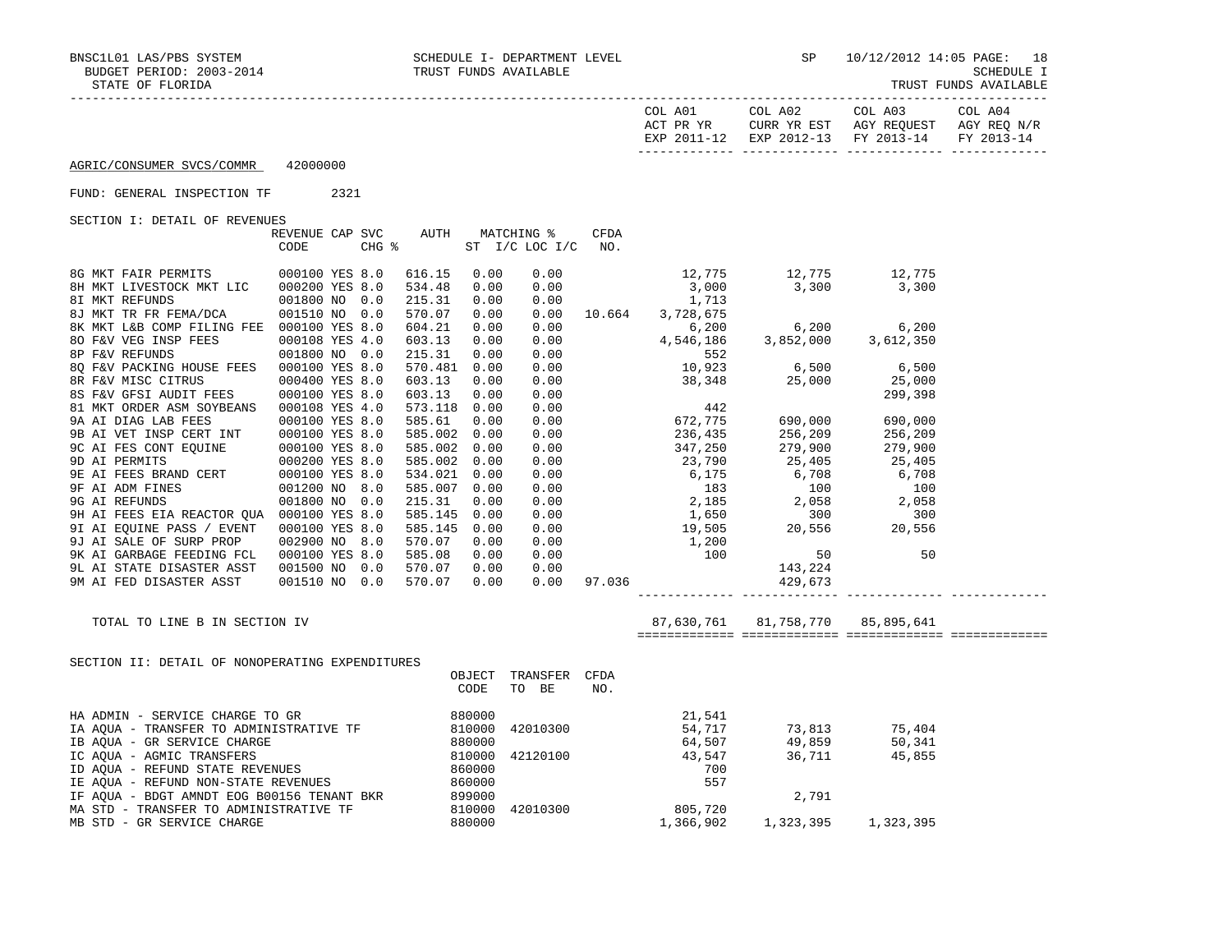OBJECT TRANSFER CFDA

| COL A01                   | COL A02                   | COL A03                  | ∩∩T<br>A04               |
|---------------------------|---------------------------|--------------------------|--------------------------|
| סע סם ידי                 | CURR YR EST               | AGY REOUEST              | AGY REO N/R              |
| $2011 - 12$<br><b>UYD</b> | $2012 - 12$<br><b>FYD</b> | $2013 - 14$<br><b>FV</b> | $2012 - 14$<br><b>FV</b> |

------------- ------------- ------------- -------------

AGRIC/CONSUMER SVCS/COMMR 42000000

FUND: GENERAL INSPECTION TF 2321

SECTION II: DETAIL OF NONOPERATING EXPENDITURES

|                                                                                                                                                                                                          | CODE   | TO BE    | NO.                                                                                                                                                                                                                  |                                                                                              |             |
|----------------------------------------------------------------------------------------------------------------------------------------------------------------------------------------------------------|--------|----------|----------------------------------------------------------------------------------------------------------------------------------------------------------------------------------------------------------------------|----------------------------------------------------------------------------------------------|-------------|
| MC STD - AGMIC TRANSFERS<br>MD STD - REFUND STATE REVENUES<br>ME STD - ASSESSMENT ON INVESTMENTS<br>MF 5% RESERVE                                                                                        | 810000 |          | 42120100 281,362                                                                                                                                                                                                     |                                                                                              |             |
|                                                                                                                                                                                                          | 860000 |          |                                                                                                                                                                                                                      |                                                                                              |             |
|                                                                                                                                                                                                          | 890000 |          | $-1,362$<br>27,601<br>31<br>31,616                                                                                                                                                                                   | 30,692 30,692                                                                                |             |
|                                                                                                                                                                                                          | 999000 |          |                                                                                                                                                                                                                      |                                                                                              | 3, 123, 471 |
| MG STD - REFUND NON-STATE REVENUES                                                                                                                                                                       | 860000 |          |                                                                                                                                                                                                                      |                                                                                              |             |
| PA MKT - TRANSFER TO ADMINISTRATIVE TF                                                                                                                                                                   | 810000 |          | $\begin{array}{cccc} & 250 & & & \\ & 166,489 & & 164,700 \\ & 104,101 & & 109,782 \\ & 92,688 & & 87,738 \end{array}$                                                                                               | 250<br>166,489 164,700<br>104,101 109,782                                                    | 168,250     |
| PB MKT - GR SERVICE CHARGE                                                                                                                                                                               | 880000 |          |                                                                                                                                                                                                                      |                                                                                              | 114,182     |
|                                                                                                                                                                                                          | 810000 |          |                                                                                                                                                                                                                      |                                                                                              | 106,625     |
| PC MKT - AGMIC TRANSFERS 610000<br>PD MKT - REFUND FORFEITED BOND PROCEEDS 660000                                                                                                                        |        |          |                                                                                                                                                                                                                      |                                                                                              |             |
|                                                                                                                                                                                                          |        |          |                                                                                                                                                                                                                      |                                                                                              |             |
|                                                                                                                                                                                                          |        |          |                                                                                                                                                                                                                      |                                                                                              |             |
|                                                                                                                                                                                                          |        |          |                                                                                                                                                                                                                      |                                                                                              |             |
|                                                                                                                                                                                                          |        |          | 42120100 $88,248$ 89,811<br>196,989 152,000<br>152,000                                                                                                                                                               |                                                                                              |             |
|                                                                                                                                                                                                          |        |          |                                                                                                                                                                                                                      |                                                                                              | 142,350     |
|                                                                                                                                                                                                          |        |          | 60                                                                                                                                                                                                                   |                                                                                              |             |
| ER FEV - GR SERVICE CHARGE<br>RE FEV - AGMIC TRANSFERS<br>RD FEV - PAYMENTS TO US TREASURY<br>RE FEV - REFUND STATE REVENUES<br>RE FEV - REFUND STATE REVENUES<br>RE FEV BDGT AMDT EOG B00074            |        |          |                                                                                                                                                                                                                      | 242,874                                                                                      |             |
| SA ANI - TRANSFER TO ADMINISTRATIVE TF 810000                                                                                                                                                            |        |          | $\begin{array}{cccc} 42010300 & & & 19,041 & & 31,680 & & 32,362 \\ & & & 104,814 & & 102,338 & & 102,338 \\ & & & 145,220 & & 120,633 & & 160,178 \end{array}$                                                      |                                                                                              |             |
|                                                                                                                                                                                                          |        |          |                                                                                                                                                                                                                      |                                                                                              |             |
|                                                                                                                                                                                                          |        |          |                                                                                                                                                                                                                      |                                                                                              |             |
| SB ANI - GR SERVICE CHARGE<br>SC ANI - AGMIC TRANSFERS<br>SD ANI - REFUND STATE REVENUES<br>860000                                                                                                       |        |          | 265                                                                                                                                                                                                                  |                                                                                              |             |
|                                                                                                                                                                                                          |        |          |                                                                                                                                                                                                                      | 572,897                                                                                      |             |
| SE ANI - BDGT AMDT EOG BO213 TS DEBBY REPAIR 899000<br>0A CONS - TRANSFER TO ADMINISTRATIVE TF 810000<br>0B CONS - GR SERVICE CHARGE 880000<br>0C CONS - AGMIC TRANSFERS 810000                          |        |          | 42010300 615,006 1,419,677                                                                                                                                                                                           |                                                                                              | 1,450,271   |
|                                                                                                                                                                                                          |        |          |                                                                                                                                                                                                                      | $754,371$ $796,045$                                                                          | 796,045     |
|                                                                                                                                                                                                          |        |          | $42120100 \qquad \qquad 431,372 \qquad \qquad 605,442 \qquad \qquad 677,314$                                                                                                                                         |                                                                                              |             |
| CONS - REFUND BOND PROCEEDS<br>1A WP - TRANSFER TO ADMINISTRATIVE TF<br>1B WP - GR SERVICE CHARGE<br>1C WP - AGMIC TRANSFERS<br>1D WP - REFUND STATE REVENUES<br>1D WP - REFUND STATE REVENUES<br>860000 |        |          |                                                                                                                                                                                                                      | $1,062,906$<br>$123,432$<br>$123,432$<br>$10$<br>$10$<br>$123,600$<br>$123,832$<br>$123,600$ |             |
|                                                                                                                                                                                                          |        | 42010300 |                                                                                                                                                                                                                      |                                                                                              |             |
|                                                                                                                                                                                                          |        |          |                                                                                                                                                                                                                      |                                                                                              |             |
|                                                                                                                                                                                                          |        |          | $42120100 \qquad \qquad 71,049 \qquad \qquad 71,128 \qquad \qquad 79,571$                                                                                                                                            |                                                                                              |             |
| 1D WP - REFUND STATE REVENUES                                                                                                                                                                            | 860000 |          | 6,400                                                                                                                                                                                                                |                                                                                              |             |
| 1E WP - TRF TO DEP WQATF NITRATE REMEDIATION 800000                                                                                                                                                      |        |          |                                                                                                                                                                                                                      | 365, 231 425, 955 435, 403                                                                   |             |
| 1F WP - ASSESSMENT ON INVESTMENTS                                                                                                                                                                        | 830000 |          |                                                                                                                                                                                                                      |                                                                                              |             |
| 1G WP - TRF TO DEP SAVE OUR EVERG INTEREST 810000                                                                                                                                                        |        |          | $\begin{array}{cccc} 365,231 & 425,955 & 435,403 \\ 3,918 & 3,874 & 4,706 \\ 19,426 & 50,000 & 60,000 \\ 34,795 & 16,419 & 16,773 \\ 14,457 & 13,550 & 13,550 \\ 42010300 & 653,211 & 730,640 & 746,385 \end{array}$ |                                                                                              |             |
|                                                                                                                                                                                                          |        |          |                                                                                                                                                                                                                      |                                                                                              |             |
|                                                                                                                                                                                                          |        |          |                                                                                                                                                                                                                      |                                                                                              |             |
| 3A AES - TRANSFER TO ADMINISTRATIVE TF 810000                                                                                                                                                            |        |          |                                                                                                                                                                                                                      |                                                                                              |             |
| 3B AES - GR SERVICE CHARGE                                                                                                                                                                               | 880000 |          |                                                                                                                                                                                                                      | 417,293 789,874                                                                              | 883,868     |
|                                                                                                                                                                                                          | 810000 | 42120100 |                                                                                                                                                                                                                      |                                                                                              | 212,053     |
| 3C AES - AGMIC TRANSFERS<br>3D AES - REFUND STATE REVENUES                                                                                                                                               | 860000 |          |                                                                                                                                                                                                                      | 274, 264 184, 889<br>136, 573 325, 000                                                       | 325,000     |
| 3E AES - REFUND NON STATE REVENUES                                                                                                                                                                       | 860000 |          | 369                                                                                                                                                                                                                  |                                                                                              |             |
| 4A FS - TRANSFER TO ADMINISTRATIVE TF                                                                                                                                                                    | 810000 |          | 42010300 1,122,606                                                                                                                                                                                                   | 1, 223, 557 1, 249, 925                                                                      |             |
| 4B FS - GR SERVICE CHARGE                                                                                                                                                                                | 880000 |          | 1,490,727                                                                                                                                                                                                            | 1,657,123                                                                                    | 1,642,545   |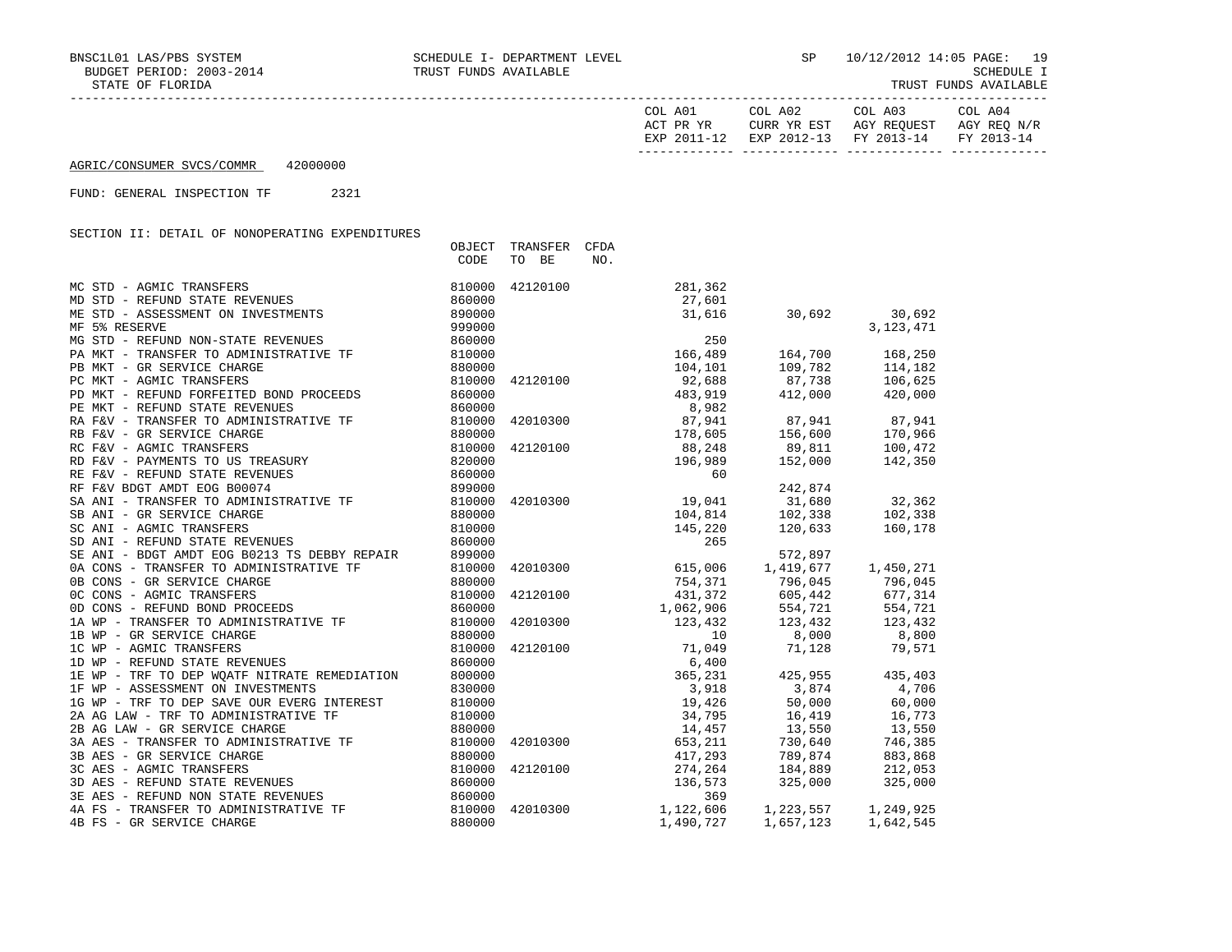| SCHEDULE I- DEPARTMENT LEVEL<br>BNSC1L01 LAS/PBS SYSTEM<br>BUDGET PERIOD: 2003-2014 TRUST FUNDS AVAILABLE<br>STATE OF FLORIDA |                  |               |     |                          | SP                                 | 10/12/2012 14:05 PAGE: 20                                                                      | SCHEDULE I<br>TRUST FUNDS AVAILABLE |
|-------------------------------------------------------------------------------------------------------------------------------|------------------|---------------|-----|--------------------------|------------------------------------|------------------------------------------------------------------------------------------------|-------------------------------------|
|                                                                                                                               |                  |               |     |                          |                                    | ACT PR YR CURR YR EST AGY REQUEST AGY REQ N/R<br>EXP 2011-12 EXP 2012-13 FY 2013-14 FY 2013-14 |                                     |
| AGRIC/CONSUMER SVCS/COMMR 42000000                                                                                            |                  |               |     |                          |                                    |                                                                                                |                                     |
| FUND: GENERAL INSPECTION TF 2321                                                                                              |                  |               |     |                          |                                    |                                                                                                |                                     |
| SECTION II: DETAIL OF NONOPERATING EXPENDITURES                                                                               | OBJECT           | TRANSFER CFDA |     |                          |                                    |                                                                                                |                                     |
|                                                                                                                               | CODE             | TO BE         | NO. |                          |                                    |                                                                                                |                                     |
| 4C FS - AGMIC TRANSFERS<br>4D FS - REFUND STATE REVENUES                                                                      | 810000<br>860000 | 42120100      |     | 524,964<br>23,013        | 537,874 601,726                    |                                                                                                |                                     |
| 4E FS - TRF TO DOH EPIDEMILOGY<br>$4F F S$ - IN IN LUIT CHARGE PASS THRU<br>$F S$ - USDA VOLUME CHARGE PASS THRU              | 810000           |               |     | 405,439<br>398,033       | 445,000 445,000<br>425,000         | 425,000                                                                                        |                                     |
| 4G FS - REFUND NON-STATE REVENUES                                                                                             | 810000<br>860000 |               |     | 500                      |                                    |                                                                                                |                                     |
| 4H DAIRY TRANSFER TO FOOD SAFETY GITF 810000 42150200 143,186                                                                 |                  |               |     |                          |                                    |                                                                                                |                                     |
| 5A SEPTEMBER 2012 REVERSIONS                                                                                                  | 991000           |               |     |                          | 442,016-                           |                                                                                                |                                     |
| TOTAL TO LINE E IN SECTION IV                                                                                                 |                  |               |     |                          | 13,468,933  13,813,439  17,006,910 |                                                                                                |                                     |
| SECTION III: ADJUSTMENTS                                                                                                      |                  |               |     |                          |                                    |                                                                                                |                                     |
|                                                                                                                               | OBJECT<br>CODE   |               |     |                          |                                    |                                                                                                |                                     |
| 01 CHANGE IN ALLOWANCE FOR DOUBTFULL ACCTS                                                                                    | 991000           |               |     | 340,420-                 |                                    |                                                                                                |                                     |
| 03 FCO RESERVE RECORD FCO CARRYFWD PY PROJ<br>04 FCO RES RECORD 0708 FCO EXP FOR PY PROJ                                      | 991000<br>991000 |               |     | 533,386-<br>$3,200,407-$ |                                    |                                                                                                |                                     |
| 05 CANKER LIABILITY NOT IN TB                                                                                                 | 991000           |               |     |                          | $287,039-$                         |                                                                                                |                                     |
| 06 REVERSIONS SETEMBER 2011                                                                                                   | 991000<br>991000 |               |     | 270,787<br>40,376        |                                    |                                                                                                |                                     |
| 07 EXCLUDE COMP ABSENCES IN LINE A<br>08 TR 10S IN TB NOT IN LINE D                                                           | 991000           |               |     | 122, 119-                |                                    |                                                                                                |                                     |
| 09 TR 90 TO ADJ A/R WITH OFFSET TO EXPEND                                                                                     | 991000           |               |     | $6,566-$                 |                                    |                                                                                                |                                     |
| 10 ADJ PY A/P NOT CF INCL IN LINE D & LINE A                                                                                  | 991000           |               |     | 31,433                   |                                    |                                                                                                |                                     |
| 11 ROUNDING                                                                                                                   | 991000           |               |     | 37                       |                                    |                                                                                                |                                     |
| 12 PRIOR YEAR CERTIFIED FORWARD ENCUMBRANCES<br>13 SWFS POST CLS ENT (POSTS 25, 31, 37, 42, 46)                               | 991000<br>991000 |               |     | 1,945,587-<br>135,891–   |                                    |                                                                                                |                                     |
|                                                                                                                               |                  |               |     |                          |                                    |                                                                                                |                                     |

TOTAL TO LINE H IN SECTION IV 5,941,743- 287,039-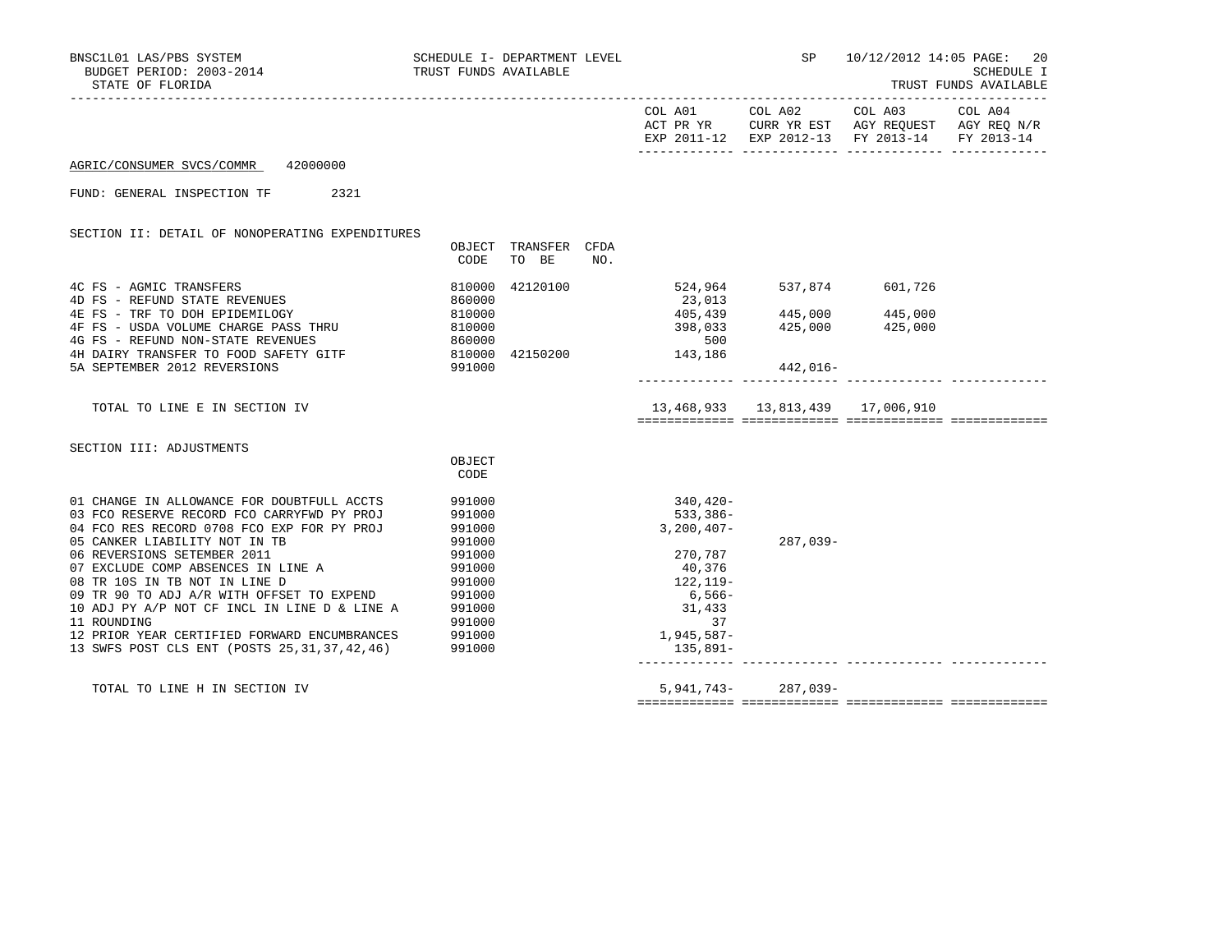| BNSC1L01 LAS/PBS SYSTEM<br>BUDGET PERIOD: 2003-2014<br>STATE OF FLORIDA | SCHEDULE I- DEPARTMENT LEVEL<br>TRUST FUNDS AVAILABLE                                                             |                       |                                  | SP 10/12/2012 14:05 PAGE: 21<br>SCHEDULE I<br>TRUST FUNDS AVAILABLE                                            |                       |  |  |
|-------------------------------------------------------------------------|-------------------------------------------------------------------------------------------------------------------|-----------------------|----------------------------------|----------------------------------------------------------------------------------------------------------------|-----------------------|--|--|
|                                                                         |                                                                                                                   |                       |                                  | COL A01 COL A02 COL A03<br>ACT PR YR CURR YR EST AGY REQUEST AGY REQ N/R<br>EXP 2011-12 EXP 2012-13 FY 2013-14 | COL A04<br>FY 2013-14 |  |  |
| 42000000<br>AGRIC/CONSUMER SVCS/COMMR                                   |                                                                                                                   |                       |                                  |                                                                                                                |                       |  |  |
| FUND: GENERAL INSPECTION TF<br>2321                                     |                                                                                                                   |                       |                                  |                                                                                                                |                       |  |  |
| SECTION IV: SUMMARY                                                     |                                                                                                                   |                       |                                  |                                                                                                                |                       |  |  |
| UNRESERVED FUND BALANCE - JULY 1                                        | (A)                                                                                                               | 22,558,249 26,655,465 |                                  | 23,285,968                                                                                                     |                       |  |  |
| ADD: REVENUES (FROM SECTION I)                                          | (B)                                                                                                               | 87,630,761 81,758,770 |                                  | 85,895,641                                                                                                     |                       |  |  |
| TOTAL FUNDS AVAILABLE (LINE A + LINE B)                                 | (C)                                                                                                               | 110,189,010           | 108,414,235                      | 109,181,609                                                                                                    |                       |  |  |
| LESS: OPERATING EXPENDITURES                                            | (D)                                                                                                               | 64,122,869            | 69,881,168                       | 74,000,595                                                                                                     | 8,426,698             |  |  |
| LESS: NONOPERATING EXPENDITURES (SECTION II)                            | (E)                                                                                                               | 13,468,933            | 13,813,439                       | 17,006,910                                                                                                     |                       |  |  |
| LESS: FIXED CAPITAL OUTLAY (TOTAL ONLY)                                 | (F)                                                                                                               |                       | 1,146,621                        |                                                                                                                |                       |  |  |
| UNRESERVED FUND BALANCE - JUNE 30 - BEFORE ADJ                          | (G)                                                                                                               | 32,597,208            | 23,573,007                       | 18,174,104                                                                                                     |                       |  |  |
| NET ADJUSTMENTS (FROM SECTION III)                                      | (H)                                                                                                               | 5,941,743-287,039-    |                                  |                                                                                                                |                       |  |  |
| ADJUSTED UNRESERVED FUND BALANCE - JUNE 30                              | (1)                                                                                                               | 26,655,465            | 23,285,968                       | 18,174,104                                                                                                     |                       |  |  |
|                                                                         |                                                                                                                   |                       |                                  |                                                                                                                |                       |  |  |
| TOTAL UNRESERVED FUND BALANCE FROM STATEWIDE CFO FILE:                  |                                                                                                                   | 22,558,249            |                                  |                                                                                                                |                       |  |  |
|                                                                         |                                                                                                                   |                       |                                  |                                                                                                                |                       |  |  |
| SCHEDULE IB: DETAIL OF UNRESERVED FUND BALANCE                          |                                                                                                                   |                       |                                  |                                                                                                                |                       |  |  |
|                                                                         | FUNDING SOURCE                                                                                                    |                       |                                  |                                                                                                                |                       |  |  |
|                                                                         | STATE (S)<br>NONSTATE (N)                                                                                         |                       |                                  |                                                                                                                |                       |  |  |
|                                                                         |                                                                                                                   |                       |                                  |                                                                                                                |                       |  |  |
| 02 WP - NITRATE REMEDIATION PROGRAM FUNDS                               | $\mathbf S$                                                                                                       |                       | 1,581,731 1,177,096 542,443      |                                                                                                                |                       |  |  |
| 03 WP - TMDL BEST MANAGEMENT PRACTICES                                  | $\mathbf{S}$                                                                                                      | 3,040,446             | 4,770,687                        | 5, 357, 759                                                                                                    |                       |  |  |
| 04 WP - NORTHERN EVERGLADES AND ESTUARIES                               |                                                                                                                   | 666,880               |                                  |                                                                                                                |                       |  |  |
| 05 MKT - LP GAS MARKETING ORDER                                         |                                                                                                                   | 416,268               |                                  |                                                                                                                |                       |  |  |
| 06 MKT - PEANUT MARKETING ORDER                                         | $\begin{array}{ccc}\n\text{ES} & & & \text{S} \\ & & & \text{N} \\ & & & \text{N} \\ & & & \text{S}\n\end{array}$ | 140,089               |                                  | 131,125                                                                                                        |                       |  |  |
| 07 CONSUMER - CABLE FRANCHISE FEE                                       | S                                                                                                                 | 316,000               | 201,352<br>110,607<br>335,000    | 354,000                                                                                                        |                       |  |  |
| 08 CONSUMER - SURVEYORS AND MAPPERS                                     | $\mathbf S$                                                                                                       | 536,941               | 620,813                          | 704,684                                                                                                        |                       |  |  |
| 09 OTHER STATE FUNDS                                                    | $\mathbf{S}$                                                                                                      | 19,957,110            | 16,070,413                       | 11,084,093                                                                                                     |                       |  |  |
| ADJUSTED UNRESERVED FUND BALANCE - JUNE 30                              |                                                                                                                   |                       | 26,655,465 23,285,968 18,174,104 |                                                                                                                |                       |  |  |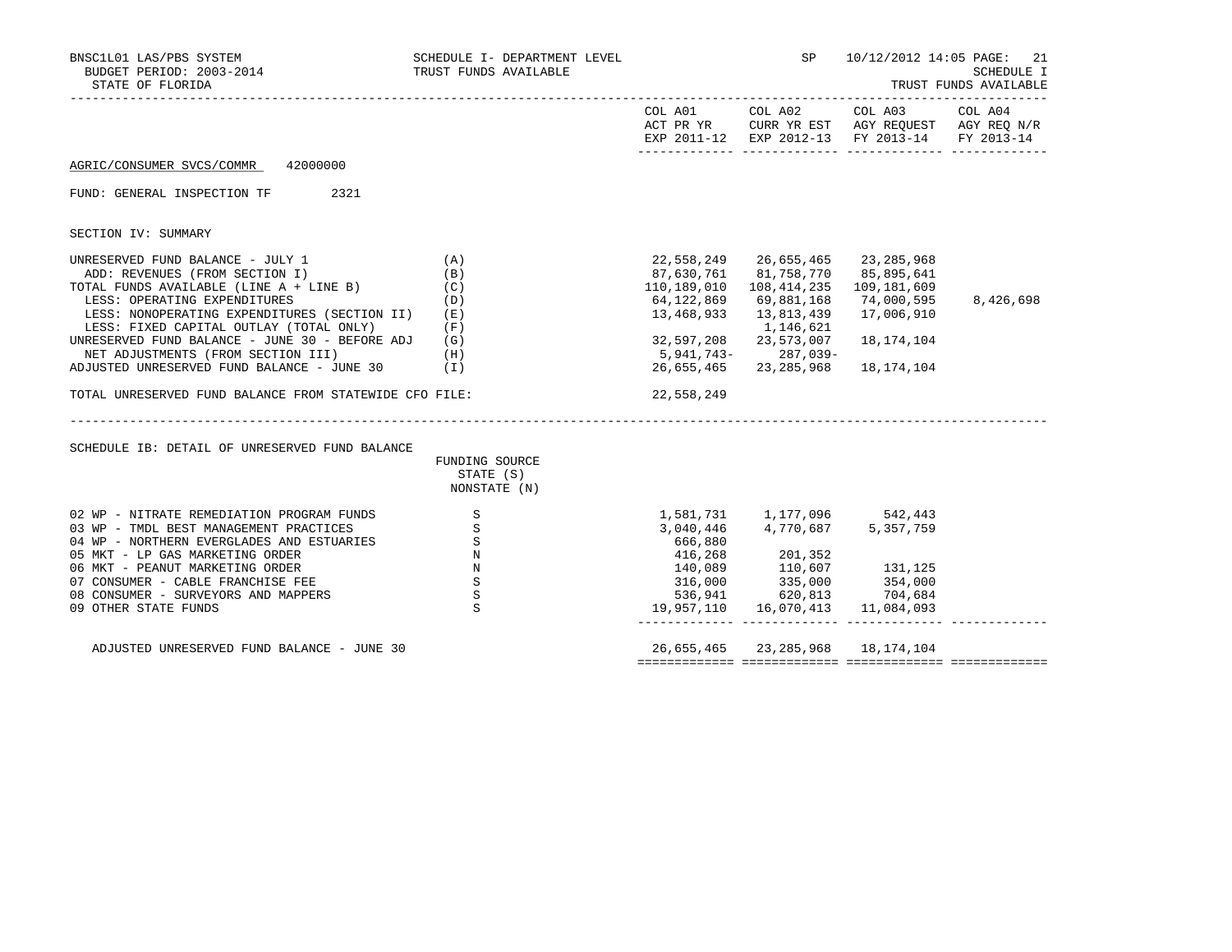| BNSC1L01 LAS/PBS SYSTEM<br>BUDGET PERIOD: 2003-2014<br>STATE OF FLORIDA                                                                                                                                                       | SCHEDULE I- DEPARTMENT LEVEL<br>TRUST FUNDS AVAILABLE                                       |                                   | SP                                                       | 10/12/2012 14:05 PAGE:                                                                                    | 22<br>SCHEDULE I<br>TRUST FUNDS AVAILABLE |
|-------------------------------------------------------------------------------------------------------------------------------------------------------------------------------------------------------------------------------|---------------------------------------------------------------------------------------------|-----------------------------------|----------------------------------------------------------|-----------------------------------------------------------------------------------------------------------|-------------------------------------------|
|                                                                                                                                                                                                                               |                                                                                             |                                   | COL A01 COL A02                                          | COL A03<br>ACT PR YR CURR YR EST AGY REQUEST AGY REQ N/R<br>EXP 2011-12 EXP 2012-13 FY 2013-14 FY 2013-14 | COL A04                                   |
| AGRIC/CONSUMER SVCS/COMMR 42000000                                                                                                                                                                                            |                                                                                             |                                   |                                                          |                                                                                                           |                                           |
| FUND: FL FOREVER PROGRAM TF 2349                                                                                                                                                                                              |                                                                                             |                                   |                                                          |                                                                                                           |                                           |
| SECTION I: DETAIL OF REVENUES<br>CODE                                                                                                                                                                                         | REVENUE CAP SVC AUTH MATCHING %<br>CFDA<br>CHG $\frac{1}{2}$ ST I/C LOC I/C NO.             |                                   |                                                          |                                                                                                           |                                           |
| 01 TRF FR DEP FL FOREVER 001500 NO 0.0<br>02 ANT REV FROM DEP CY FCO 001500 NO 0.0<br>03 ANT REV FR DEP PY FCO 001500 NO 0.0<br>04 ANT REV FOR 13-14 ISSUE 001500 NO 0.0                                                      | 259.105 0.00<br>0.00<br>0.00<br>259.105 0.00<br>259.105  0.00  0.00<br>259.105 0.00<br>0.00 | 1,732,838<br>725,000<br>2,884,688 | 3,628,688                                                | 5,250,000                                                                                                 |                                           |
| TOTAL TO LINE B IN SECTION IV                                                                                                                                                                                                 |                                                                                             |                                   | 5,342,526 3,628,688                                      | 5,250,000                                                                                                 |                                           |
| SECTION II: DETAIL OF NONOPERATING EXPENDITURES                                                                                                                                                                               | OBJECT TRANSFER CFDA<br>CODE TO BE<br>NO.                                                   |                                   |                                                          |                                                                                                           |                                           |
| TOTAL TO LINE E IN SECTION IV                                                                                                                                                                                                 |                                                                                             |                                   |                                                          |                                                                                                           |                                           |
| SECTION III: ADJUSTMENTS                                                                                                                                                                                                      | OBJECT<br>CODE                                                                              |                                   |                                                          |                                                                                                           |                                           |
| 02 ADJUST FCO RESERVE - PRIOR YEARS<br>03 ANTICIPATED EXPENDITURES FOR PY FCO<br>04 ROUNDING                                                                                                                                  | 991000<br>991000<br>991000                                                                  | 4,598,525-<br>$1 -$               | $3,628,688-$                                             |                                                                                                           |                                           |
| TOTAL TO LINE H IN SECTION IV                                                                                                                                                                                                 |                                                                                             |                                   | $4,598,526 - 3,628,688 -$                                |                                                                                                           |                                           |
| SECTION IV: SUMMARY                                                                                                                                                                                                           |                                                                                             |                                   |                                                          |                                                                                                           |                                           |
| UNRESERVED FUND BALANCE - JULY 1<br>ADD: REVENUES (FROM SECTION I)<br>TOTAL FUNDS AVAILABLE (LINE A + LINE B)<br>LESS: OPERATING EXPENDITURES                                                                                 | (A)<br>(B)<br>(C)<br>(D)                                                                    |                                   |                                                          | 5, 342, 526 3, 628, 688 5, 250, 000<br>5, 342, 526 3, 628, 688 5, 250, 000                                |                                           |
| LESS: NONOPERATING EXPENDITURES (SECTION II)<br>LESS: FIXED CAPITAL OUTLAY (TOTAL ONLY)<br>UNRESERVED FUND BALANCE - JUNE 30 - BEFORE ADJ<br>NET ADJUSTMENTS (FROM SECTION III)<br>ADJUSTED UNRESERVED FUND BALANCE - JUNE 30 | (E)<br>(F)<br>(G)<br>(H)<br>(I)                                                             | 744,000                           | $744,000$<br>4,598,526 3,628,688<br>4,598,526-3,628,688- | 5,250,000                                                                                                 | 5,250,000                                 |

TOTAL UNRESERVED FUND BALANCE FROM STATEWIDE CFO FILE: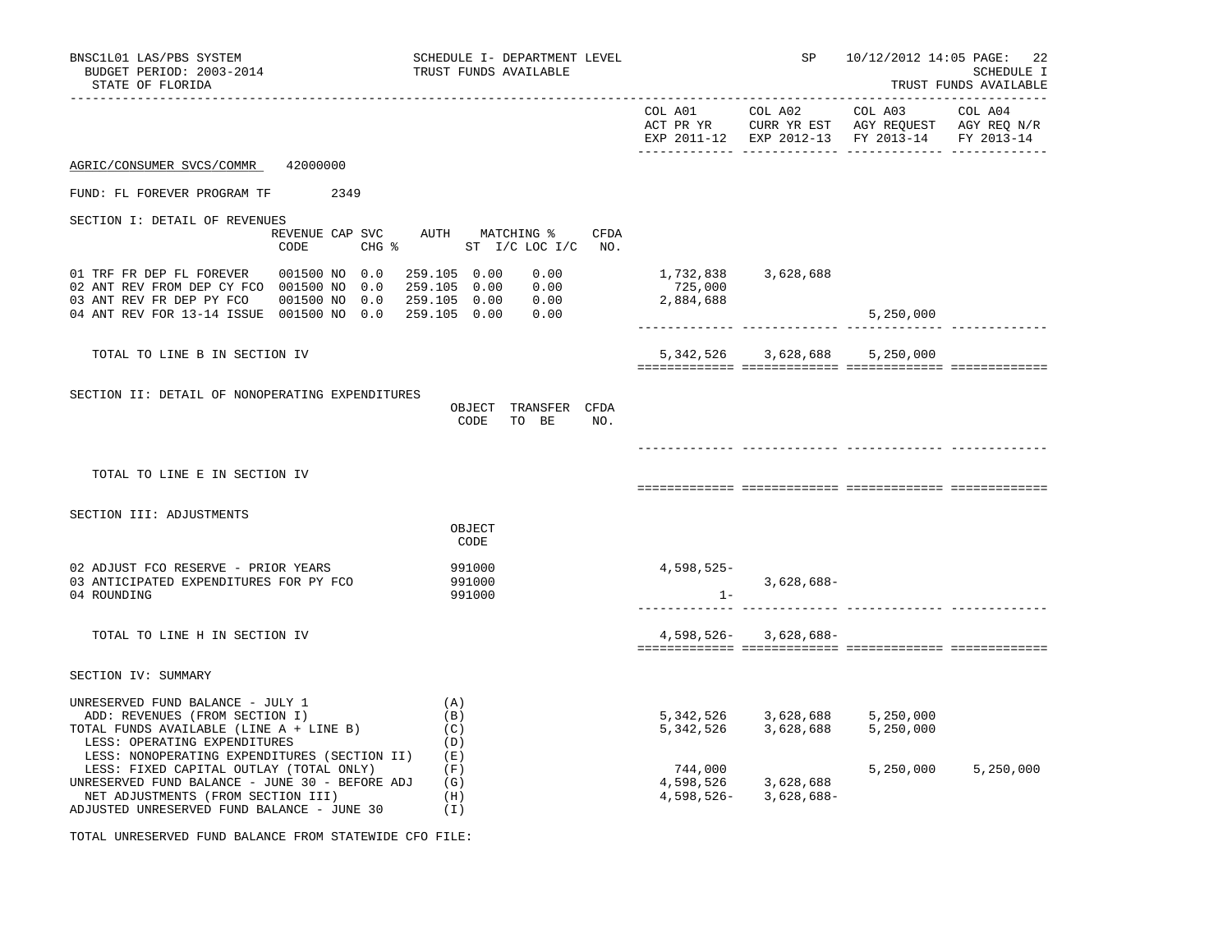TRUST FUNDS AVAILABLE

|                                                                                                                                                          |                                |                          |                                                              |                                                    |                                       |      |                                                                                                                                                                                                                                        |                                                                                                                                                              |                                                                                                                   | IROSI FONDS AVAINABLE |
|----------------------------------------------------------------------------------------------------------------------------------------------------------|--------------------------------|--------------------------|--------------------------------------------------------------|----------------------------------------------------|---------------------------------------|------|----------------------------------------------------------------------------------------------------------------------------------------------------------------------------------------------------------------------------------------|--------------------------------------------------------------------------------------------------------------------------------------------------------------|-------------------------------------------------------------------------------------------------------------------|-----------------------|
|                                                                                                                                                          |                                |                          |                                                              |                                                    |                                       |      |                                                                                                                                                                                                                                        | COL A01 COL A02                                                                                                                                              | COL A03 COL A04<br>ACT PR YR CURR YR EST AGY REQUEST AGY REQ N/R<br>EXP 2011-12 EXP 2012-13 FY 2013-14 FY 2013-14 |                       |
| AGRIC/CONSUMER SVCS/COMMR                                                                                                                                | 42000000                       |                          |                                                              |                                                    |                                       |      |                                                                                                                                                                                                                                        |                                                                                                                                                              |                                                                                                                   |                       |
| FUND: AG EMERGENCY ERAD TF                                                                                                                               | 2360                           |                          |                                                              |                                                    |                                       |      |                                                                                                                                                                                                                                        |                                                                                                                                                              |                                                                                                                   |                       |
| SECTION I: DETAIL OF REVENUES                                                                                                                            | REVENUE CAP SVC<br>CODE        |                          | $CHG$ $\frac{1}{6}$                                          |                                                    | AUTH MATCHING %<br>ST I/C LOC I/C NO. | CFDA |                                                                                                                                                                                                                                        |                                                                                                                                                              |                                                                                                                   |                       |
| 1A ADM - TRF FROM DOR 001500 NO 0.0<br>1B ADM - INTEREST ON INV 000502 NO<br>1C ADM - REFUNDS<br>1E ADM - TRF FR FGTF                                    | 001800 NO 0.0<br>001500 NO     | 4.0<br>0.0               | 206.606 0.00<br>17.57<br>215.31 0.00<br>215.18 0.00          | 0.00                                               | 0.00<br>0.00<br>0.00<br>0.00          |      | 9,977,256<br>221,071<br>95<br>1,000,000                                                                                                                                                                                                | 10,200,000<br>200,000                                                                                                                                        | 10,700,000<br>190,000                                                                                             |                       |
| 10 MARKETING BP OIL FUNDS 001500 NO<br>2A MKT - BP REIMB OIL SPIL 001111 NO<br>2C MKT - BP RECOG DEFF REV 001111 NO<br>2D MKT - BP ADVANCE REC CF        | 001111 NO                      | 0.0<br>0.0<br>0.0<br>0.0 | 000.000 0.00<br>570.191 0.00<br>570.191 0.00<br>570.191 0.00 |                                                    | 0.00<br>0.00<br>0.00<br>0.00          |      | 3,709,258                                                                                                                                                                                                                              |                                                                                                                                                              | 500,000 500,000                                                                                                   |                       |
| 4A AES - TR FR DEM TS DEBB 001500 NO<br>5A FS - BP REIMB OIL SPILL 001500 NO 0.0<br>5B FS - TRF FR DEM OIL SP 001500 NO 0.0<br>5D FS - BP RECOG DEFF REV | 001111 NO 0.0                  | 0.0                      | 570.191 0.00<br>570.191 0.00<br>570.191 0.00<br>570.191 0.00 |                                                    | 0.00<br>0.00<br>0.00<br>0.00          |      | 84,742<br>2,824,174<br>338,475<br>$\begin{array}{cccc} & & 1,520,645 & \\ . & . & . & . & . & . & . \\ 338,475 & & 675,000 & & 1,500,000 \\ 4,334,856 & & & 20,000 \\ 4,334,856 & & & & 20,000 \\ 1,933 & & & & & & . & . \end{array}$ |                                                                                                                                                              |                                                                                                                   |                       |
| 5E FS - BP ADV REC FOR CF<br>7A PLT - REFUNDS<br>7B PLT - TENANT BROKER COM 004001 NO 4.0                                                                | 001111 NO 0.0<br>001800 NO 0.0 |                          | 570.191 0.00<br>215.31 0.00<br>255.249 0.00                  |                                                    | 0.00<br>0.00<br>0.00                  |      |                                                                                                                                                                                                                                        |                                                                                                                                                              |                                                                                                                   |                       |
| TOTAL TO LINE B IN SECTION IV                                                                                                                            |                                |                          |                                                              |                                                    |                                       |      |                                                                                                                                                                                                                                        | 18,656,739 22,089,566 12,911,956                                                                                                                             |                                                                                                                   |                       |
| SECTION II: DETAIL OF NONOPERATING EXPENDITURES                                                                                                          |                                |                          |                                                              | OBJECT<br>CODE                                     | TRANSFER CFDA<br>TO BE                | NO.  |                                                                                                                                                                                                                                        |                                                                                                                                                              |                                                                                                                   |                       |
| 01 GR SERVICE CHARGE<br>02 ASSESSMENT ON INVESTMENTS<br>03 TRANSFER TO ADMINISTRATIVE TF<br>04 TRANSFER TO AGMIC - GITF<br>06 SEPTEMBER 2012 REVERSIONS  |                                |                          |                                                              | 880000<br>$830000\n810000\n810000\n991000\n810000$ | 42010300<br>42120100                  |      | 225, 184                                                                                                                                                                                                                               | $8,876$<br>$10,869$<br>$464,509$<br>$225,184$<br>$262,957$<br>$225,184$<br>$262,956$<br>$21,496$<br>$21,681$<br>$21,681$<br>$21,681$<br>$21,496$<br>214,681- |                                                                                                                   |                       |
| 08 TRANSFER TO FGTF - TF LOAN<br>09 BUDGET AMDT EOG B0087 TS DEBBY MOSQ CNTL<br>10 NON-OPERATING TRANSFER TO GR TS DEBBY                                 |                                |                          | 899000<br>899000                                             | 899000                                             | 42010300                              |      | 1,000,000                                                                                                                                                                                                                              | 1,140,484<br>380,161                                                                                                                                         |                                                                                                                   |                       |
| TOTAL TO LINE E IN SECTION IV                                                                                                                            |                                |                          |                                                              |                                                    |                                       |      |                                                                                                                                                                                                                                        | 1,709,438 2,169,350 923,958                                                                                                                                  |                                                                                                                   |                       |
| SECTION III: ADJUSTMENTS                                                                                                                                 |                                |                          |                                                              | OBJECT<br>CODE                                     |                                       |      |                                                                                                                                                                                                                                        |                                                                                                                                                              |                                                                                                                   |                       |

01 ADJ FOR FCO RESERVE 2, 361,687-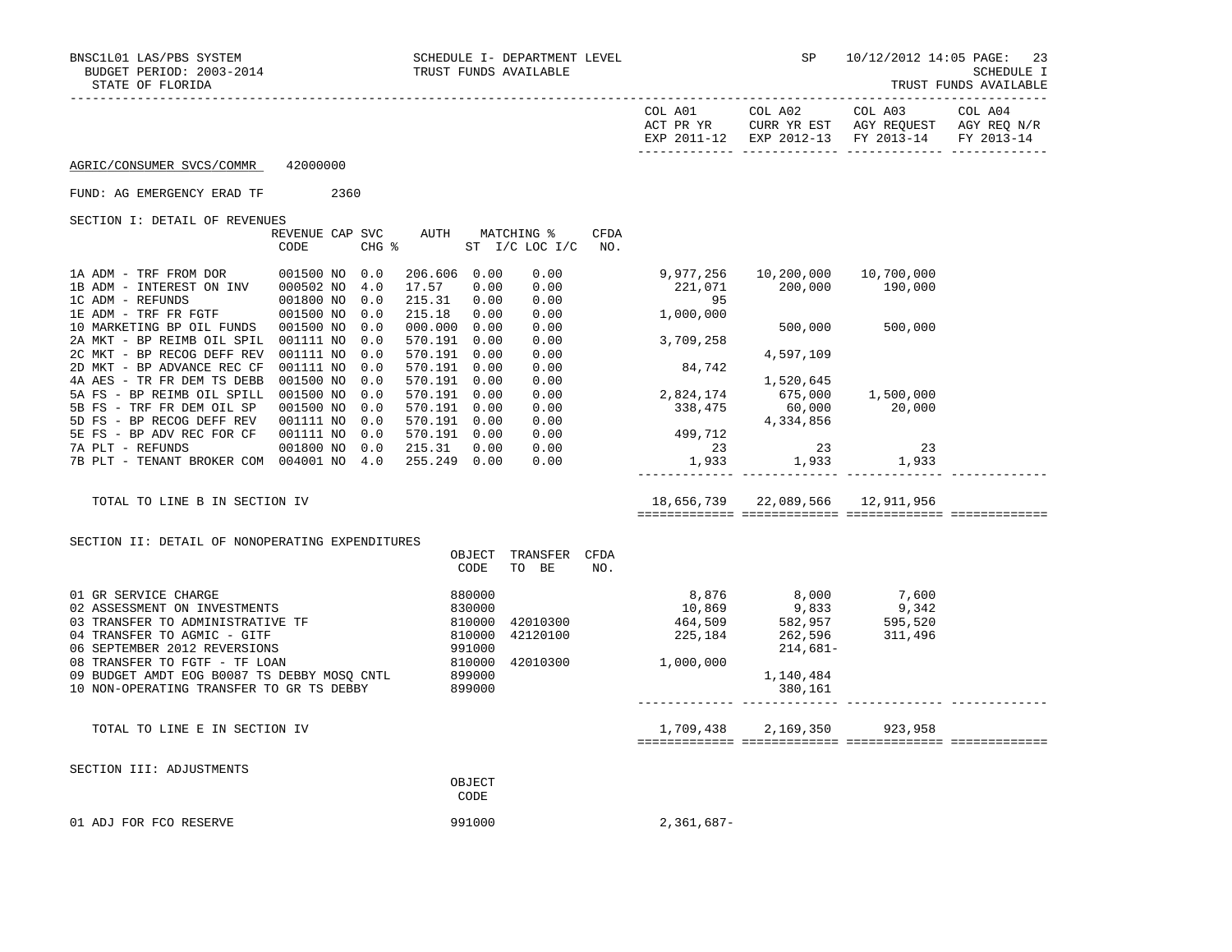| BNSC1L01 LAS/PBS SYSTEM<br>BUDGET PERIOD: 2003-2014<br>STATE OF FLORIDA                                                                | SCHEDULE I- DEPARTMENT LEVEL<br>TRUST FUNDS AVAILABLE |                                                    | <b>SP</b>                                      | 10/12/2012 14:05 PAGE: 24<br>SCHEDULE I<br>TRUST FUNDS AVAILABLE                                                               |           |  |
|----------------------------------------------------------------------------------------------------------------------------------------|-------------------------------------------------------|----------------------------------------------------|------------------------------------------------|--------------------------------------------------------------------------------------------------------------------------------|-----------|--|
|                                                                                                                                        |                                                       |                                                    |                                                | COL A01 COL A02 COL A03 COL A04<br>ACT PR YR CURR YR EST AGY REQUEST AGY REQ N/R EXP 2011-12 EXP 2012-13 FY 2013-14 FY 2013-14 |           |  |
| AGRIC/CONSUMER SVCS/COMMR 42000000                                                                                                     |                                                       |                                                    |                                                |                                                                                                                                |           |  |
| FUND: AG EMERGENCY ERAD TF 2360                                                                                                        |                                                       |                                                    |                                                |                                                                                                                                |           |  |
| SECTION III: ADJUSTMENTS                                                                                                               |                                                       |                                                    |                                                |                                                                                                                                |           |  |
|                                                                                                                                        | OBJECT<br><b>CODE</b>                                 |                                                    |                                                |                                                                                                                                |           |  |
| 03 REVERSIONS SEPTEMBER 2011<br>04 TR 90 TO ADJ A/R WITH OFFSET TO EXP<br>05 ROUNDING<br>06 PY CF ENCUMBRANCES NOT RESERVED IN PY      | 991000<br>991000<br>991000<br>991000                  | 436,630<br>$2,790-$<br>$1 -$<br>1,887,286-         |                                                |                                                                                                                                |           |  |
| 07 PY ACCOUNTS PAYABLES NOT CF<br>08 ANTICIPATED BUDGET AMDT ADD BP AUTHORITY 991000<br>09 SWFS POST CLOSING ENTRIES PST 4, 12, 32, 44 | 991000<br>991000                                      | 559<br>$4,135-$                                    | $3,216,283-$                                   |                                                                                                                                |           |  |
| TOTAL TO LINE H IN SECTION IV                                                                                                          |                                                       |                                                    | $3,818,710 - 3,216,283 -$                      |                                                                                                                                |           |  |
| SECTION IV: SUMMARY                                                                                                                    |                                                       |                                                    |                                                |                                                                                                                                |           |  |
| UNRESERVED FUND BALANCE - JULY 1<br>(A)<br>ADD: REVENUES (FROM SECTION I)<br>TOTAL FUNDS AVAILABLE (LINE A + LINE B)                   | (B)<br>(C)                                            | 8,926,024 3,703,620 1,126,498                      | 18,656,739 22,089,566<br>27,582,763 25,793,186 | 12,911,956<br>14,038,454                                                                                                       |           |  |
| LESS: OPERATING EXPENDITURES<br>LESS: NONOPERATING EXPENDITURES (SECTION II)<br>LESS: FIXED CAPITAL OUTLAY (TOTAL ONLY)                | (D)<br>(E)<br>(F)                                     | 18,350,995<br>1,709,438 2,169,350                  | 18,296,484<br>984,571                          | 12,929,217<br>923,958                                                                                                          | 3,287,044 |  |
| UNRESERVED FUND BALANCE - JUNE 30 - BEFORE ADJ<br>NET ADJUSTMENTS (FROM SECTION III)<br>ADJUSTED UNRESERVED FUND BALANCE - JUNE 30 (I) | (G)<br>(H)                                            | 7,522,330    4,342,781<br>3,818,710-    3,216,283- | 3,703,620 1,126,498 185,279                    | 185,279                                                                                                                        |           |  |
| TOTAL UNRESERVED FUND BALANCE FROM STATEWIDE CFO FILE:                                                                                 |                                                       | 8,926,024                                          |                                                |                                                                                                                                |           |  |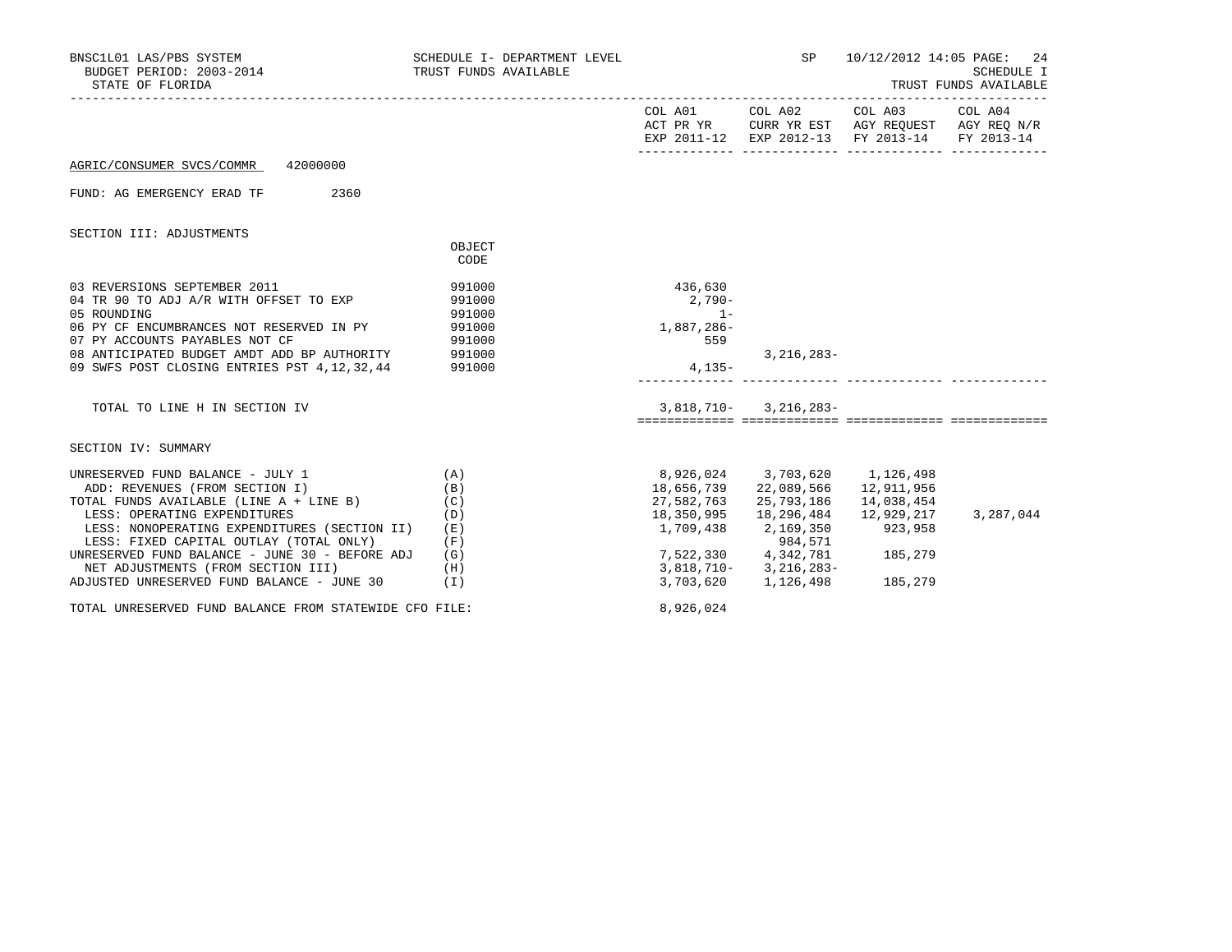| COL A01<br>ACT PR YR | COL A02 | COL A03<br>CURR YR EST AGY REOUEST AGY REO N/R | COL A04 |
|----------------------|---------|------------------------------------------------|---------|
|                      |         | EXP 2011-12 EXP 2012-13 FY 2013-14 FY 2013-14  |         |
|                      |         |                                                |         |

#### FUND: INCIDENTAL TRUST FUND 2381

SECTION I: DETAIL OF REVENUES

|                            | REVENUE CAP SVC |       | AUTH    |      | MATCHING %     | <b>CFDA</b> |           |           |           |  |
|----------------------------|-----------------|-------|---------|------|----------------|-------------|-----------|-----------|-----------|--|
|                            | CODE            | CHG % |         |      | ST I/C LOC I/C | NO.         |           |           |           |  |
|                            |                 |       |         |      |                |             |           |           |           |  |
| 01 FOREST PRODUCTS         | 000900 NO       | 4.0   | 589.011 | 0.00 | 0.00           |             | 7,421,422 | 6,861,000 | 6,861,000 |  |
| 03 NURSERY RECEIPTS        | 000900 NO       | 4.0   | 589.011 | 0.00 | 0.00           |             | 1,078,684 | 1,049,000 | 1,050,000 |  |
| 04 RECREATION RECEIPTS     | 000100 YES 4.0  |       | 589.04  | 0.00 | 0.00           |             | 1,045,526 | 1,043,000 | 1,043,000 |  |
| 05 SALE FROM NON-DOF LANDS | 000900 NO       | 4.0   | 589.011 | 0.00 | 0.00           |             | 177,556   | 250,000   | 250,000   |  |
| 06 TFR FR HSMV OFF HWY VEH | 001500 NO       | 0.0   | 261.12  | 0.00 | 0.00           |             | 543,366   | 525,840   | 542,614   |  |
| 07 REFUNDS                 | 001800 NO       | 0.0   | 215.31  | 0.00 | 0.00           |             | 156,604   | 150,000   | 150,000   |  |
| 08 SECURITY DEPOSITS       | 002700 NO       | 0.0   | 589.011 | 0.00 | 0.00           |             | 361,065   | 550,000   | 550,000   |  |
| 10 FIRE SUPPRESSION        | 000100 YES 4.0  |       | 590.02  | 0.00 | 0.00           |             | 236,819   | 175,000   | 175,000   |  |
| 11 FIRELINE PLOWING        | 000100 YES 4.0  |       | 590.02  | 0.00 | 0.00           |             | 148,357   | 130,000   | 130,000   |  |
| 12 COUNTY CFA ASSESSMENTS  | 002600 YES 4.0  |       | 589.31  | 0.00 | 0.00           |             | 112,200   | 100,000   | 100,000   |  |
| 13 PRIVATE DONATIONS       | 001101 NO       | 4.0   | 589.04  | 0.00 | 0.00           |             | 29        |           |           |  |
| 14 EOUIP USAGE             | 002101 NO       | 4.0   | 589.04  | 0.00 | 0.00           |             | 1,101     | 600       | 600       |  |
| 15 SALES TAXES             | 002500 NO       | 0.0   | 212.054 | 0.00 | 0.00           |             | 77,263    | 80,000    | 80,000    |  |
| 16 INTEREST ON INVESTMENTS | 000502 NO       | 4.0   | 17.57   | 0.00 | 0.00           |             | 160,495   | 150,000   | 140,000   |  |
| 17 PRESCRIBED BURNING      | 000100 YES 4.0  |       | 590.02  | 0.00 | 0.00           |             | 88,692    | 125,000   | 125,000   |  |
| 19 RENTAL AND LEASES       | 002101 NO       | 4.0   | 589.011 | 0.00 | 0.00           |             | 15,913    | 14,200    | 14,200    |  |
| 20 LEASES OIL & GAS BRSF   | 002100 NO       | 4.0   | 589.101 | 0.00 | 0.00           |             | 198,905   | 5,000     | 5,000     |  |
| 23 ADMINISTRATIVE FINES    | 001200 NO       | 4.0   | 215.31  | 0.00 | 0.00           |             | 618       | 500       | 500       |  |
| 27 CECIL FIELD             | 000900 NO       | 4.0   | 589.011 | 0.00 | 0.00           |             | 127,795   | 95,000    | 95,000    |  |
| 28 TRAINING CENTER FEES    | 001903 NO       | 4.0   | 590.02  | 0.00 | 0.00           |             | 128,705   | 100,000   | 100,000   |  |
| 29 TRAINING CTR FEE NON ST | 000100 YES 4.0  |       | 590.02  | 0.00 | 0.00           |             | 20,607    | 36,000    | 36,000    |  |
| 30 SALE OF SURP PROP       | 002900 NO       | 4.0   | 570.07  | 0.00 | 0.00           |             | 305,084   | 300,000   | 300,000   |  |
| 33 FEMA REMIMBURSEMENT     | 001510 NO       | 0.0   | 590.42  | 0.00 | 0.00           | 97.036      | 23,251    | 200,000   |           |  |
| 38 REIMB FIRE SUPPR ASST   | 001801 NO       | 0.0   | 590.02  | 0.00 | 0.00           |             | 3,737,640 | 1,500,000 | 1,500,000 |  |
| 39 ASSESSMENTS FIRE CONTRO | 002600 YES 4.0  |       | 125.27  | 0.00 | 0.00           |             | 875,333   | 860,000   | 860,000   |  |
| 42 TRF FROM OTHER DEPT DCA | 001500 NO       | 0.0   | 589.04  | 0.00 | 0.00           |             | 7,750     |           |           |  |
| 43 LAND SALES OR LEASES    | 002100 NO       | 4.0   | 589.011 | 0.00 | 0.00           |             | 2,496     |           |           |  |
| 44 PY WARRANT CANCELLATION | 003700 NO       | 0.0   | 215.31  | 0.00 | 0.00           |             | 5,147     |           |           |  |
| 45 SALE OF GOODS OUTSIDE S | 001905 YES 4.0  |       | 590.02  | 0.00 | 0.00           |             | 168       |           |           |  |
|                            |                 |       |         |      |                |             |           |           |           |  |

TOTAL TO LINE B IN SECTION IV 17,058,591 14,300,140 14,107,914

============= ============= ============= =============

#### SECTION II: DETAIL OF NONOPERATING EXPENDITURES

|                                   | OBJECT | TRANSFER<br>CFDA  |         |         |         |
|-----------------------------------|--------|-------------------|---------|---------|---------|
|                                   | CODE   | TO<br>NO.<br>- BE |         |         |         |
| 01 TRANSFERS TO ADMINISTRATIVE TF | 810000 | 42010300          | 572,335 | 576,631 | 589,057 |
| 02 REFUNDS STATE REVENUES         | 860000 |                   | 32,018  |         |         |
| 03 TRANSFERS TO AGMIC - GITF      | 810000 | 42120100          | 620,507 | 636,175 | 819,394 |
| 04 REFUNDS NON-STATE REVENUES     | 860000 |                   | 717,829 | 550,000 | 550,000 |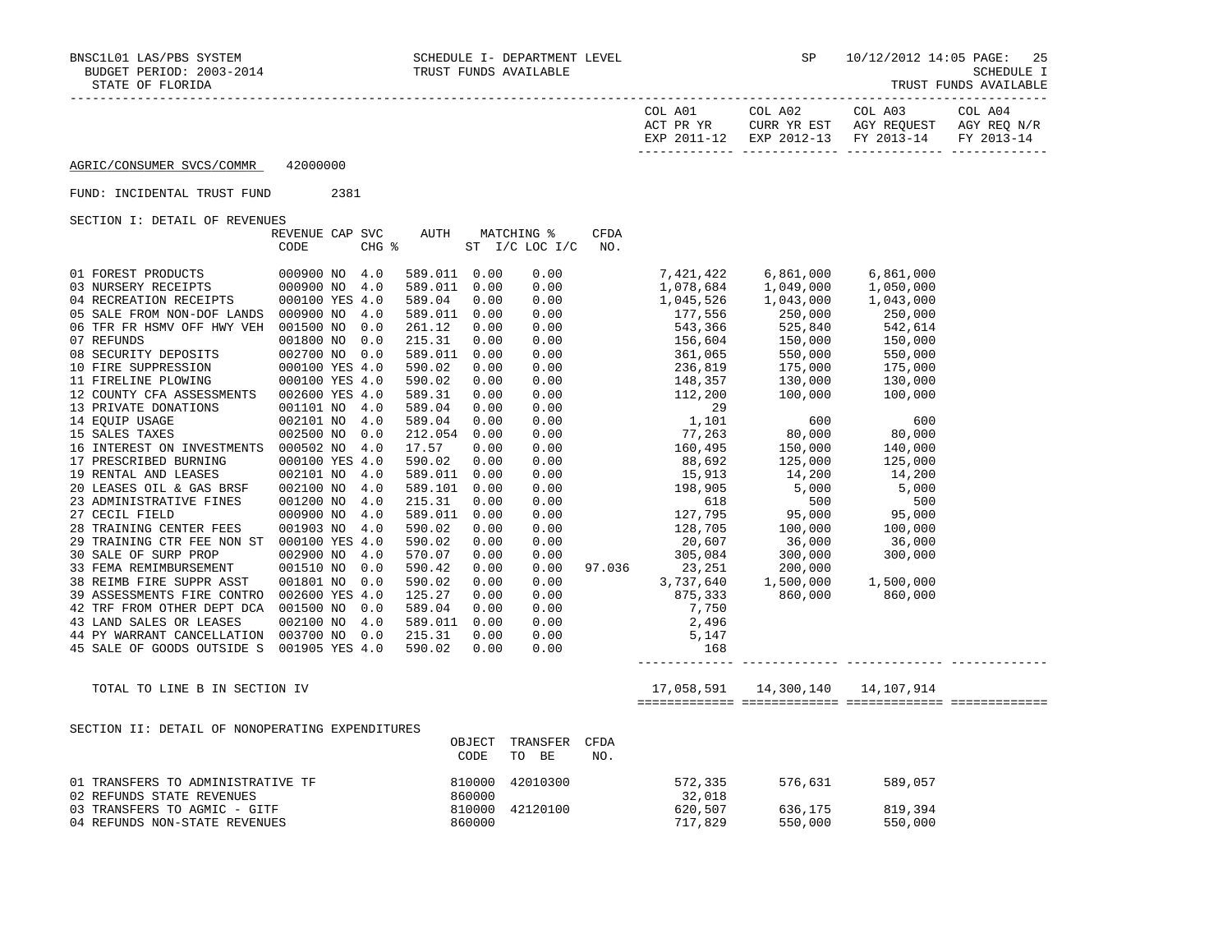| BNSC1L01 LAS/PBS SYSTEM<br>BUDGET PERIOD: 2003-2014<br>STATE OF FLORIDA                                                                                                                                                                                                                                                                                                                             | SCHEDULE I- DEPARTMENT LEVEL<br>TRUST FUNDS AVAILABLE                                            |                               |     |                                                                                                        | SP<br>-------------------------------------                                                                                    | 10/12/2012 14:05 PAGE:                                                                                                    | -26<br>SCHEDULE I<br>TRUST FUNDS AVAILABLE |
|-----------------------------------------------------------------------------------------------------------------------------------------------------------------------------------------------------------------------------------------------------------------------------------------------------------------------------------------------------------------------------------------------------|--------------------------------------------------------------------------------------------------|-------------------------------|-----|--------------------------------------------------------------------------------------------------------|--------------------------------------------------------------------------------------------------------------------------------|---------------------------------------------------------------------------------------------------------------------------|--------------------------------------------|
|                                                                                                                                                                                                                                                                                                                                                                                                     |                                                                                                  |                               |     |                                                                                                        |                                                                                                                                | COL A01 COL A02 COL A03<br>ACT PR YR CURR YR EST AGY REQUEST AGY REQ N/R<br>EXP 2011-12 EXP 2012-13 FY 2013-14 FY 2013-14 | COL A04                                    |
| AGRIC/CONSUMER SVCS/COMMR<br>42000000                                                                                                                                                                                                                                                                                                                                                               |                                                                                                  |                               |     |                                                                                                        |                                                                                                                                |                                                                                                                           |                                            |
| FUND: INCIDENTAL TRUST FUND<br>2381                                                                                                                                                                                                                                                                                                                                                                 |                                                                                                  |                               |     |                                                                                                        |                                                                                                                                |                                                                                                                           |                                            |
| SECTION II: DETAIL OF NONOPERATING EXPENDITURES                                                                                                                                                                                                                                                                                                                                                     | CODE                                                                                             | OBJECT TRANSFER CFDA<br>TO BE | NO. |                                                                                                        |                                                                                                                                |                                                                                                                           |                                            |
| 05 GENERAL REVENUE SERVICE CHARGE<br>06 PAYMENT OF SALES TAX<br>07 TRF FEASIBILITY ASSESSMENT/TIMBER SALES<br>09 ASSESSMENT ON INVESTMENTS<br>11 SEPTEMBER 2012 REVERSIONS                                                                                                                                                                                                                          | 880000<br>810000<br>820000<br>830000<br>991000                                                   |                               |     |                                                                                                        | $\begin{array}{cccc} 497,922 & 447,772 & 447,412 \\ 66,943 & 80,000 & 80,000 \\ 8,236 & 7,697 & 7,184 \end{array}$<br>133,187- |                                                                                                                           |                                            |
| TOTAL TO LINE E IN SECTION IV                                                                                                                                                                                                                                                                                                                                                                       |                                                                                                  |                               |     |                                                                                                        |                                                                                                                                | 2,515,790 2,415,088 2,743,047                                                                                             |                                            |
| SECTION III: ADJUSTMENTS                                                                                                                                                                                                                                                                                                                                                                            | OBJECT<br>CODE                                                                                   |                               |     |                                                                                                        |                                                                                                                                |                                                                                                                           |                                            |
| 01 REVERSE PY A/P NOT CF (INCL IN LINE A)<br>02 EXCLUDE COMPENSATED ABSENCES<br>03 ADJUST ALLOWANCE FOR DOUBTFUL ACCOUNTS<br>04 ADJUST RESERVE FOR FCO - PRIOR YEARS<br>05 REVERSIONS SEPTEMBER 2011<br>06 ROUNDING<br>07 TR 10S NOT INCLUDED IN LINE D<br>08 TR 90 IN SECT 1, AJUSTED OUT IN ALLOW CAL<br>09 PY CF ENCUMBRANCES NOT RESERVED IN PY<br>10 SWFS POST CLOSING ENTRIES (POST 13,18,33) | 991000<br>991000<br>991000<br>991000<br>991000<br>991000<br>991000<br>991000<br>991000<br>991000 |                               |     | 7,392<br>1,509<br>213,784-<br>139,346-<br>93,564<br>$7-$<br>$120 -$<br>2,000-<br>$272,371-$<br>238,241 |                                                                                                                                |                                                                                                                           |                                            |
| TOTAL TO LINE H IN SECTION IV                                                                                                                                                                                                                                                                                                                                                                       |                                                                                                  |                               |     | $286,922-$                                                                                             |                                                                                                                                |                                                                                                                           |                                            |
| SECTION IV: SUMMARY                                                                                                                                                                                                                                                                                                                                                                                 |                                                                                                  |                               |     |                                                                                                        |                                                                                                                                |                                                                                                                           |                                            |
| UNRESERVED FUND BALANCE - JULY 1<br>ADD: REVENUES (FROM SECTION I)<br>TOTAL FUNDS AVAILABLE (LINE A + LINE B)<br>LESS: OPERATING EXPENDITURES<br>LESS: NONOPERATING EXPENDITURES (SECTION II)<br>LESS: FIXED CAPITAL OUTLAY (TOTAL ONLY)<br>UNRESERVED FUND BALANCE - JUNE 30 - BEFORE ADJ<br>NET ADJUSTMENTS (FROM SECTION III)<br>ADJUSTED UNRESERVED FUND BALANCE - JUNE 30                      | (A)<br>(B)<br>(C)<br>(D)<br>(E)<br>(F)<br>(G)<br>(H)<br>(I)                                      |                               |     | 3,527,979<br>17,058,591<br>20,586,570<br>12,576,936<br>286,922-<br>5,206,922                           | 5,206,922<br>14,300,140<br>19,507,062<br>13,623,129<br>2,515,790 2,415,088<br>5,493,844 3,468,845 381,898<br>3,468,845         | 3,468,845<br>14,107,914<br>17,576,759<br>13,951,814<br>2,743,047<br>500,000<br>381,898                                    | 500,000                                    |
| TOTAL UNRESERVED FUND BALANCE FROM STATEWIDE CFO FILE:                                                                                                                                                                                                                                                                                                                                              |                                                                                                  |                               |     | 3,527,979                                                                                              |                                                                                                                                |                                                                                                                           |                                            |
|                                                                                                                                                                                                                                                                                                                                                                                                     |                                                                                                  |                               |     |                                                                                                        |                                                                                                                                |                                                                                                                           |                                            |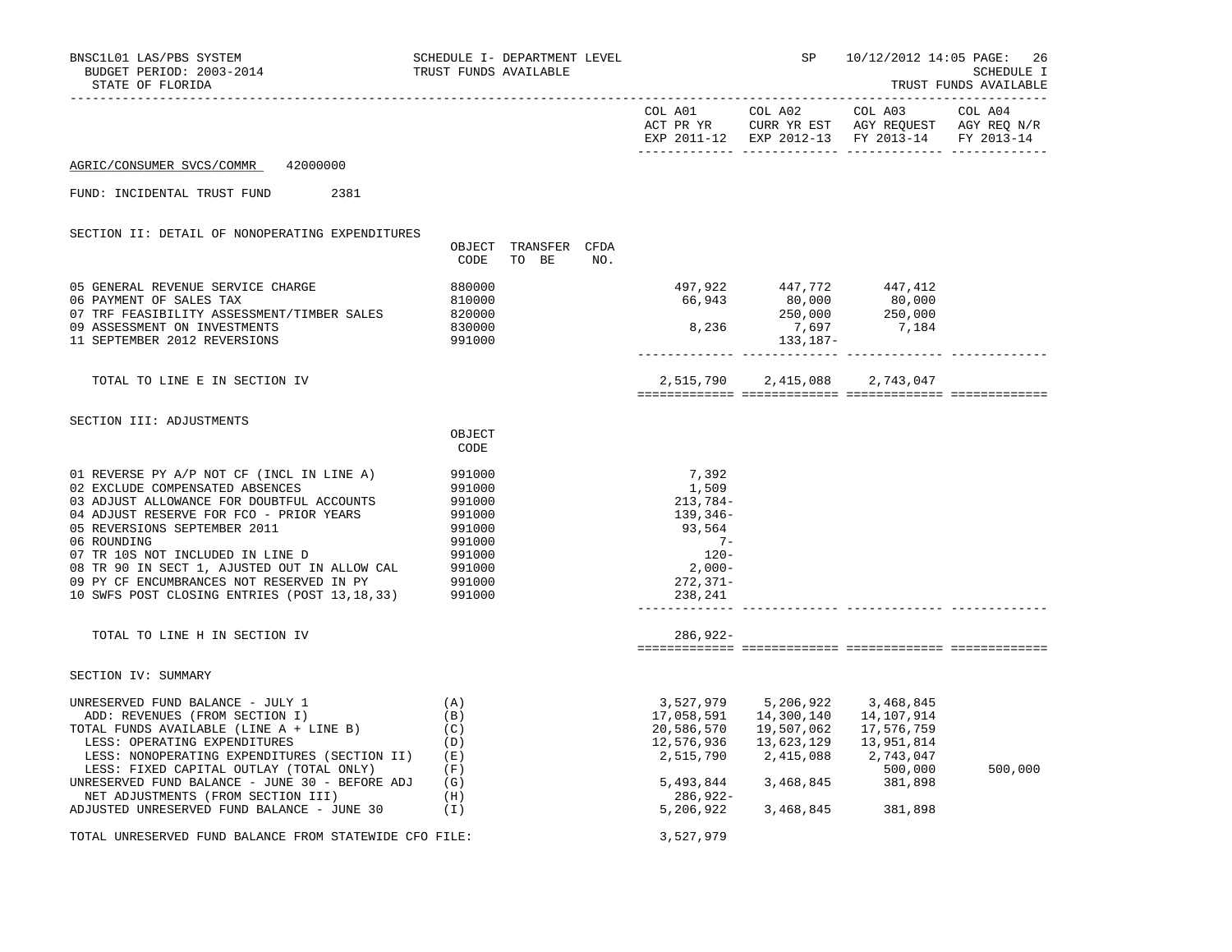| BNSC1L01 LAS/PBS SYSTEM<br>BUDGET PERIOD: 2003-2014<br>STATE OF FLORIDA                                                                                                                                                                                                                    | SCHEDULE I- DEPARTMENT LEVEL<br>TRUST FUNDS AVAILABLE           |                                                                  | SP                                                                 | 10/12/2012 14:05 PAGE: 27<br>SCHEDULE I<br>TRUST FUNDS AVAILABLE                                          |         |  |
|--------------------------------------------------------------------------------------------------------------------------------------------------------------------------------------------------------------------------------------------------------------------------------------------|-----------------------------------------------------------------|------------------------------------------------------------------|--------------------------------------------------------------------|-----------------------------------------------------------------------------------------------------------|---------|--|
|                                                                                                                                                                                                                                                                                            |                                                                 | COL A01                                                          | COL A02                                                            | COL A03<br>ACT PR YR CURR YR EST AGY REQUEST AGY REQ N/R<br>EXP 2011-12 EXP 2012-13 FY 2013-14 FY 2013-14 | COL A04 |  |
| AGRIC/CONSUMER SVCS/COMMR<br>42000000                                                                                                                                                                                                                                                      |                                                                 |                                                                  |                                                                    |                                                                                                           |         |  |
| FUND: MARKET TRADE SHOW TF<br>2466                                                                                                                                                                                                                                                         |                                                                 |                                                                  |                                                                    |                                                                                                           |         |  |
| SECTION I: DETAIL OF REVENUES<br>REVENUE CAP SVC<br>CODE                                                                                                                                                                                                                                   | AUTH MATCHING % CFDA<br>CHG $\frac{1}{2}$ ST I/C LOC I/C NO.    |                                                                  |                                                                    |                                                                                                           |         |  |
| 01 MARKET TRADE SHOW & PRO 000400 YES 0.0<br>03 INTEREST ON INVESTMENTS 000502 NO 4.0<br>04 REFUNDS<br>001800 NO 0.0                                                                                                                                                                       | 570.07 0.00<br>0.00<br>17.57<br>0.00 0.00<br>215.31  0.00  0.00 | 1,600                                                            |                                                                    |                                                                                                           |         |  |
| TOTAL TO LINE B IN SECTION IV                                                                                                                                                                                                                                                              |                                                                 | 203,890                                                          | 188,000                                                            | 221,000                                                                                                   |         |  |
| SECTION II: DETAIL OF NONOPERATING EXPENDITURES                                                                                                                                                                                                                                            | OBJECT TRANSFER CFDA<br>CODE<br>TO BE<br>NO.                    |                                                                  |                                                                    |                                                                                                           |         |  |
| 02 GR SERVICE CHARGE<br>03 ASSESSMENT ON INVESTMENTS<br>04 5% TRUST FUND RESERVE                                                                                                                                                                                                           | 880000<br>830000<br>999000                                      | 885<br>1,165                                                     | $920\n\n1,150$                                                     | 920<br>1,150<br>9,297                                                                                     |         |  |
| TOTAL TO LINE E IN SECTION IV                                                                                                                                                                                                                                                              |                                                                 | 2,050                                                            | 2,070                                                              | 11,367                                                                                                    |         |  |
| SECTION III: ADJUSTMENTS                                                                                                                                                                                                                                                                   | OBJECT<br>CODE                                                  |                                                                  |                                                                    |                                                                                                           |         |  |
| 04 ROUNDING                                                                                                                                                                                                                                                                                | 991000                                                          | 1                                                                |                                                                    |                                                                                                           |         |  |
| TOTAL TO LINE H IN SECTION IV                                                                                                                                                                                                                                                              |                                                                 | 1                                                                |                                                                    |                                                                                                           |         |  |
| SECTION IV: SUMMARY                                                                                                                                                                                                                                                                        |                                                                 |                                                                  |                                                                    |                                                                                                           |         |  |
| UNRESERVED FUND BALANCE - JULY 1<br>ADD: REVENUES (FROM SECTION I)<br>TOTAL FUNDS AVAILABLE (LINE A + LINE B)<br>LESS: OPERATING EXPENDITURES<br>LESS: NONOPERATING EXPENDITURES (SECTION II)<br>LESS: FIXED CAPITAL OUTLAY (TOTAL ONLY)<br>UNRESERVED FUND BALANCE - JUNE 30 - BEFORE ADJ | (A)<br>(B)<br>(C)<br>(D)<br>(E)<br>(F)<br>(G)                   | 922,414<br>203,890<br>1,126,304<br>124,192<br>2,050<br>1,000,062 | 1,000,063<br>188,000<br>1,188,063<br>176,601<br>2,070<br>1,009,392 | 1,009,392<br>221,000<br>1,230,392<br>176,601<br>11,367<br>1,042,424                                       |         |  |
| NET ADJUSTMENTS (FROM SECTION III)<br>ADJUSTED UNRESERVED FUND BALANCE - JUNE 30                                                                                                                                                                                                           | (H)<br>(I)                                                      | $\mathbf{1}$<br>1,000,063                                        | 1,009,392                                                          | 1,042,424                                                                                                 |         |  |
| TOTAL UNRESERVED FUND BALANCE FROM STATEWIDE CFO FILE:                                                                                                                                                                                                                                     |                                                                 | 922,414                                                          |                                                                    |                                                                                                           |         |  |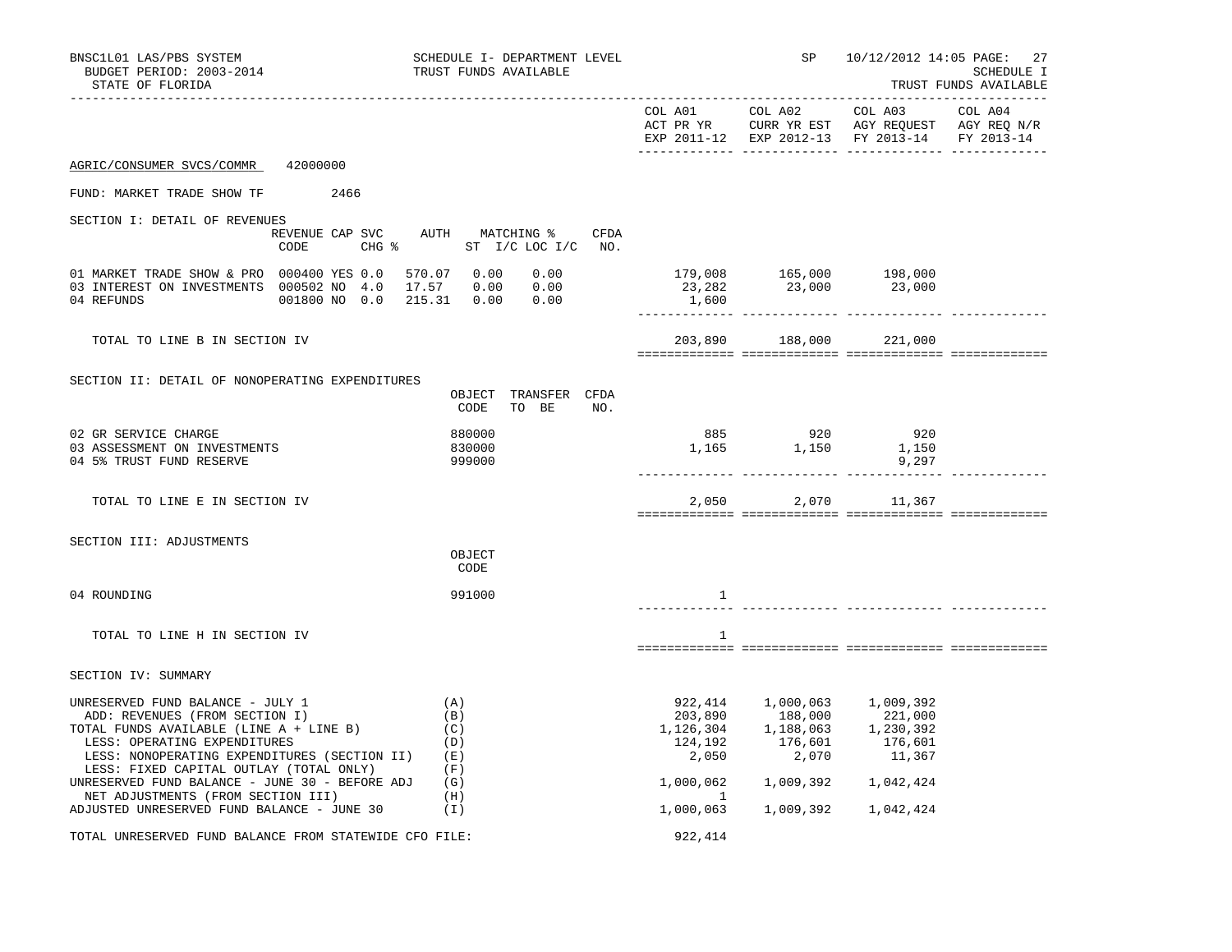|                                                                                                                                                                                                                                                                                                                                                                                                       |                         |                                                                              |                               |                                                                                                                                                                                                                                                                                                                                                                                              | EXP 2011-12 EXP 2012-13 FY 2013-14 FY 2013-14             |             |  |
|-------------------------------------------------------------------------------------------------------------------------------------------------------------------------------------------------------------------------------------------------------------------------------------------------------------------------------------------------------------------------------------------------------|-------------------------|------------------------------------------------------------------------------|-------------------------------|----------------------------------------------------------------------------------------------------------------------------------------------------------------------------------------------------------------------------------------------------------------------------------------------------------------------------------------------------------------------------------------------|-----------------------------------------------------------|-------------|--|
| AGRIC/CONSUMER SVCS/COMMR 42000000                                                                                                                                                                                                                                                                                                                                                                    |                         |                                                                              |                               |                                                                                                                                                                                                                                                                                                                                                                                              |                                                           |             |  |
| FUND: MARKET IMP WKG CAP TF 2473                                                                                                                                                                                                                                                                                                                                                                      |                         |                                                                              |                               |                                                                                                                                                                                                                                                                                                                                                                                              |                                                           |             |  |
| SECTION I: DETAIL OF REVENUES                                                                                                                                                                                                                                                                                                                                                                         | REVENUE CAP SVC<br>CODE | AUTH MATCHING %<br>CHG % ST I/C LOC I/C NO.                                  | CFDA                          |                                                                                                                                                                                                                                                                                                                                                                                              |                                                           |             |  |
| 01 RENT STATE FARMERS MARK 002101 NO 0.0<br>02 STATE FARMERS MKTS FEES 000100 YES 0.0<br>03 SALES TAXES<br>04 INTEREST ON INVESTMENTS 000502 NO 0.0<br>05 LEASES - OIL & GAS<br>000115 NO 0.0 253.51 0.00 0.00<br>06 REFUNDS<br>001800 NO 0.0 215.31 0.00 0.00<br>07 SALE OF SURPLUS PROP<br>002900 NO 0.0 570.07 0.00 0.00<br>08 PENALTIES<br>001202 NO 0.0 570.07 0.00 0.00<br>10 INSURANCE RECOVER | 002500 NO 0.0           | 570.531 0.00<br>570.531 0.00<br>212.054 0.00 0.00<br>17.57 0.00              | 0.00<br>0.00<br>0.00          | $\begin{array}{cccc} 3\,,469\,,116 \quad & 3\,,500\,,000 \quad & 3\,,600\,,000 \\ 228\,,565 \quad & 185\,,000 \quad & 185\,,000 \\ 226\,,577 \quad & 220\,,000 \quad & 220\,,000 \\ 69\,,824 \quad & 65\,,000 \quad & 70\,,000 \\ 35\,,165 \quad & 25\,,000 \quad & 25\,,000 \\ 19\,,558 \quad & 30\,,000 \quad & 30\,,000 \end{array}$<br>$\begin{array}{c} 755 \\ 82 \\ 6,849 \end{array}$ |                                                           | 3,000 3,000 |  |
| TOTAL TO LINE B IN SECTION IV                                                                                                                                                                                                                                                                                                                                                                         |                         |                                                                              |                               |                                                                                                                                                                                                                                                                                                                                                                                              | 4,055,736 4,028,000 4,133,000                             |             |  |
| SECTION II: DETAIL OF NONOPERATING EXPENDITURES                                                                                                                                                                                                                                                                                                                                                       |                         | OBJECT<br>CODE                                                               | TRANSFER CFDA<br>TO BE<br>NO. |                                                                                                                                                                                                                                                                                                                                                                                              |                                                           |             |  |
| 01 TRANSFER TO ADMINISTRATIVE TRUST FUND<br>02 TRANSFER TO GITF - AGMIC<br>03 SALES TAX TRANSFER TO DOR<br>04 REFUNDS<br>05 ASSESSMENT ON INVESTMENTS<br>07 5% RESERVE<br>08 SEPTEMBER2012 REVERSIONS                                                                                                                                                                                                 |                         | 810000<br>810000<br>810000<br>860000<br>830000<br>999000<br>991000           | 42010300<br>42120100          | $194,355$<br>$36,573$<br>$222,694$<br>$220,000$<br>$220,000$<br>$220,000$                                                                                                                                                                                                                                                                                                                    | $3,487$<br>3,487<br>3,487<br>3,246<br>174,949<br>$3,066-$ |             |  |
| TOTAL TO LINE E IN SECTION IV                                                                                                                                                                                                                                                                                                                                                                         |                         |                                                                              |                               |                                                                                                                                                                                                                                                                                                                                                                                              | 457,673 473,812 661,361                                   |             |  |
| SECTION III: ADJUSTMENTS                                                                                                                                                                                                                                                                                                                                                                              |                         | OBJECT<br>CODE                                                               |                               |                                                                                                                                                                                                                                                                                                                                                                                              |                                                           |             |  |
| 01 REVERSIONS SEPTEMBER 2011<br>02 REVERSE COMP ABSENCES INCL IN LINE A<br>03 ADJUST RESERVE FOR FCO - PRIOR YEARS<br>04 REVERSE PY A/P NOT CF<br>05 CHANGE IN DOUBTFUL ACCOUNTS<br>06 ROUNDING<br>07 TRANSACTION 10S NOT INCL IN LINE D<br>09 PY CF ENCUMBRANCES NOT RESERVED IN PY                                                                                                                  |                         | 991000<br>991000<br>991000<br>991000<br>991000<br>991000<br>991000<br>991000 |                               | 36<br>6,200<br>444,908-<br>730<br>$314-$<br>$3 -$<br>462<br>$38,326-$                                                                                                                                                                                                                                                                                                                        |                                                           |             |  |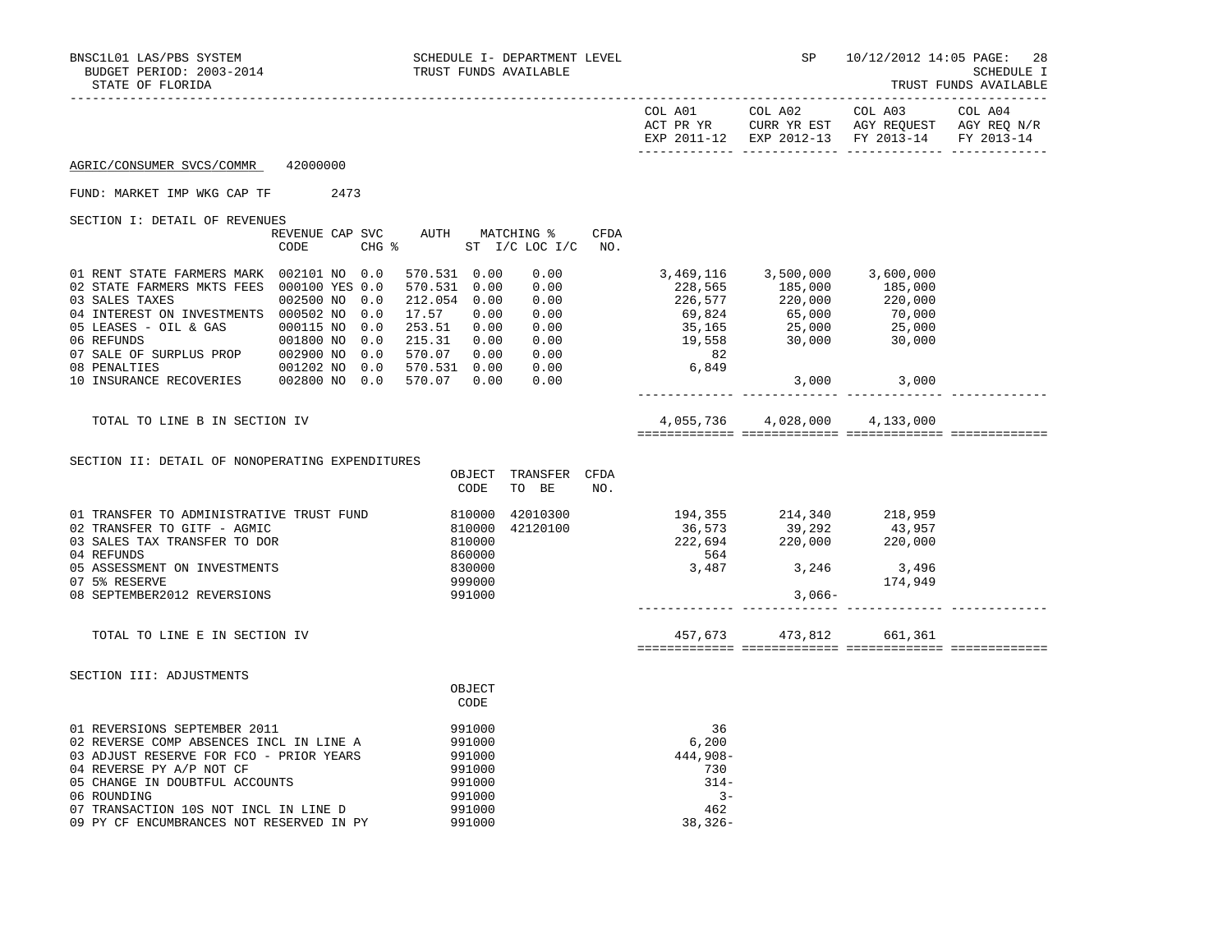| BNSC1L01 LAS/PBS SYSTEM<br>BUDGET PERIOD: 2003-2014 TRUST FUNDS AVAILABLE<br>STATE OF FLORIDA                            | SCHEDULE I- DEPARTMENT LEVEL |                     | 29<br>10/12/2012 14:05 PAGE:<br>SCHEDULE I<br>TRUST FUNDS AVAILABLE                                                               |         |
|--------------------------------------------------------------------------------------------------------------------------|------------------------------|---------------------|-----------------------------------------------------------------------------------------------------------------------------------|---------|
|                                                                                                                          |                              |                     | COL A01 COL A02 COL A03 COL A04<br>ACT PR YR CURR YR EST AGY REQUEST AGY REQ N/R<br>EXP 2011-12 EXP 2012-13 FY 2013-14 FY 2013-14 |         |
| AGRIC/CONSUMER SVCS/COMMR 42000000                                                                                       |                              |                     |                                                                                                                                   |         |
| 2473<br>FUND: MARKET IMP WKG CAP TF                                                                                      |                              |                     |                                                                                                                                   |         |
| SECTION III: ADJUSTMENTS                                                                                                 |                              |                     |                                                                                                                                   |         |
|                                                                                                                          | OBJECT<br>CODE               |                     |                                                                                                                                   |         |
| 11 SWFS POST CLOSING ENTRIES (POSTS 14,34) 991000                                                                        |                              | $223-$              |                                                                                                                                   |         |
| TOTAL TO LINE H IN SECTION IV                                                                                            |                              | $476.346 -$         |                                                                                                                                   |         |
| SECTION IV: SUMMARY                                                                                                      |                              |                     |                                                                                                                                   |         |
| UNRESERVED FUND BALANCE - JULY 1<br>(A)<br>ADD: REVENUES (FROM SECTION I)<br>TOTAL FUNDS AVAILABLE (LINE A + LINE B) (C) | (B)                          |                     | 2,387,798 2,618,584 1,053,211<br>4,055,736 4,028,000 4,133,000<br>6,443,534 6,646,584 5,186,211                                   |         |
| LESS: OPERATING EXPENDITURES<br>LESS: NONOPERATING EXPENDITURES (SECTION II)                                             | (D)<br>(E)                   |                     | 2,805,931 3,317,561 3,437,426<br>457,673 473,812 661,361                                                                          | 93,500  |
| LESS: FIXED CAPITAL OUTLAY (TOTAL ONLY)<br>UNRESERVED FUND BALANCE - JUNE 30 - BEFORE ADJ                                | (F)<br>(G)                   | 3,094,930 1,053,211 | $85,000$ $1,802,000$ $920,000$<br>167,424                                                                                         | 920,000 |
| NET ADJUSTMENTS (FROM SECTION III)<br>ADJUSTED UNRESERVED FUND BALANCE - JUNE 30                                         | (H)<br>( I )                 | 476,346-            | 2,618,584 1,053,211 167,424                                                                                                       |         |
| TOTAL UNRESERVED FUND BALANCE FROM STATEWIDE CFO FILE:                                                                   |                              | 2,387,798           |                                                                                                                                   |         |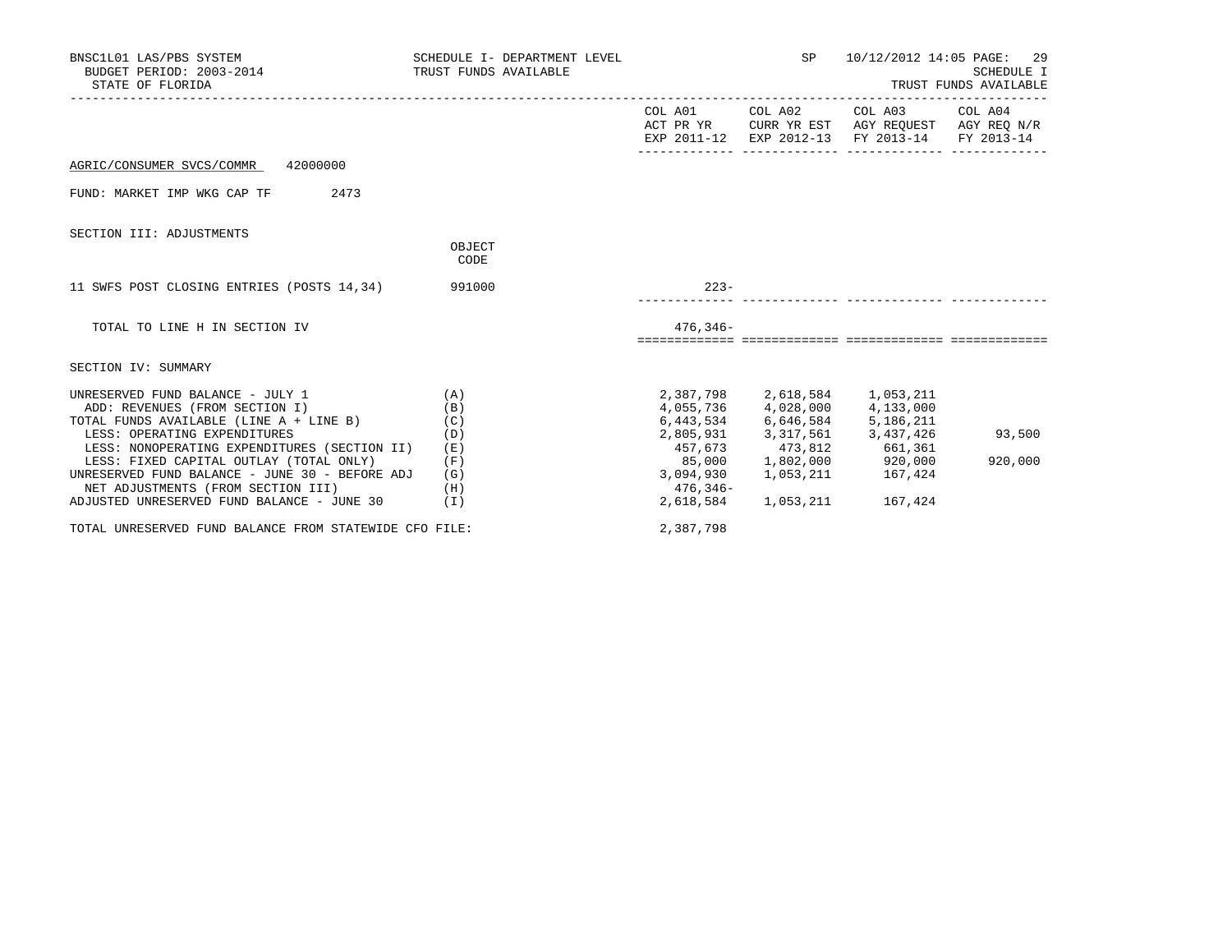| COL<br>A01<br>ACT PR YR<br>FYD | COL A02<br>YR EST<br>HTRR.<br>$2012 - 13$<br><b>EXP</b> | COL A03<br>AGY REQUEST<br>$2013 - 14$<br><b>FV</b> | COL A04<br>AGY REQ<br>N/R<br>$2013 - 14$<br><b>TRAZ</b> |
|--------------------------------|---------------------------------------------------------|----------------------------------------------------|---------------------------------------------------------|
|                                |                                                         |                                                    |                                                         |

FUND: PLANT INDUSTRY TF 2507

|                                                              | REVENUE CAP SVC |       | AUTH         |      | MATCHING %           | CFDA |                                                                                                                                                                                                                                                                                        |  |  |
|--------------------------------------------------------------|-----------------|-------|--------------|------|----------------------|------|----------------------------------------------------------------------------------------------------------------------------------------------------------------------------------------------------------------------------------------------------------------------------------------|--|--|
|                                                              | CODE            | CHG % |              |      | ST I/C LOC I/C       | NO.  |                                                                                                                                                                                                                                                                                        |  |  |
|                                                              |                 |       |              |      |                      |      |                                                                                                                                                                                                                                                                                        |  |  |
| 01 FRUIT FLY PROTOCOL CERT 000100 YES 0.0                    |                 |       | 581.031 0.00 |      | 0.00                 |      |                                                                                                                                                                                                                                                                                        |  |  |
| 02 TFR FROM DEP-ENDG SPECI                                   | 001500 NO 0.0   |       | 259.032 0.00 |      |                      |      |                                                                                                                                                                                                                                                                                        |  |  |
| 03 SPECIAL INSPECTIONS                                       | 000100 YES 0.0  |       | 581.031 0.00 |      |                      |      |                                                                                                                                                                                                                                                                                        |  |  |
| 04 NURSERY INSPECTIONS                                       | 000100 YES 0.0  |       | 581.031 0.00 |      |                      |      |                                                                                                                                                                                                                                                                                        |  |  |
| 05 BOLL WEEVIL ERAD ASSESS 000100 YES 0.0                    |                 |       | 581.031 0.00 |      |                      |      |                                                                                                                                                                                                                                                                                        |  |  |
| 06 BURROWING NEMATODE                                        | 000100 YES 0.0  |       | 581.031 0.00 |      |                      |      |                                                                                                                                                                                                                                                                                        |  |  |
| 07 NURSERY STOCKDEALER CER 000100 YES 0.0                    |                 |       | 581.131 0.00 |      |                      |      |                                                                                                                                                                                                                                                                                        |  |  |
| 08 TFR FR FWCC INVAS EXOTI 001500 NO 0.0                     |                 |       | 259.032 0.00 |      |                      |      |                                                                                                                                                                                                                                                                                        |  |  |
| 09 INTRODUCTION PERMITS                                      | 000200 YES 0.0  |       | 581.083 0.00 |      |                      |      |                                                                                                                                                                                                                                                                                        |  |  |
| 10 BRS INSPECTIONS                                           | 000100 YES 0.0  |       | 581.031 0.00 |      |                      |      |                                                                                                                                                                                                                                                                                        |  |  |
| 11 CITRUS BUDWOOD REGISTRA 000100 YES 0.0                    |                 |       | 581.031 0.00 |      |                      |      |                                                                                                                                                                                                                                                                                        |  |  |
| 12 IRRADIATOR FEES                                           | 000100 YES 0.0  |       | 581.031 0.00 |      |                      |      |                                                                                                                                                                                                                                                                                        |  |  |
| 13 APIARY REGISTRATION                                       | 000100 YES 0.0  |       | 586.045 0.00 |      |                      |      |                                                                                                                                                                                                                                                                                        |  |  |
| 14 SALE OF SURPLUS PROPER 002900 NO 0.0                      |                 |       | 570.07       | 0.00 |                      |      |                                                                                                                                                                                                                                                                                        |  |  |
| 15 ADMINISTRATIVE FINES                                      | 001202 NO 0.0   |       | 581.211 0.00 |      |                      |      |                                                                                                                                                                                                                                                                                        |  |  |
| 16 BIO CONTROL - USDA                                        | 001970 YES 0.0  |       | 581.031 0.00 |      |                      |      |                                                                                                                                                                                                                                                                                        |  |  |
| 17 INTEREST ON INVESTMENTS 000502 NO 0.0                     |                 |       | 17.57        | 0.00 |                      |      |                                                                                                                                                                                                                                                                                        |  |  |
| 18 REFUNDS<br>19 INSURANCE RECOVERY<br>20 TRANSFER FROM CITF | 001800 NO       | 0.0   | 215.31       | 0.00 |                      |      |                                                                                                                                                                                                                                                                                        |  |  |
|                                                              | 002801 NO       | 0.0   | 570.07       | 0.00 |                      |      |                                                                                                                                                                                                                                                                                        |  |  |
|                                                              | 001500 NO       | 0.0   | 581.031 0.00 |      |                      |      |                                                                                                                                                                                                                                                                                        |  |  |
| 21 SALE OF FRUIT                                             | 001904 NO 0.0   |       | 581.031 0.00 |      |                      |      |                                                                                                                                                                                                                                                                                        |  |  |
| 22 TENANT BROKER                                             | 004001 NO 0.0   |       | 255.249 0.00 |      |                      |      |                                                                                                                                                                                                                                                                                        |  |  |
| 23 BIOMASS PERMIT APP FEE  000100 YES 0.0                    |                 |       | 581.083 0.00 |      |                      |      |                                                                                                                                                                                                                                                                                        |  |  |
| 24 SALES OF GOODS AND SERV 001903 NO 0.0                     |                 |       | 570.32       | 0.00 |                      |      |                                                                                                                                                                                                                                                                                        |  |  |
| 25 CASUARINA APP PERM FEE                                    | 000100 YES 0.0  |       | 581.091 0.00 |      |                      |      |                                                                                                                                                                                                                                                                                        |  |  |
|                                                              |                 |       |              |      |                      |      | $\begin{array}{cccccccc} 0.00 & 1.206\,, 248 & 1.000\,, 000 & 1.000\,, 000 \\ 0.00 & 240\,, 000 & 240\,, 000 & 240\,, 000 \\ 0.00 & 746\,, 772 & 719\,, 720 & 719\,, 720 \\ 0.00 & 472\,, 255 & 480\,, 000 & 480\,, 000 \\ 0.00 & 146\,, 486 & 150\,, 000 & 150\,, 000 \\ 0.00 & 219\$ |  |  |
| TOTAL TO LINE B IN SECTION IV                                |                 |       |              |      |                      |      |                                                                                                                                                                                                                                                                                        |  |  |
|                                                              |                 |       |              |      |                      |      |                                                                                                                                                                                                                                                                                        |  |  |
|                                                              |                 |       |              |      |                      |      |                                                                                                                                                                                                                                                                                        |  |  |
| SECTION II: DETAIL OF NONOPERATING EXPENDITURES              |                 |       |              |      |                      |      |                                                                                                                                                                                                                                                                                        |  |  |
|                                                              |                 |       |              |      | OBJECT TRANSFER CFDA |      |                                                                                                                                                                                                                                                                                        |  |  |
|                                                              |                 |       |              | CODE | TO BE                | NO.  |                                                                                                                                                                                                                                                                                        |  |  |
|                                                              |                 |       |              |      |                      |      |                                                                                                                                                                                                                                                                                        |  |  |
|                                                              |                 |       |              |      |                      |      |                                                                                                                                                                                                                                                                                        |  |  |
|                                                              |                 |       |              |      |                      |      |                                                                                                                                                                                                                                                                                        |  |  |
|                                                              |                 |       |              |      |                      |      |                                                                                                                                                                                                                                                                                        |  |  |
|                                                              |                 |       |              |      |                      |      |                                                                                                                                                                                                                                                                                        |  |  |
|                                                              |                 |       |              |      |                      |      |                                                                                                                                                                                                                                                                                        |  |  |
|                                                              |                 |       |              |      |                      |      |                                                                                                                                                                                                                                                                                        |  |  |
|                                                              |                 |       |              |      |                      |      |                                                                                                                                                                                                                                                                                        |  |  |
|                                                              |                 |       |              |      |                      |      |                                                                                                                                                                                                                                                                                        |  |  |
|                                                              |                 |       |              |      |                      |      |                                                                                                                                                                                                                                                                                        |  |  |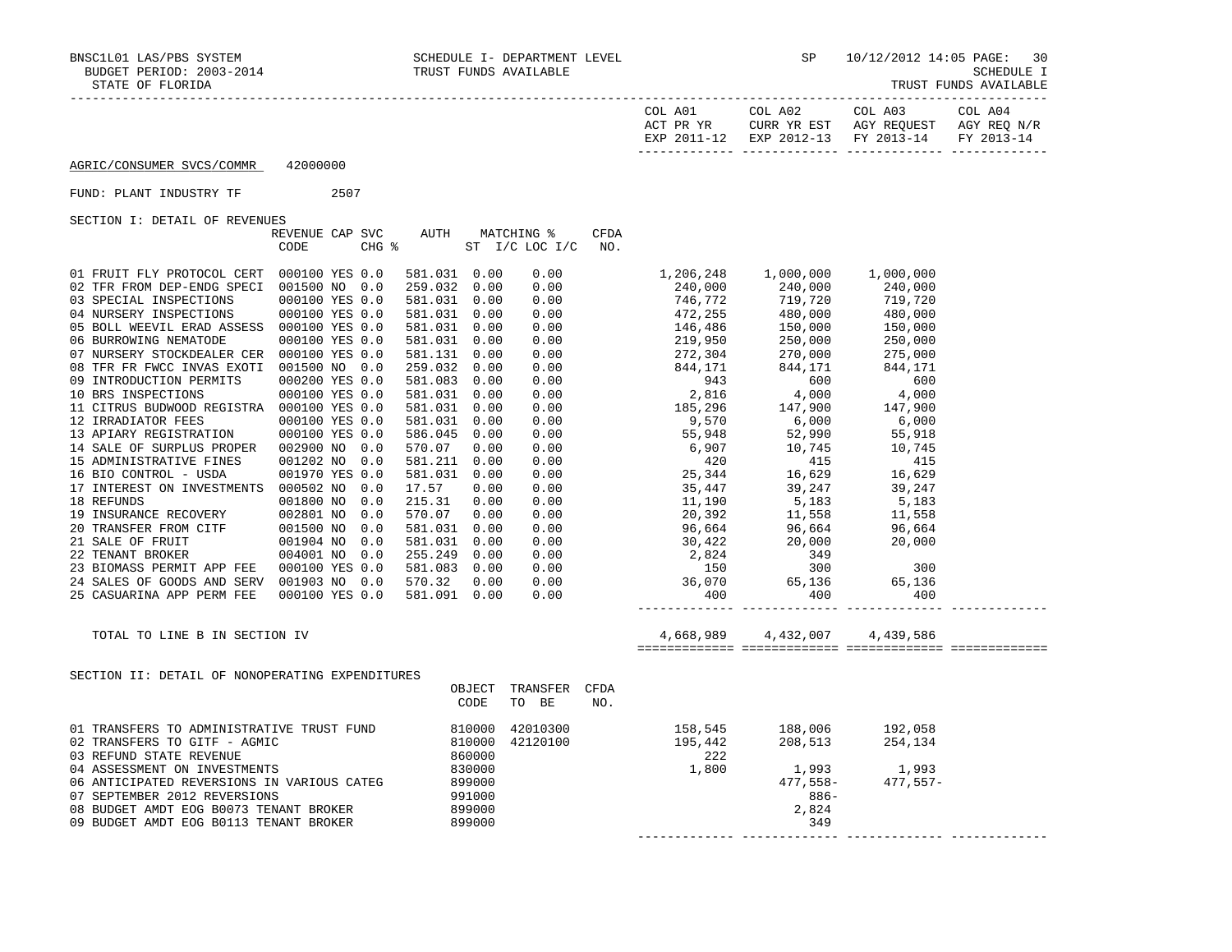| BNSC1L01 LAS/PBS SYSTEM<br>BUDGET PERIOD: 2003-2014<br>STATE OF FLORIDA                                                                                                                                                                                                                                                                                                                                                                          | SCHEDULE I- DEPARTMENT LEVEL<br>TRUST FUNDS AVAILABLE |                                                                          |                   | SP 10/12/2012 14:05 PAGE: 31                                                                                                      | <b>SCHEDULE I</b><br>TRUST FUNDS AVAILABLE |
|--------------------------------------------------------------------------------------------------------------------------------------------------------------------------------------------------------------------------------------------------------------------------------------------------------------------------------------------------------------------------------------------------------------------------------------------------|-------------------------------------------------------|--------------------------------------------------------------------------|-------------------|-----------------------------------------------------------------------------------------------------------------------------------|--------------------------------------------|
|                                                                                                                                                                                                                                                                                                                                                                                                                                                  |                                                       |                                                                          |                   | COL A01 COL A02 COL A03 COL A04<br>ACT PR YR CURR YR EST AGY REQUEST AGY REQ N/R<br>EXP 2011-12 EXP 2012-13 FY 2013-14 FY 2013-14 |                                            |
| AGRIC/CONSUMER SVCS/COMMR 42000000                                                                                                                                                                                                                                                                                                                                                                                                               |                                                       |                                                                          |                   |                                                                                                                                   |                                            |
| FUND: PLANT INDUSTRY TF 2507                                                                                                                                                                                                                                                                                                                                                                                                                     |                                                       |                                                                          |                   |                                                                                                                                   |                                            |
| TOTAL TO LINE E IN SECTION IV                                                                                                                                                                                                                                                                                                                                                                                                                    |                                                       |                                                                          |                   | $356,009$ 76,759- 29,372-                                                                                                         |                                            |
| SECTION III: ADJUSTMENTS                                                                                                                                                                                                                                                                                                                                                                                                                         | OBJECT<br>CODE                                        |                                                                          |                   |                                                                                                                                   |                                            |
| 01 REVERSE PY A/P NOT CF (INCL IN LINE D) 991000<br>$\hat{C}$ (including the solution of the positive state of DOURTE 991000<br>03 COMPENSATED ABSENCES INCL IN LINE A<br>04 TR 10 EXPENDITURES NOT IN LINE D<br>05 REVERSIONS SEPTEMBER 2011<br>06 SWFS POST CLOSING ENTRIES (POSTS 15 & 35) 991000<br>07 ROUNDING<br>08 PY CF ENCUMBRANCES NOT RESERVED IN PY                                                                                  | 991000<br>991000<br>991000<br>991000<br>991000        | 508<br>$9,414-$<br>8,211<br>$100-$<br>32,316<br>556-<br>$5 -$<br>40,171- |                   |                                                                                                                                   |                                            |
| TOTAL TO LINE H IN SECTION IV                                                                                                                                                                                                                                                                                                                                                                                                                    |                                                       | $9.211 -$                                                                |                   |                                                                                                                                   |                                            |
| SECTION IV: SUMMARY                                                                                                                                                                                                                                                                                                                                                                                                                              |                                                       |                                                                          |                   |                                                                                                                                   |                                            |
| UNRESERVED FUND BALANCE - JULY 1<br>ADD: REVENUES (FROM SECTION I)<br>TOTAL FUNDS AVAILABLE (LINE A + LINE B)<br>LESS: OPERATING EXPENDITURES<br>LESS: NONOPERATING EXPENDITURES (SECTION II) (E)<br>LESS: FIXED CAPITAL OUTLAY (TOTAL ONLY)<br>UNRESERVED FUND BALANCE - JUNE 30 - BEFORE ADJ (G)<br>NET ADJUSTMENTS (FROM SECTION III)<br>ADJUSTED UNRESERVED FUND BALANCE - JUNE 30<br>TOTAL UNRESERVED FUND BALANCE FROM STATEWIDE CFO FILE: | (A)<br>(B)<br>(C)<br>(D)<br>(F)<br>(H)<br>(1)         | 1,329,558 695,115<br>$9,211-$<br>1,215,886                               | 1,320,347 695,115 | 29,372-                                                                                                                           |                                            |
|                                                                                                                                                                                                                                                                                                                                                                                                                                                  |                                                       |                                                                          |                   |                                                                                                                                   |                                            |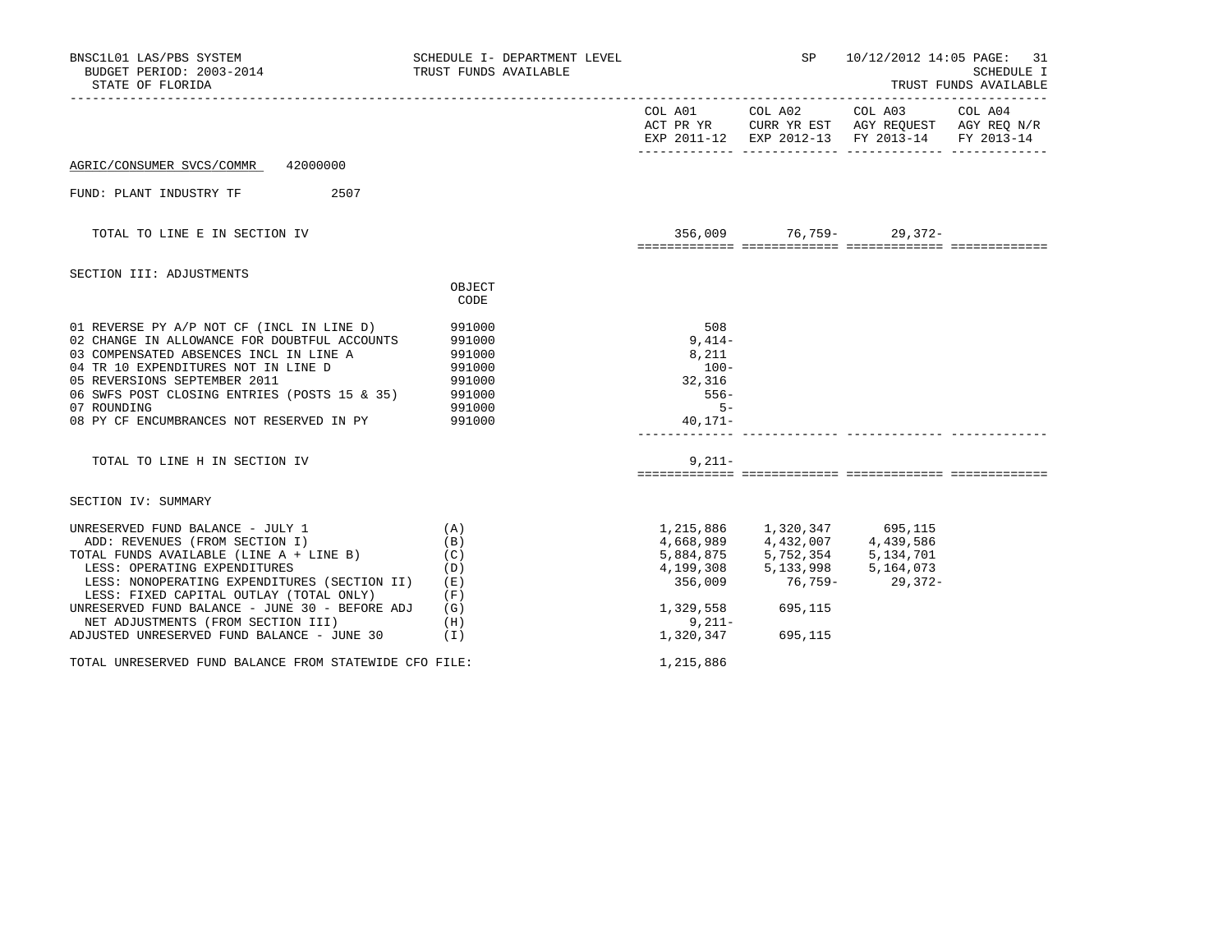------------- ------------- ------------- -------------

|                                                                                                                                                                                                                                                                                                                                                                                                                                                                                                                                                           |               |                                                                                                           |             |                                                                                                                                                                                                                                                                              |                                              | COL A01 COL A02 COL A03<br>ACT PR YR CURR YR EST AGY REQUEST AGY REQ N/R<br>EXP 2011-12 EXP 2012-13 FY 2013-14 FY 2013-14 | COL A04 |
|-----------------------------------------------------------------------------------------------------------------------------------------------------------------------------------------------------------------------------------------------------------------------------------------------------------------------------------------------------------------------------------------------------------------------------------------------------------------------------------------------------------------------------------------------------------|---------------|-----------------------------------------------------------------------------------------------------------|-------------|------------------------------------------------------------------------------------------------------------------------------------------------------------------------------------------------------------------------------------------------------------------------------|----------------------------------------------|---------------------------------------------------------------------------------------------------------------------------|---------|
| AGRIC/CONSUMER SVCS/COMMR 42000000                                                                                                                                                                                                                                                                                                                                                                                                                                                                                                                        |               |                                                                                                           |             |                                                                                                                                                                                                                                                                              |                                              |                                                                                                                           |         |
| FUND: PEST CONTROL TRUST FUND                                                                                                                                                                                                                                                                                                                                                                                                                                                                                                                             | 2528          |                                                                                                           |             |                                                                                                                                                                                                                                                                              |                                              |                                                                                                                           |         |
| SECTION I: DETAIL OF REVENUES                                                                                                                                                                                                                                                                                                                                                                                                                                                                                                                             | CODE          | REVENUE CAP SVC AUTH MATCHING %<br>CHG % ST I/C LOC I/C NO.                                               | <b>CFDA</b> |                                                                                                                                                                                                                                                                              |                                              |                                                                                                                           |         |
| 01 PEST CONTROL LICENSES 000200 YES 0.0<br>$\begin{tabular}{llllll} 02 \texttt{ EXAMPLE} & 000100 \texttt{ Yes} & 0.0 \\ 03 \texttt{ ADMIN} & / \texttt{CIVIL FINES} & 001202 \texttt{ NO} & 0.0 \\ \end{tabular}$<br>04 EMERGENCY CERTIFICATES 000100 YES 0.0<br>05 INTEREST ON INVESTMENTS 000502 NO 0.0<br>06 REFUNDS<br>08 LIMITED COMM FERTILIZER 000100 YES 0.0<br>09 COMMERCIAL WILDLIFE FEE  000100 YES 0.0  487.157  0.00<br>10 PEST CONTROL CUST CTR 000100 YES 0.0 482.072 0.00 0.00<br>11 SALE OF SURPLUS PROP 002900 NO 0.0 570.07 0.00 0.00 | 001800 NO 0.0 | 482.071 0.00<br>482.141 0.00<br>482.165 0.00<br>482.111 0.00<br>17.57 0.00<br>215.31 0.00<br>482.156 0.00 | 0.00        | $\begin{array}{cccccc} 0.00 & 2,917,146 & 2,917,146 & 2,917,146 \\ 0.00 & 486,855 & 486,855 & 486,856 \\ 0.00 & 34,310 & 34,310 & 34,310 \\ 0.00 & 34,310 & 34,310 & 34,310 \\ 0.00 & 31,479 & 31,479 & 31,479 \\ 0.00 & 2,225 & 2,226 & 2,226 \\ 0.00 & 20,720 & 35,000 & $ | 2,917,146 2,917,146 2,917,146<br>3,707 3,707 |                                                                                                                           |         |
| TOTAL TO LINE B IN SECTION IV                                                                                                                                                                                                                                                                                                                                                                                                                                                                                                                             |               |                                                                                                           |             |                                                                                                                                                                                                                                                                              | 3,630,739 3,667,519 3,686,312                |                                                                                                                           |         |
| SECTION II: DETAIL OF NONOPERATING EXPENDITURES                                                                                                                                                                                                                                                                                                                                                                                                                                                                                                           |               | OBJECT TRANSFER CFDA<br>CODE<br>TO BE                                                                     | NO.         |                                                                                                                                                                                                                                                                              |                                              |                                                                                                                           |         |
| 01 TRANSFER TO ADMINISTRATIVE TRUST FUND<br>02 TRANSFER TO GITF - AGMIC<br>04 REFUND NON-STATE REVENUES<br>05 ASSESSMENT ON INVESTMENTS<br>06 5% RESERVE<br>07 SEPTEMBER 2012 REVERSIONS                                                                                                                                                                                                                                                                                                                                                                  |               | 810000<br>810000<br>860000<br>42010300<br>42120100<br>830000<br>999000<br>991000                          |             | 242,819 238,197 243,330<br>69,558 142,158 160,088                                                                                                                                                                                                                            | 7,860<br>1,564 1,564 1,564<br>4,995-         | 163,542                                                                                                                   |         |
| TOTAL TO LINE E IN SECTION IV                                                                                                                                                                                                                                                                                                                                                                                                                                                                                                                             |               |                                                                                                           |             |                                                                                                                                                                                                                                                                              | 321,801 376,924 568,524                      |                                                                                                                           |         |
| SECTION III: ADJUSTMENTS                                                                                                                                                                                                                                                                                                                                                                                                                                                                                                                                  |               | OBJECT<br>CODE                                                                                            |             |                                                                                                                                                                                                                                                                              |                                              |                                                                                                                           |         |
| 01 COMPENSATED ABSENCES INCLUDED IN LINE A<br>02 ADJ FOR PY PAYABLE NOT CERTIFIED FORWARD<br>03 ROUNDING<br>04 ADJ ALLOWANCES FOR DOUBTFULL ACCOUNTS<br>05 REVERSIONS SEPTEMBER 2011<br>06 ADJ FOR PY ENCUMBRANCES NOT IN LINE A<br>07 SWFS POST CLOSING ENTRIES (POSTS 36 & 40)                                                                                                                                                                                                                                                                          |               | 991000<br>991000<br>991000<br>991000<br>991000<br>991000<br>991000                                        |             | 78,654<br>1,131<br>2<br>$20,879-$<br>16,180<br>18,970-<br>1,236-                                                                                                                                                                                                             |                                              |                                                                                                                           |         |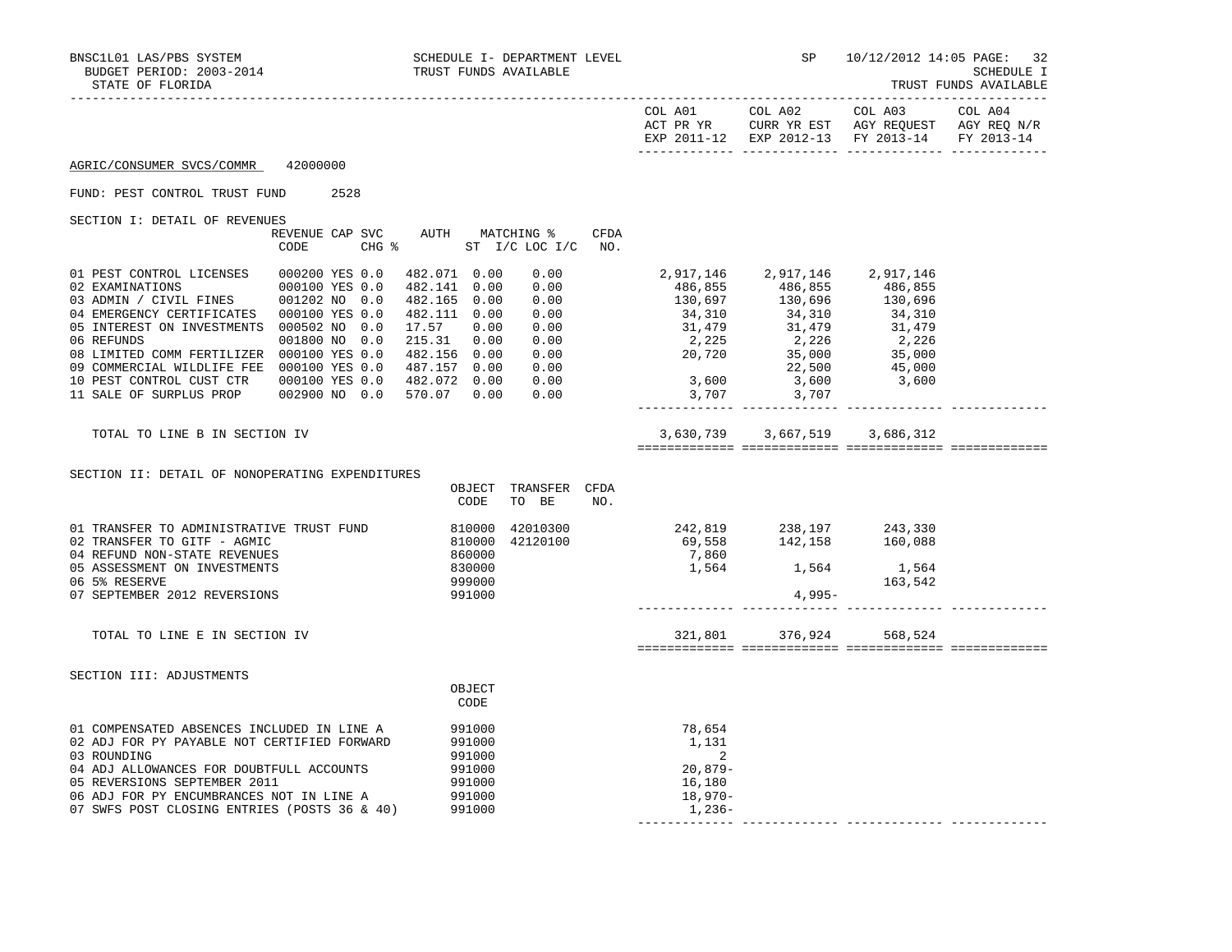| BNSC1L01 LAS/PBS SYSTEM<br>BUDGET PERIOD: 2003-2014<br>STATE OF FLORIDA | SCHEDULE I- DEPARTMENT LEVEL<br>TRUST FUNDS AVAILABLE |                      | SP                                                             | 10/12/2012 14:05 PAGE:             | -33<br>SCHEDULE I<br>TRUST FUNDS AVAILABLE |
|-------------------------------------------------------------------------|-------------------------------------------------------|----------------------|----------------------------------------------------------------|------------------------------------|--------------------------------------------|
|                                                                         |                                                       | COL A01<br>ACT PR YR | COL A02<br>CURR YR EST                                         | COL A03                            | COL A04<br>AGY REOUEST AGY REO N/R         |
|                                                                         |                                                       |                      |                                                                | EXP 2011-12 EXP 2012-13 FY 2013-14 | FY 2013-14                                 |
| 42000000<br>AGRIC/CONSUMER SVCS/COMMR                                   |                                                       |                      |                                                                |                                    |                                            |
| 2528<br>FUND: PEST CONTROL TRUST FUND                                   |                                                       |                      |                                                                |                                    |                                            |
| TOTAL TO LINE H IN SECTION IV                                           |                                                       | 54,882               |                                                                |                                    |                                            |
|                                                                         |                                                       |                      |                                                                |                                    |                                            |
| SECTION IV: SUMMARY                                                     |                                                       |                      |                                                                |                                    |                                            |
| UNRESERVED FUND BALANCE - JULY 1                                        | (A)                                                   |                      | 1,215,901   1,968,005   1,903,659                              |                                    |                                            |
| ADD: REVENUES (FROM SECTION I)                                          | (B)                                                   |                      | 3,630,739 3,667,519 3,686,312<br>4,846,640 5,635,524 5,589,971 |                                    |                                            |
| TOTAL FUNDS AVAILABLE (LINE A + LINE B)                                 | (C)                                                   |                      |                                                                |                                    |                                            |
| LESS: OPERATING EXPENDITURES                                            | (D)                                                   |                      | 2,611,716 3,354,941 3,485,671                                  |                                    |                                            |
| LESS: NONOPERATING EXPENDITURES (SECTION II)                            | (E)                                                   | 321,801              | 376,924                                                        | 568,524                            |                                            |
| LESS: FIXED CAPITAL OUTLAY (TOTAL ONLY)                                 | (F)                                                   |                      |                                                                |                                    |                                            |
| UNRESERVED FUND BALANCE - JUNE 30 - BEFORE ADJ                          | (G)                                                   | 1,913,123            | 1,903,659                                                      | 1,535,776                          |                                            |
| NET ADJUSTMENTS (FROM SECTION III)                                      | (H)                                                   | 54,882               |                                                                |                                    |                                            |
| ADJUSTED UNRESERVED FUND BALANCE - JUNE 30                              | (I)                                                   | 1,968,005            | 1,903,659                                                      | 1,535,776                          |                                            |
| TOTAL UNRESERVED FUND BALANCE FROM STATEWIDE CFO FILE:                  |                                                       | 1,215,901            |                                                                |                                    |                                            |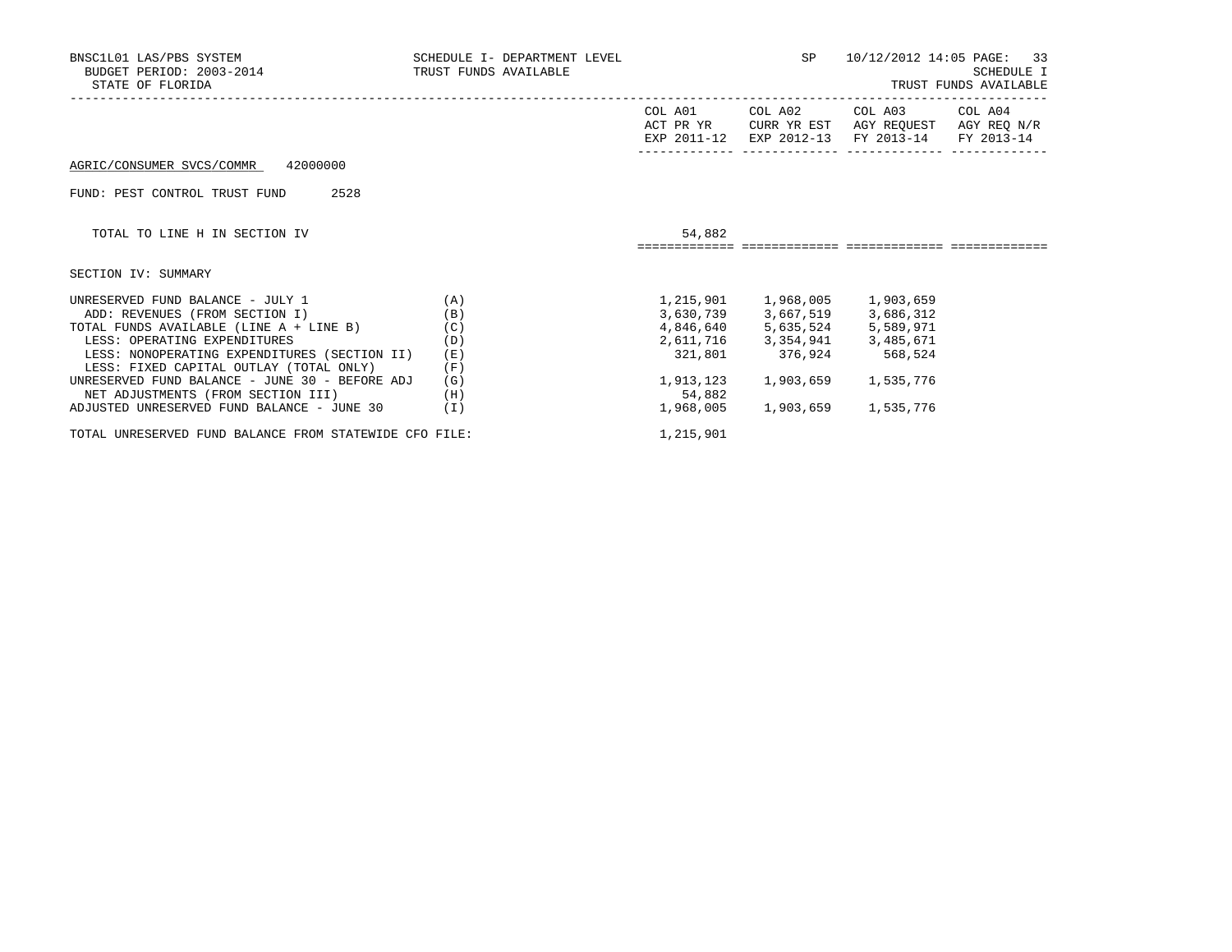| BNSC1L01 LAS/PBS SYSTEM<br>BUDGET PERIOD: 2003-2014<br>STATE OF FLORIDA                                                                                                                                                                                                                                                                                                        | SCHEDULE I- DEPARTMENT LEVEL<br>TRUST FUNDS AVAILABLE                                                |                                                                                 |                | SP 10/12/2012 14:05 PAGE: 34                                                                                                                                          | SCHEDULE I<br>TRUST FUNDS AVAILABLE |
|--------------------------------------------------------------------------------------------------------------------------------------------------------------------------------------------------------------------------------------------------------------------------------------------------------------------------------------------------------------------------------|------------------------------------------------------------------------------------------------------|---------------------------------------------------------------------------------|----------------|-----------------------------------------------------------------------------------------------------------------------------------------------------------------------|-------------------------------------|
|                                                                                                                                                                                                                                                                                                                                                                                |                                                                                                      |                                                                                 |                | EXP 2011-12 EXP 2012-13 FY 2013-14 FY 2013-14                                                                                                                         |                                     |
| AGRIC/CONSUMER SVCS/COMMR 42000000                                                                                                                                                                                                                                                                                                                                             |                                                                                                      |                                                                                 |                |                                                                                                                                                                       |                                     |
| FUND: RELOCATION & CONST TF 2584                                                                                                                                                                                                                                                                                                                                               |                                                                                                      |                                                                                 |                |                                                                                                                                                                       |                                     |
| SECTION I: DETAIL OF REVENUES<br>CODE                                                                                                                                                                                                                                                                                                                                          | REVENUE CAP SVC AUTH MATCHING %<br>CFDA<br>CHG % ST I/C LOC I/C NO.                                  |                                                                                 |                |                                                                                                                                                                       |                                     |
| 01 LAND SALES OR LEASES 002100 NO 4.0<br>02 INTEREST ON INVESTMENTS 000502 NO 4.0<br>03 TRS FROM DEM STATE ASST 001500 NO 0.0<br>04 TRS FROM DEM FED ASST 001510 NO 0.0<br>05 ANTICIPATED REV FOR FCO 002100 NO 0.0 253.025 0.00 0.00                                                                                                                                          | 253.025 0.00<br>0.00<br>17.57 0.00<br>0.00<br>$570.07$ 0.00 0.00<br>$570.07$ 0.00 0.00 97.036 95,278 | $33,622$<br>$19,293$<br>$18,000$<br>$18,000$<br>$18,000$<br>$18,000$<br>273,493 |                |                                                                                                                                                                       |                                     |
| TOTAL TO LINE B IN SECTION IV                                                                                                                                                                                                                                                                                                                                                  |                                                                                                      |                                                                                 | 399,624 51,622 | 51,622                                                                                                                                                                |                                     |
| SECTION II: DETAIL OF NONOPERATING EXPENDITURES                                                                                                                                                                                                                                                                                                                                | OBJECT TRANSFER CFDA<br>CODE<br>TO BE NO.                                                            |                                                                                 |                |                                                                                                                                                                       |                                     |
| 01 GR SERVICE CHARGE<br>03 ASSESSMENT ON INVESTMENTS                                                                                                                                                                                                                                                                                                                           | 880000<br>830000                                                                                     | 966                                                                             | 733 720<br>902 | 720<br>902                                                                                                                                                            |                                     |
| TOTAL TO LINE E IN SECTION IV                                                                                                                                                                                                                                                                                                                                                  |                                                                                                      |                                                                                 |                | 1,699 1,622 1,622                                                                                                                                                     |                                     |
| SECTION III: ADJUSTMENTS                                                                                                                                                                                                                                                                                                                                                       | OBJECT<br>CODE                                                                                       |                                                                                 |                |                                                                                                                                                                       |                                     |
| 01 ADJUST RESERVE FOR FCO - PRIOR YEARS 991000                                                                                                                                                                                                                                                                                                                                 |                                                                                                      | 1,159,363–                                                                      |                |                                                                                                                                                                       |                                     |
| TOTAL TO LINE H IN SECTION IV                                                                                                                                                                                                                                                                                                                                                  |                                                                                                      | 1,159,363–                                                                      |                |                                                                                                                                                                       |                                     |
| SECTION IV: SUMMARY                                                                                                                                                                                                                                                                                                                                                            |                                                                                                      |                                                                                 |                |                                                                                                                                                                       |                                     |
| UNRESERVED FUND BALANCE - JULY 1<br>ADD: REVENUES (FROM SECTION I)<br>TOTAL FUNDS AVAILABLE (LINE A + LINE B)<br>LESS: OPERATING EXPENDITURES<br>LESS: NONOPERATING EXPENDITURES (SECTION II)<br>LESS: FIXED CAPITAL OUTLAY (TOTAL ONLY)<br>UNRESERVED FUND BALANCE - JUNE 30 - BEFORE ADJ<br>NET ADJUSTMENTS (FROM SECTION III)<br>ADJUSTED UNRESERVED FUND BALANCE - JUNE 30 | (A)<br>(B)<br>(C)<br>(D)<br>(E)<br>(F)<br>(G)<br>(H)<br>(I)                                          | 765,064<br>399,624<br>1,159,363<br>1,159,363-                                   |                | 51,622 51,622<br>51,622 51,622<br>$\begin{array}{cccc} 1,164,688 & & & 51,622 & & 51,622 \\ 3,626 & & & 50,000 & & 50,000 \\ 1,699 & & & 1,622 & & 1,622 \end{array}$ |                                     |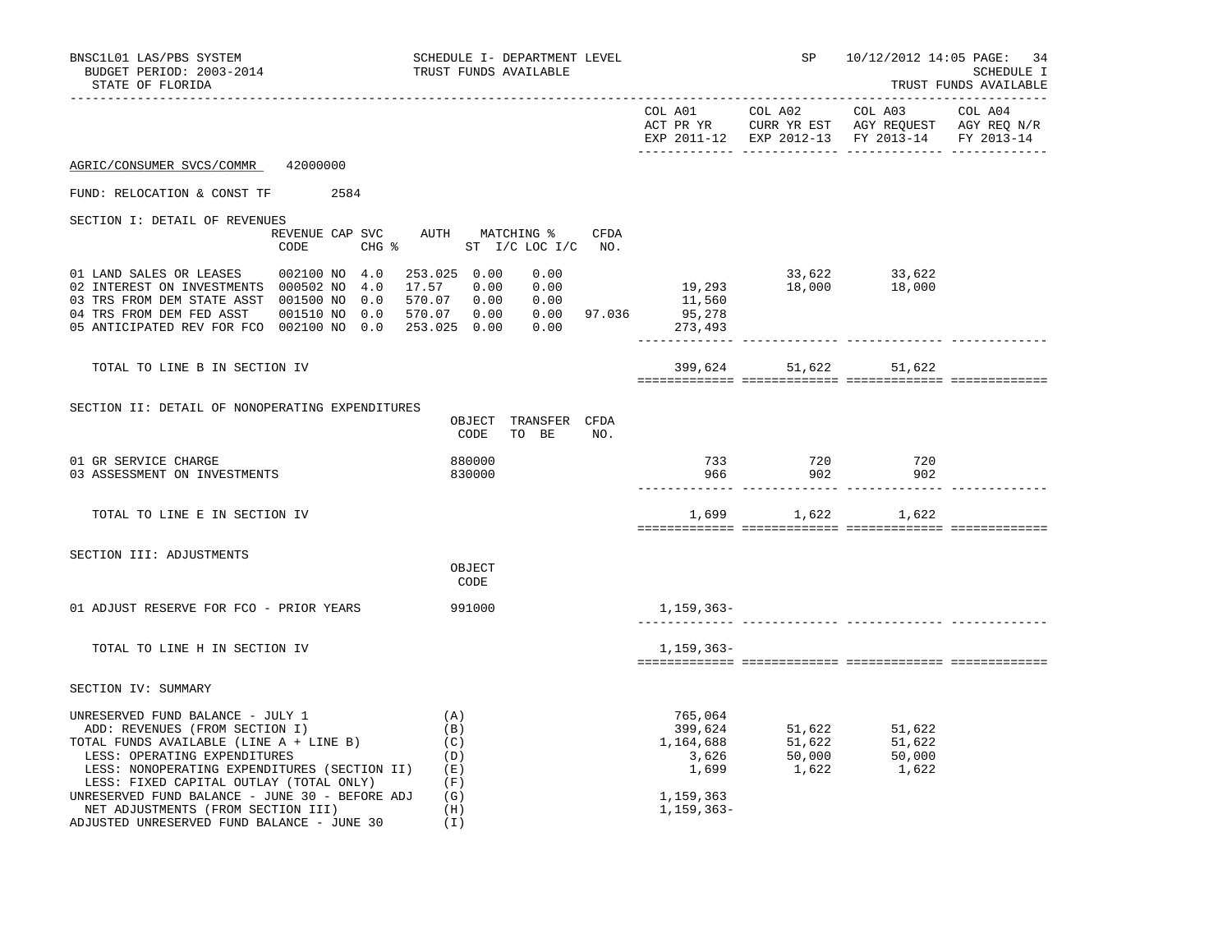| BNSC1L01 LAS/PBS SYSTEM<br>BUDGET PERIOD: 2003-2014<br>STATE OF FLORIDA |          | TRUST FUNDS AVAILABLE | SCHEDULE I- DEPARTMENT LEVEL |                                     | SP.                                   |                                      | 10/12/2012 14:05 PAGE: 35<br>SCHEDULE I<br>TRUST FUNDS AVAILABLE |
|-------------------------------------------------------------------------|----------|-----------------------|------------------------------|-------------------------------------|---------------------------------------|--------------------------------------|------------------------------------------------------------------|
|                                                                         |          |                       |                              | COL A01<br>ACT PR YR<br>EXP 2011-12 | COL A02<br>CURR YR EST<br>EXP 2012-13 | COL A03<br>AGY REOUEST<br>FY 2013-14 | COL A04<br>AGY REO N/R<br>FY 2013-14                             |
| AGRIC/CONSUMER SVCS/COMMR                                               | 42000000 |                       |                              |                                     |                                       |                                      |                                                                  |
| FUND: RELOCATION & CONST TF                                             | 2584     |                       |                              |                                     |                                       |                                      |                                                                  |
| SECTION IV: SUMMARY                                                     |          |                       |                              |                                     |                                       |                                      |                                                                  |

TOTAL UNRESERVED FUND BALANCE FROM STATEWIDE CFO FILE: 765,064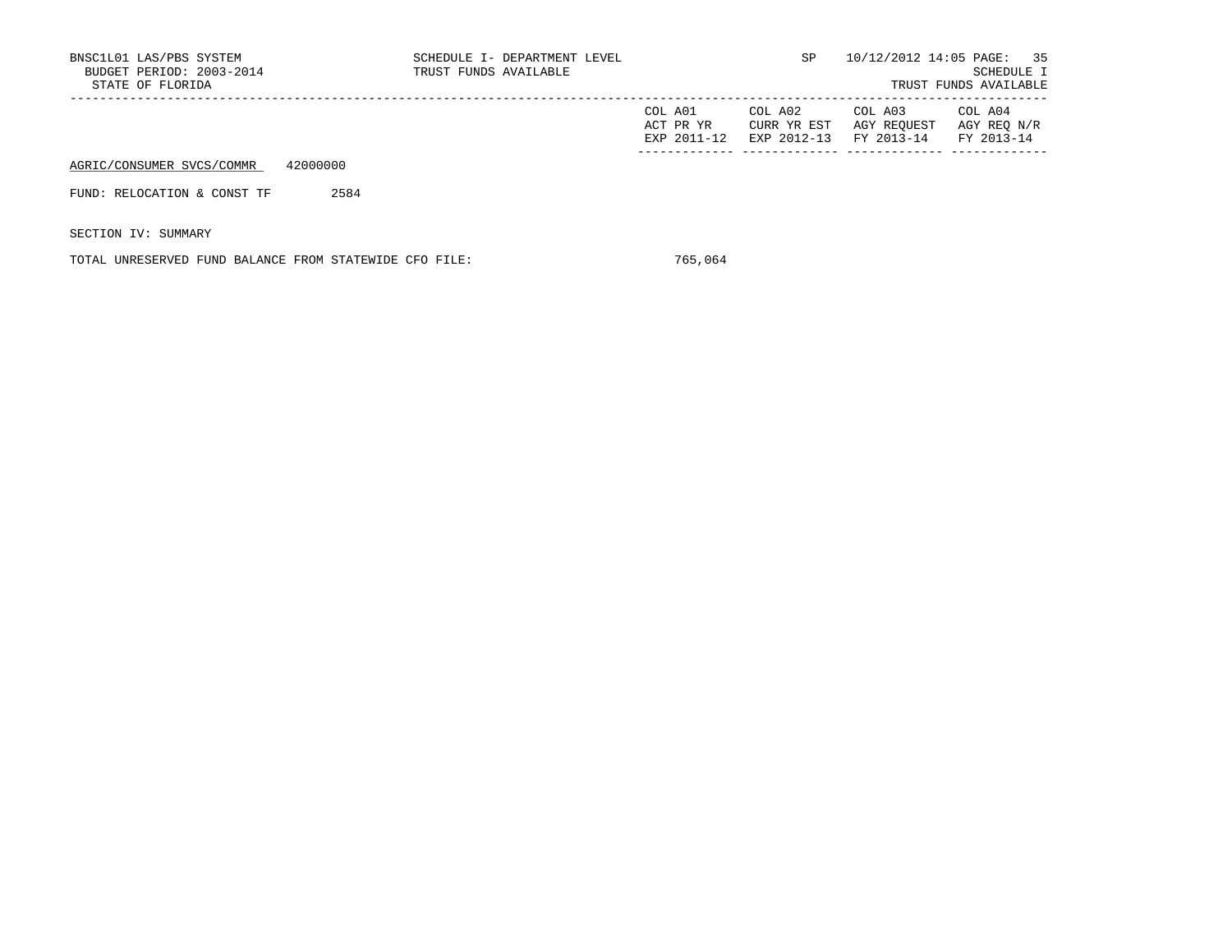| BNSC1L01 LAS/PBS SYSTEM<br>BUDGET PERIOD: 2003-2014<br>STATE OF FLORIDA                                                                                                             | SCHEDULE I- DEPARTMENT LEVEL<br>TRUST FUNDS AVAILABLE                           |                                                                                      |                 | SP 10/12/2012 14:05 PAGE: 36                                                                                                           | SCHEDULE I<br>TRUST FUNDS AVAILABLE |
|-------------------------------------------------------------------------------------------------------------------------------------------------------------------------------------|---------------------------------------------------------------------------------|--------------------------------------------------------------------------------------|-----------------|----------------------------------------------------------------------------------------------------------------------------------------|-------------------------------------|
|                                                                                                                                                                                     |                                                                                 |                                                                                      | COL A01 COL A02 | COL A03 COL A04<br>ACT PR YR $\,$ CURR YR EST $\,$ AGY REQUEST $\,$ AGY REQ $\rm N/R$<br>EXP 2011-12 EXP 2012-13 FY 2013-14 FY 2013-14 |                                     |
| AGRIC/CONSUMER SVCS/COMMR 42000000                                                                                                                                                  |                                                                                 |                                                                                      |                 |                                                                                                                                        |                                     |
| FUND: SALTWTR PRODUCTS PROM TF 2609                                                                                                                                                 |                                                                                 |                                                                                      |                 |                                                                                                                                        |                                     |
| SECTION I: DETAIL OF REVENUES<br>CODE                                                                                                                                               | REVENUE CAP SVC AUTH MATCHING %<br>CFDA<br>CHG $\textdegree$ ST I/C LOC I/C NO. |                                                                                      |                 |                                                                                                                                        |                                     |
| 01 DISTRIBUTION REQ BY LAW 001600 NO 0.0 328.76 0.00 0.00<br>02 LICENSES-LUMP SUM TEMP 000200 YES 4.0 379.362 0.00 0.00<br>04 INTEREST ON INVESTMENTS 000502 NO 4.0 17.57 0.00 0.00 |                                                                                 | 228,963 104,213 104,213<br>1,028,063 1,000,000 900,000<br>$35,463$ $30,000$ $30,000$ |                 |                                                                                                                                        |                                     |
| TOTAL TO LINE B IN SECTION IV                                                                                                                                                       |                                                                                 |                                                                                      |                 | 1,292,489 1,134,213 1,034,213                                                                                                          |                                     |
| SECTION II: DETAIL OF NONOPERATING EXPENDITURES                                                                                                                                     | OBJECT TRANSFER CFDA<br>CODE<br>TO BE<br>NO.                                    |                                                                                      |                 |                                                                                                                                        |                                     |
| 01 TRANSFER TO ADMINISTRATIVE TRUST FUND<br>02 TRANSFER TO GITF - AGMIC<br>04 ASSESSMENT ON INVESTMENTS<br>05 GR SERVICE CHARGE<br>06 5% RESERVE                                    | 42010300<br>810000<br>42120100<br>810000<br>830000<br>880000<br>999000          | 56,889 71,976 73,527<br>24,511 24,409 28,388<br>1,767 1,495 1,495                    |                 | $48,429$ $41,200$ $37,200$<br>49,118                                                                                                   |                                     |
| 08 SEPTEMBER 2012 REVERSIONS                                                                                                                                                        | 991000                                                                          |                                                                                      | $3,042-$        |                                                                                                                                        |                                     |
| TOTAL TO LINE E IN SECTION IV                                                                                                                                                       |                                                                                 |                                                                                      |                 | 131,596 136,038 189,728                                                                                                                |                                     |
| SECTION III: ADJUSTMENTS                                                                                                                                                            | OBJECT<br>CODE                                                                  |                                                                                      |                 |                                                                                                                                        |                                     |
| 01 COMPENSATED ABSENCES INCL IN LINE A 391000<br>05 SWFS POST CLOSING ENTRIES (POST 16)                                                                                             | 991000                                                                          | 306<br>$40 -$                                                                        |                 |                                                                                                                                        |                                     |
| TOTAL TO LINE H IN SECTION IV                                                                                                                                                       |                                                                                 | 266                                                                                  |                 |                                                                                                                                        |                                     |
|                                                                                                                                                                                     |                                                                                 |                                                                                      |                 |                                                                                                                                        |                                     |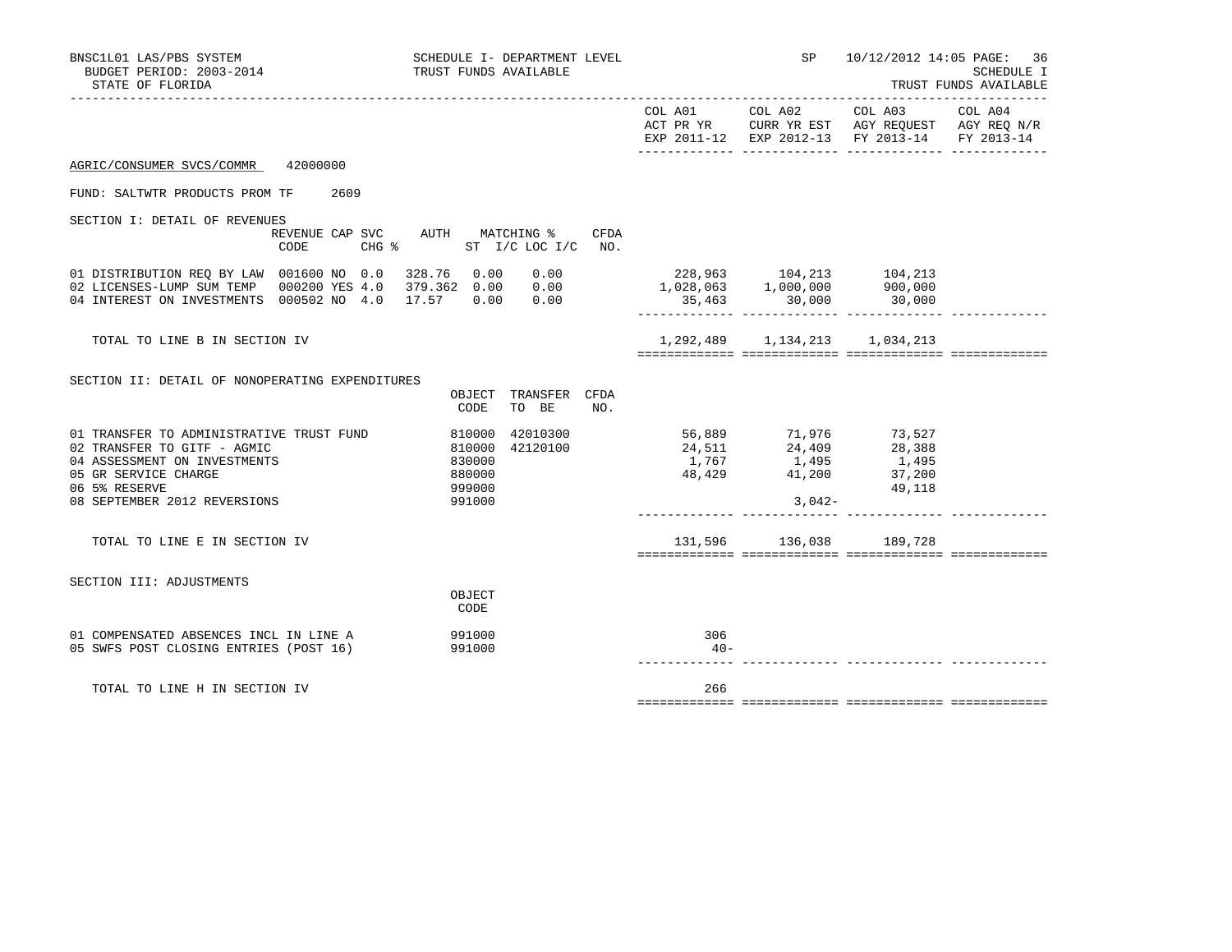| BNSC1L01 LAS/PBS SYSTEM<br>BUDGET PERIOD: 2003-2014 TRUST FUNDS AVAILABLE<br>STATE OF FLORIDA | SCHEDULE I- DEPARTMENT LEVEL |                      | SP                     | 10/12/2012 14:05 PAGE: 37                                                                   | SCHEDULE I<br>TRUST FUNDS AVAILABLE |
|-----------------------------------------------------------------------------------------------|------------------------------|----------------------|------------------------|---------------------------------------------------------------------------------------------|-------------------------------------|
|                                                                                               |                              | COL A01<br>ACT PR YR | COL A02<br>CURR YR EST | COL A03 COL A04<br>AGY REQUEST AGY REQ N/R<br>EXP 2011-12 EXP 2012-13 FY 2013-14 FY 2013-14 |                                     |
| AGRIC/CONSUMER SVCS/COMMR 42000000                                                            |                              |                      |                        |                                                                                             |                                     |
| FUND: SALTWTR PRODUCTS PROM TF<br>2609                                                        |                              |                      |                        |                                                                                             |                                     |
| SECTION IV: SUMMARY                                                                           |                              |                      |                        |                                                                                             |                                     |
| UNRESERVED FUND BALANCE - JULY 1<br>(A)                                                       |                              |                      | 1,706,622 2,056,327    | 1,856,587                                                                                   |                                     |
| ADD: REVENUES (FROM SECTION I)                                                                | (B)                          |                      |                        | 1,292,489 1,134,213 1,034,213                                                               |                                     |
| TOTAL FUNDS AVAILABLE (LINE A + LINE B)                                                       | (C)                          |                      |                        | 2,999,111 3,190,540 2,890,800                                                               |                                     |
| LESS: OPERATING EXPENDITURES                                                                  | (D)                          |                      |                        | 811,454 1,197,915 1,207,270                                                                 |                                     |
| LESS: NONOPERATING EXPENDITURES (SECTION II)                                                  | (E)                          |                      |                        | 131,596 136,038 189,728                                                                     |                                     |
| LESS: FIXED CAPITAL OUTLAY (TOTAL ONLY)                                                       | (F)                          |                      |                        |                                                                                             |                                     |
| UNRESERVED FUND BALANCE - JUNE 30 - BEFORE ADJ                                                | (G)                          | 2,056,061            | 1,856,587              | 1,493,802                                                                                   |                                     |
| NET ADJUSTMENTS (FROM SECTION III)                                                            | (H)                          | 266                  |                        |                                                                                             |                                     |
| ADJUSTED UNRESERVED FUND BALANCE - JUNE 30                                                    | (I)                          | 2,056,327            | 1,856,587              | 1,493,802                                                                                   |                                     |
|                                                                                               |                              |                      |                        |                                                                                             |                                     |

TOTAL UNRESERVED FUND BALANCE FROM STATEWIDE CFO FILE: 1,706,622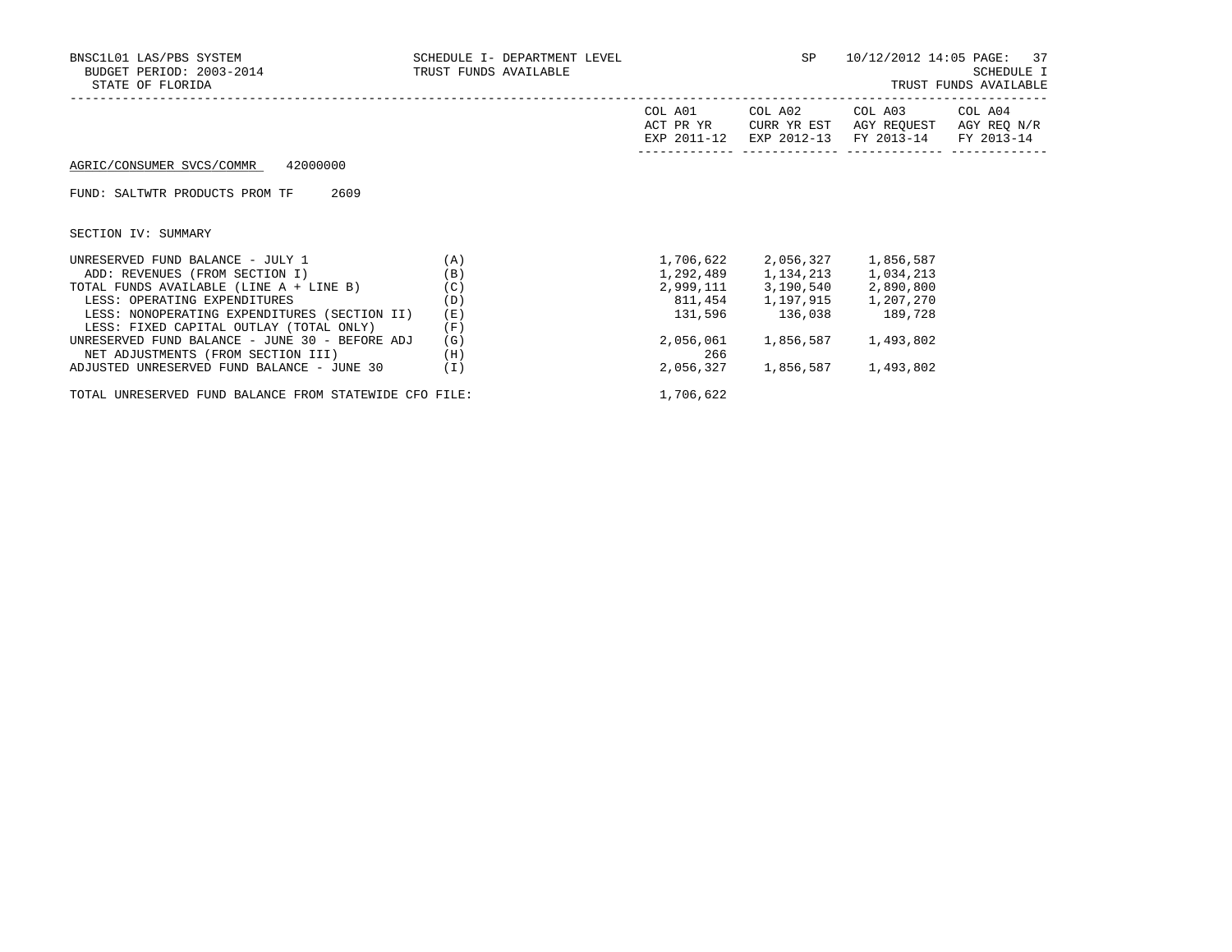| BNSC1L01 LAS/PBS SYSTEM<br>BUDGET PERIOD: 2003-2014<br>STATE OF FLORIDA                                                                                                                       | SCHEDULE I- DEPARTMENT LEVEL<br>TRUST FUNDS AVAILABLE         |                                     | SP                                 | 10/12/2012 14:05 PAGE: 38                                                                                 | SCHEDULE I<br>TRUST FUNDS AVAILABLE |
|-----------------------------------------------------------------------------------------------------------------------------------------------------------------------------------------------|---------------------------------------------------------------|-------------------------------------|------------------------------------|-----------------------------------------------------------------------------------------------------------|-------------------------------------|
|                                                                                                                                                                                               |                                                               | COL A01 COL A02                     |                                    | COL A03<br>ACT PR YR CURR YR EST AGY REQUEST AGY REQ N/R<br>EXP 2011-12 EXP 2012-13 FY 2013-14 FY 2013-14 | COL A04                             |
| 42000000<br>AGRIC/CONSUMER SVCS/COMMR                                                                                                                                                         |                                                               |                                     |                                    |                                                                                                           |                                     |
| 2719<br>FUND: FED LAW ENFORCEMENT TF                                                                                                                                                          |                                                               |                                     |                                    |                                                                                                           |                                     |
| SECTION I: DETAIL OF REVENUES<br>CODE<br>$CHG$ $\frac{1}{6}$                                                                                                                                  | REVENUE CAP SVC AUTH MATCHING %<br>CFDA<br>ST I/C LOC I/C NO. |                                     |                                    |                                                                                                           |                                     |
| 01 FINES/FORFEIT/JUDG ASSE 001270 YES 0.0 570.205 0.00<br>02 INTEREST ON INVESTMENTS 000502 NO 0.0                                                                                            | 0.00<br>0.00<br>17.61<br>0.00                                 | 22,219<br>3,447                     | 3,614                              |                                                                                                           |                                     |
| TOTAL TO LINE B IN SECTION IV                                                                                                                                                                 |                                                               |                                     | 25,666 3,614                       |                                                                                                           |                                     |
| SECTION II: DETAIL OF NONOPERATING EXPENDITURES                                                                                                                                               | OBJECT TRANSFER CFDA<br>CODE<br>TO BE<br>NO.                  |                                     |                                    |                                                                                                           |                                     |
| 02 ASSESSMENT ON INVESTMENTS                                                                                                                                                                  | 890000                                                        | 173                                 | 181                                |                                                                                                           |                                     |
| TOTAL TO LINE E IN SECTION IV                                                                                                                                                                 |                                                               | 173                                 | 181                                |                                                                                                           |                                     |
| SECTION III: ADJUSTMENTS                                                                                                                                                                      | OBJECT<br>CODE                                                |                                     |                                    |                                                                                                           |                                     |
| TOTAL TO LINE H IN SECTION IV                                                                                                                                                                 |                                                               |                                     |                                    |                                                                                                           |                                     |
| SECTION IV: SUMMARY                                                                                                                                                                           |                                                               |                                     |                                    |                                                                                                           |                                     |
| UNRESERVED FUND BALANCE - JULY 1<br>ADD: REVENUES (FROM SECTION I)<br>TOTAL FUNDS AVAILABLE (LINE A + LINE B)<br>LESS: OPERATING EXPENDITURES<br>LESS: NONOPERATING EXPENDITURES (SECTION II) | (A)<br>(B)<br>(C)<br>(D)<br>(E)                               | 133,224<br>25,666<br>158,890<br>173 | 158,717<br>3,614<br>162,331<br>181 | 162,150<br>162,150<br>150,000                                                                             | 150,000                             |
| LESS: FIXED CAPITAL OUTLAY (TOTAL ONLY)<br>UNRESERVED FUND BALANCE - JUNE 30 - BEFORE ADJ<br>NET ADJUSTMENTS (FROM SECTION III)                                                               | (F)<br>(G)<br>(H)                                             | 158,717                             | 162,150                            | 12,150                                                                                                    |                                     |
| ADJUSTED UNRESERVED FUND BALANCE - JUNE 30                                                                                                                                                    | (I)                                                           | 158,717                             | 162,150                            | 12,150                                                                                                    |                                     |
| TOTAL UNRESERVED FUND BALANCE FROM STATEWIDE CFO FILE:                                                                                                                                        |                                                               | 133,224                             |                                    |                                                                                                           |                                     |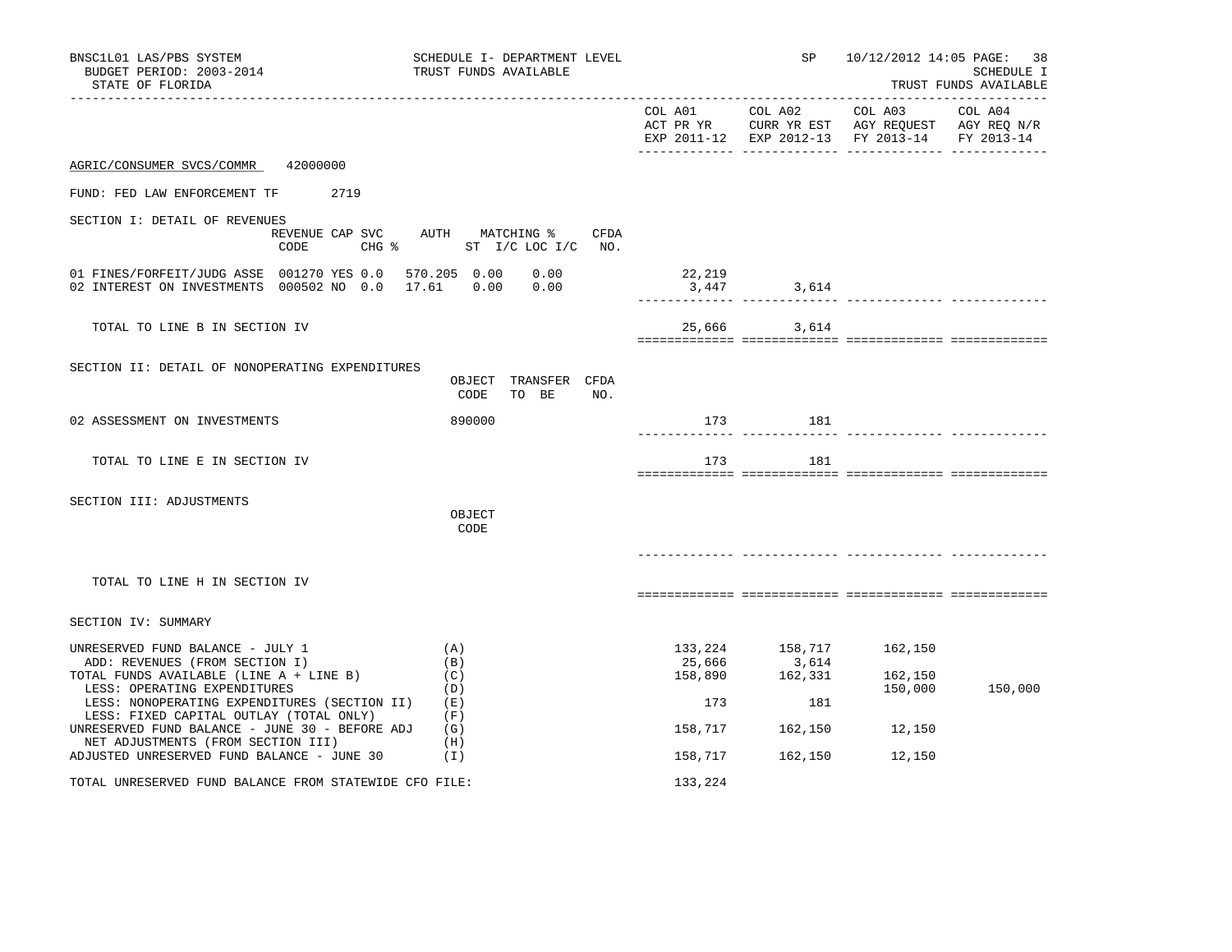|                              |                                                           | TRUST FUNDS AVAILABLE                                                                                                                                                                                                                                                                                                                                 |
|------------------------------|-----------------------------------------------------------|-------------------------------------------------------------------------------------------------------------------------------------------------------------------------------------------------------------------------------------------------------------------------------------------------------------------------------------------------------|
|                              | ______________________<br>COL A01 COL A02 COL A03 COL A04 |                                                                                                                                                                                                                                                                                                                                                       |
|                              |                                                           |                                                                                                                                                                                                                                                                                                                                                       |
|                              |                                                           |                                                                                                                                                                                                                                                                                                                                                       |
|                              |                                                           |                                                                                                                                                                                                                                                                                                                                                       |
|                              |                                                           |                                                                                                                                                                                                                                                                                                                                                       |
|                              |                                                           |                                                                                                                                                                                                                                                                                                                                                       |
|                              |                                                           |                                                                                                                                                                                                                                                                                                                                                       |
|                              | 29,640                                                    |                                                                                                                                                                                                                                                                                                                                                       |
|                              |                                                           |                                                                                                                                                                                                                                                                                                                                                       |
|                              |                                                           |                                                                                                                                                                                                                                                                                                                                                       |
| $1 -$<br>241,910<br>252,510- |                                                           |                                                                                                                                                                                                                                                                                                                                                       |
| $10.601 -$                   |                                                           |                                                                                                                                                                                                                                                                                                                                                       |
|                              |                                                           | ACT PR YR $\,$ CURR YR EST $\,$ AGY REQUEST $\,$ AGY REQ $\,$ N/R $\,$<br>EXP 2011-12 EXP 2012-13 FY 2013-14 FY 2013-14<br>534,840 603,750 603,750<br>$1,850$ $1,600$ $2,000$<br>$540$ $770$ $1,000$<br>$11,542$ $12,000$ $12,000$<br>548,772 618,120 618,750<br>21,371 24,725 24,750<br>594 594 594<br>571 594<br>$38,945-$<br>21,942 13,626- 54,984 |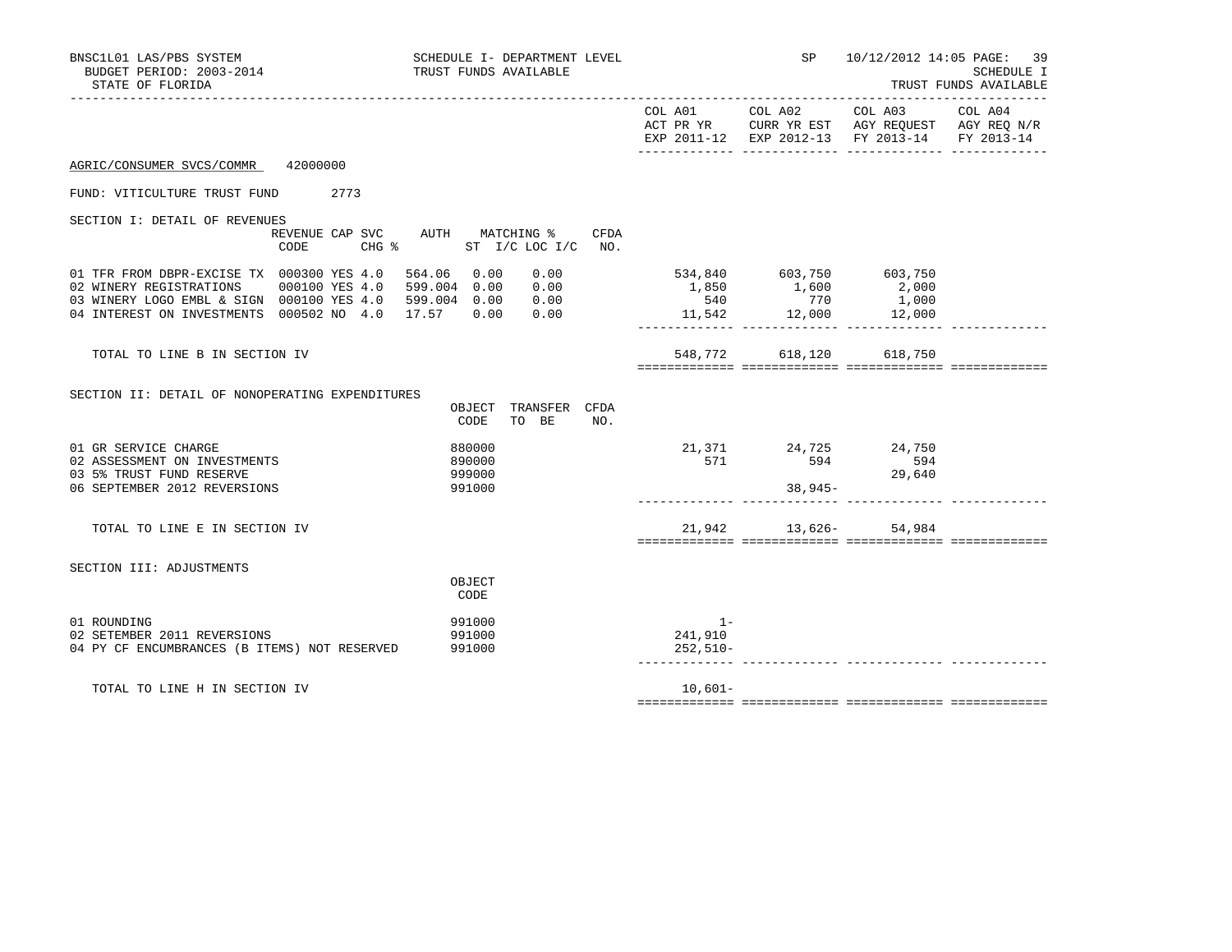| BNSC1L01 LAS/PBS SYSTEM<br>BUDGET PERIOD: 2003-2014 TRUST FUNDS AVAILABLE<br>STATE OF FLORIDA | SCHEDULE I- DEPARTMENT LEVEL |                 | <b>SP</b>               | 10/12/2012 14:05 PAGE: 40                                                                                         | SCHEDULE I<br>TRUST FUNDS AVAILABLE |
|-----------------------------------------------------------------------------------------------|------------------------------|-----------------|-------------------------|-------------------------------------------------------------------------------------------------------------------|-------------------------------------|
|                                                                                               |                              | COL A01         | COL A02                 | COL A03 COL A04<br>ACT PR YR CURR YR EST AGY REQUEST AGY REQ N/R<br>EXP 2011-12 EXP 2012-13 FY 2013-14 FY 2013-14 |                                     |
| AGRIC/CONSUMER SVCS/COMMR 42000000                                                            |                              |                 |                         |                                                                                                                   |                                     |
| 2773<br>FUND: VITICULTURE TRUST FUND                                                          |                              |                 |                         |                                                                                                                   |                                     |
| SECTION IV: SUMMARY                                                                           |                              |                 |                         |                                                                                                                   |                                     |
| UNRESERVED FUND BALANCE - JULY $1$ (A)                                                        |                              |                 | 595,856 518,839         | 379,005                                                                                                           |                                     |
| ADD: REVENUES (FROM SECTION I)                                                                | (B)                          | 548,772 618,120 |                         | 618,750                                                                                                           |                                     |
| TOTAL FUNDS AVAILABLE (LINE $A + LINE B$ ) (C)                                                |                              |                 | 1, 144, 628 1, 136, 959 | 997,755                                                                                                           |                                     |
| LESS: OPERATING EXPENDITURES<br>(D)                                                           |                              |                 |                         | 593,246 771,580 509,580                                                                                           |                                     |
| LESS: NONOPERATING EXPENDITURES (SECTION II)                                                  | (E)                          |                 |                         | 21,942 13,626- 54,984                                                                                             |                                     |
| LESS: FIXED CAPITAL OUTLAY (TOTAL ONLY)                                                       | (F)                          |                 |                         |                                                                                                                   |                                     |
| UNRESERVED FUND BALANCE - JUNE 30 - BEFORE ADJ                                                | (G)                          |                 | 529,440 379,005         | 433,191                                                                                                           |                                     |
| NET ADJUSTMENTS (FROM SECTION III)                                                            | (H)                          | $10,601-$       |                         |                                                                                                                   |                                     |
| ADJUSTED UNRESERVED FUND BALANCE - JUNE 30                                                    | (I)                          |                 | 518,839 379,005         | 433,191                                                                                                           |                                     |
| TOTAL UNRESERVED FUND BALANCE FROM STATEWIDE CFO FILE:                                        |                              | 595,856         |                         |                                                                                                                   |                                     |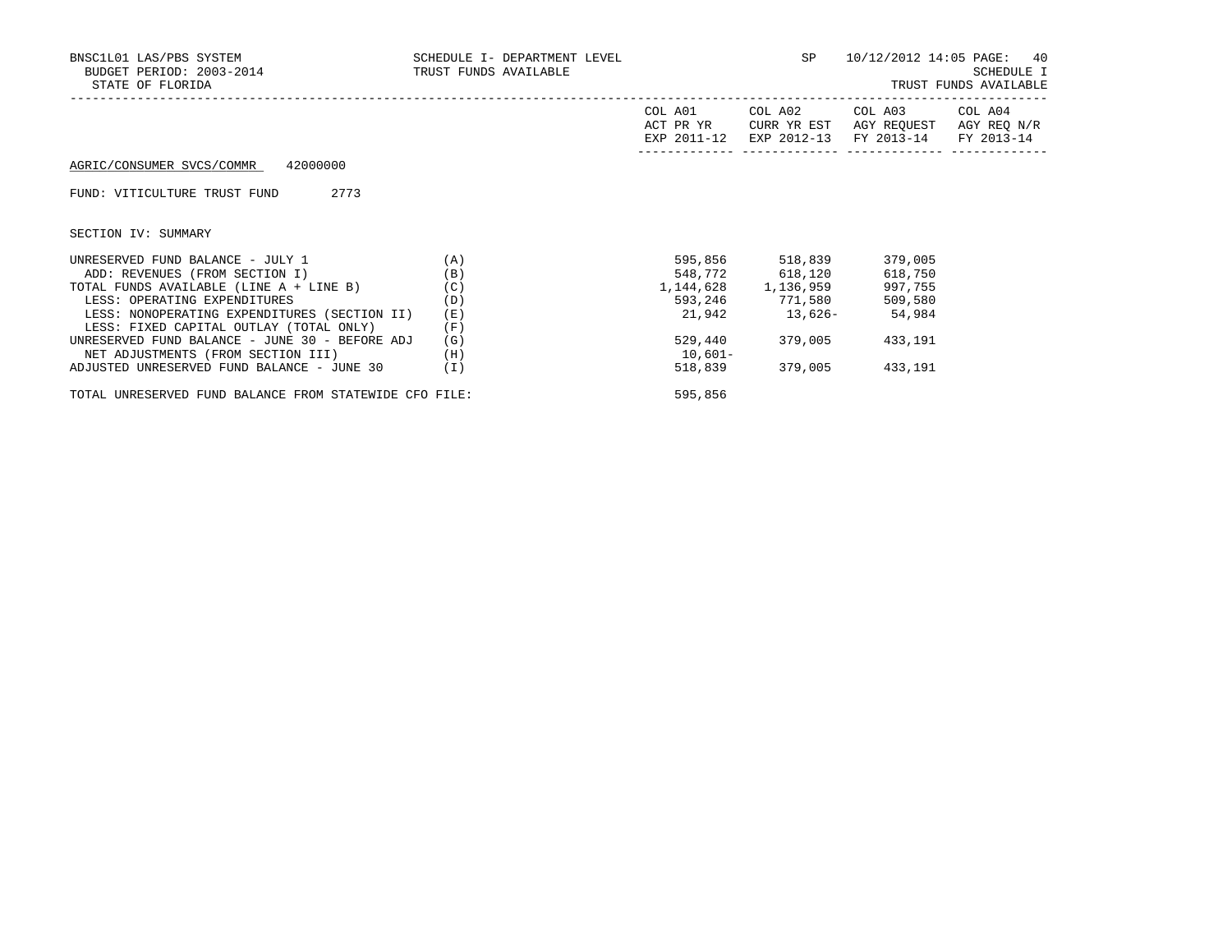| BNSC1L01 LAS/PBS SYSTEM<br>BUDGET PERIOD: 2003-2014<br>STATE OF FLORIDA                                                                                                                                                                                                                                     | SCHEDULE I- DEPARTMENT LEVEL<br>TRUST FUNDS AVAILABLE                                                                                                                  |                                 | SP                                                                                                                                                                                                                 | 10/12/2012 14:05 PAGE: 41<br>----------------                                                                      | SCHEDULE I<br>TRUST FUNDS AVAILABLE |
|-------------------------------------------------------------------------------------------------------------------------------------------------------------------------------------------------------------------------------------------------------------------------------------------------------------|------------------------------------------------------------------------------------------------------------------------------------------------------------------------|---------------------------------|--------------------------------------------------------------------------------------------------------------------------------------------------------------------------------------------------------------------|--------------------------------------------------------------------------------------------------------------------|-------------------------------------|
|                                                                                                                                                                                                                                                                                                             |                                                                                                                                                                        | COL A01                         | COL A02                                                                                                                                                                                                            | COL A03<br>ACT PR YR $\,$ CURR YR EST $\,$ AGY REQUEST $\,$ AGY REQ N/R $\,$<br>EXP 2011-12 EXP 2012-13 FY 2013-14 | COL A04<br>FY 2013-14               |
| 42000000<br>AGRIC/CONSUMER SVCS/COMMR                                                                                                                                                                                                                                                                       |                                                                                                                                                                        |                                 |                                                                                                                                                                                                                    |                                                                                                                    |                                     |
| FUND: FL AGRIC PROM CAMPAIGN TF<br>2920                                                                                                                                                                                                                                                                     |                                                                                                                                                                        |                                 |                                                                                                                                                                                                                    |                                                                                                                    |                                     |
| SECTION I: DETAIL OF REVENUES<br>REVENUE CAP SVC<br><b>CODE</b>                                                                                                                                                                                                                                             | AUTH MATCHING %<br>CFDA<br>$CHG$ $\approx$<br>ST I/C LOC I/C NO.                                                                                                       |                                 |                                                                                                                                                                                                                    |                                                                                                                    |                                     |
| 01 FLA AG PROMO CAMP REGIS 000100 YES 4.0<br>02 SALE OF ADVERTISEMENTS<br>001904 NO 4.0<br>03 SALE OF PROM CAMPAIGN I 001904 NO<br>4.0<br>04 AG PROMO CAMP CONTRIBUT 001101 NO 4.0<br>05 MARKETING PUBLICATIONS 001800 NO 0.0<br>06 SALES TAXES / DISC SURT 002500 NO<br>0.0<br>07 REFUNDS<br>001800 NO 0.0 | 571.25<br>0.00<br>0.00<br>571.24<br>0.00<br>0.00<br>571.24<br>0.00<br>0.00<br>0.00<br>571.24<br>0.00<br>571.24<br>0.00 0.00<br>212.054 0.00 0.00<br>215.31  0.00  0.00 | 1,838<br>185<br>$6\overline{6}$ | 27,610 35,750 35,750                                                                                                                                                                                               |                                                                                                                    |                                     |
| 08 INTEREST ON INVESTMENTS 000502 NO 4.0                                                                                                                                                                                                                                                                    | 17.57 0.00<br>0.00                                                                                                                                                     | 9,631                           | 8,500                                                                                                                                                                                                              | 8,000                                                                                                              |                                     |
| TOTAL TO LINE B IN SECTION IV                                                                                                                                                                                                                                                                               |                                                                                                                                                                        |                                 | 50,934 70,250                                                                                                                                                                                                      | 69,750                                                                                                             |                                     |
| SECTION II: DETAIL OF NONOPERATING EXPENDITURES                                                                                                                                                                                                                                                             | OBJECT TRANSFER CFDA<br>CODE<br>TO BE<br>NO.                                                                                                                           |                                 |                                                                                                                                                                                                                    |                                                                                                                    |                                     |
| 02 PAYMENT OF SALES TAX<br>03 TRANSFER TO ADMIN TF<br>04 GR SERVICE CHARGE<br>05 ASSESSMENT ON INVESTMENTS<br>07 5% TRUST FUND RESERVE<br>11 SEPTEMBER 2012 REVERSIONS                                                                                                                                      | 810000<br>42010300<br>810000<br>880000<br>830000<br>999000<br>991000                                                                                                   | 180                             | $\begin{array}{cccc} 1800 \\ 4,059 \\ 1,969 \\ 481 \end{array}$ $\begin{array}{cccc} 3,881 \\ 2,810 \\ 424 \\ 3 & 399 \\ 3,157 \end{array}$ $\begin{array}{cccc} 3,965 \\ 2,790 \\ 33,157 \end{array}$<br>$1,900-$ |                                                                                                                    |                                     |
| TOTAL TO LINE E IN SECTION IV                                                                                                                                                                                                                                                                               |                                                                                                                                                                        | 6,689                           | 5,215                                                                                                                                                                                                              | 10,311                                                                                                             |                                     |
| SECTION III: ADJUSTMENTS                                                                                                                                                                                                                                                                                    | OBJECT<br>CODE                                                                                                                                                         |                                 |                                                                                                                                                                                                                    |                                                                                                                    |                                     |
| 02 CHANGE IN DOUBTFUL ACOUNTS                                                                                                                                                                                                                                                                               | 991000                                                                                                                                                                 | 65-                             |                                                                                                                                                                                                                    |                                                                                                                    |                                     |
| TOTAL TO LINE H IN SECTION IV                                                                                                                                                                                                                                                                               |                                                                                                                                                                        | $65 -$                          |                                                                                                                                                                                                                    |                                                                                                                    |                                     |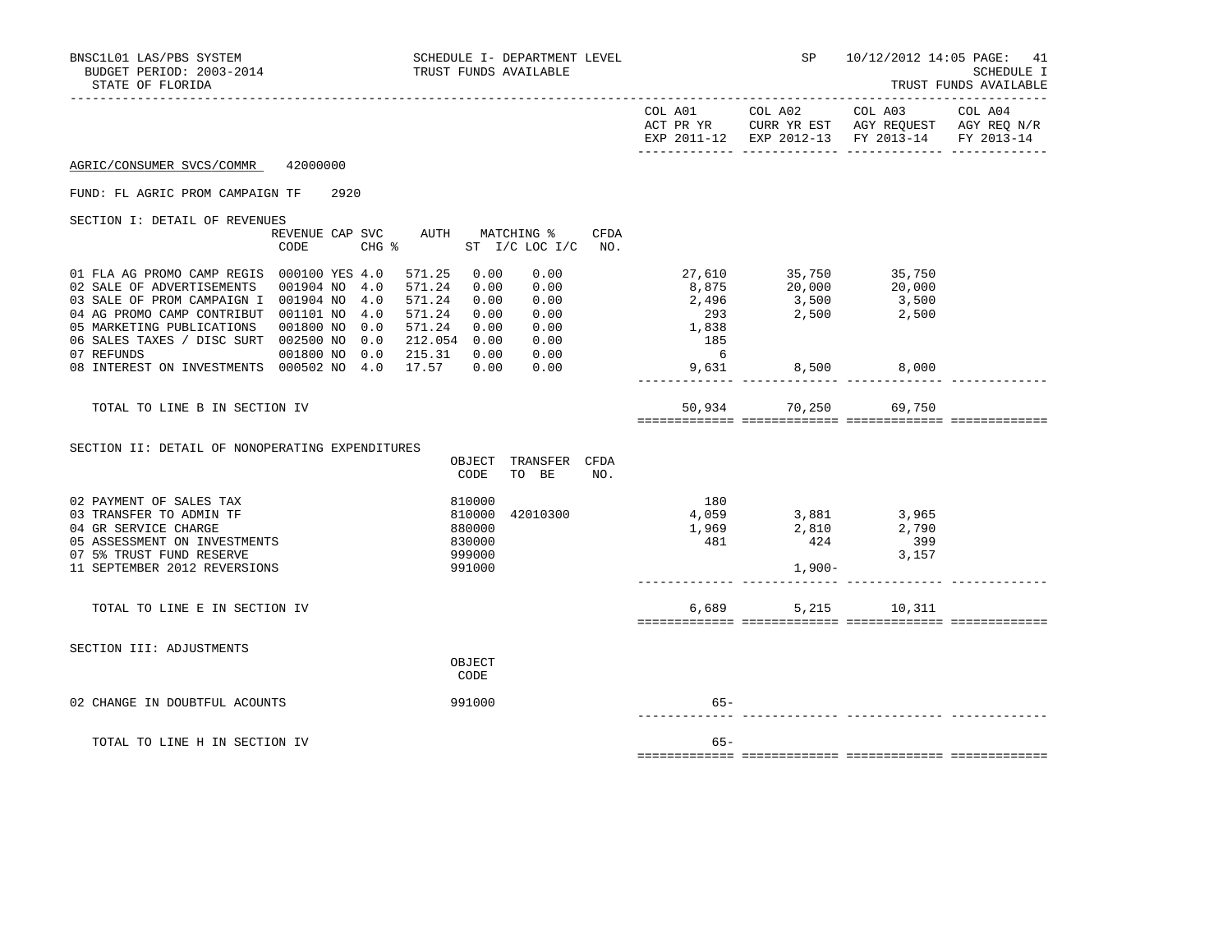| BNSC1L01 LAS/PBS SYSTEM<br>BUDGET PERIOD: 2003-2014 TRUST FUNDS AVAILABLE<br>STATE OF FLORIDA | SCHEDULE I- DEPARTMENT LEVEL |         | <b>SP</b>      | 10/12/2012 14:05 PAGE: 42                                                                                         | SCHEDULE I<br>TRUST FUNDS AVAILABLE |
|-----------------------------------------------------------------------------------------------|------------------------------|---------|----------------|-------------------------------------------------------------------------------------------------------------------|-------------------------------------|
|                                                                                               |                              | COL A01 | COL A02        | COL A03 COL A04<br>ACT PR YR CURR YR EST AGY REQUEST AGY REQ N/R<br>EXP 2011-12 EXP 2012-13 FY 2013-14 FY 2013-14 |                                     |
| AGRIC/CONSUMER SVCS/COMMR 42000000                                                            |                              |         |                |                                                                                                                   |                                     |
| FUND: FL AGRIC PROM CAMPAIGN TF 2920                                                          |                              |         |                |                                                                                                                   |                                     |
| SECTION IV: SUMMARY                                                                           |                              |         |                |                                                                                                                   |                                     |
| UNRESERVED FUND BALANCE - JULY $1$ (A)                                                        |                              |         |                | 402,188 353,501 254,482                                                                                           |                                     |
| ADD: REVENUES (FROM SECTION I)                                                                | (B)                          |         |                | 50,934 70,250 69,750                                                                                              |                                     |
| TOTAL FUNDS AVAILABLE (LINE A + LINE B)                                                       | (C)                          |         |                | 453, 122 423, 751 324, 232                                                                                        |                                     |
| LESS: OPERATING EXPENDITURES                                                                  | (D)                          |         | 92,867 164,054 | 164,524                                                                                                           |                                     |
| LESS: NONOPERATING EXPENDITURES (SECTION II)                                                  | (E)                          |         | 6,689 5,215    | 10,311                                                                                                            |                                     |
| LESS: FIXED CAPITAL OUTLAY (TOTAL ONLY)                                                       | (F)                          |         |                |                                                                                                                   |                                     |
| UNRESERVED FUND BALANCE - JUNE 30 - BEFORE ADJ                                                | (G)                          | 353,566 | 254,482        | 149,397                                                                                                           |                                     |
| NET ADJUSTMENTS (FROM SECTION III)                                                            | (H)                          | $65 -$  |                |                                                                                                                   |                                     |
| ADJUSTED UNRESERVED FUND BALANCE - JUNE 30                                                    | (I)                          | 353,501 | 254,482        | 149,397                                                                                                           |                                     |
| TOTAL UNRESERVED FUND BALANCE FROM STATEWIDE CFO FILE:                                        |                              | 402,188 |                |                                                                                                                   |                                     |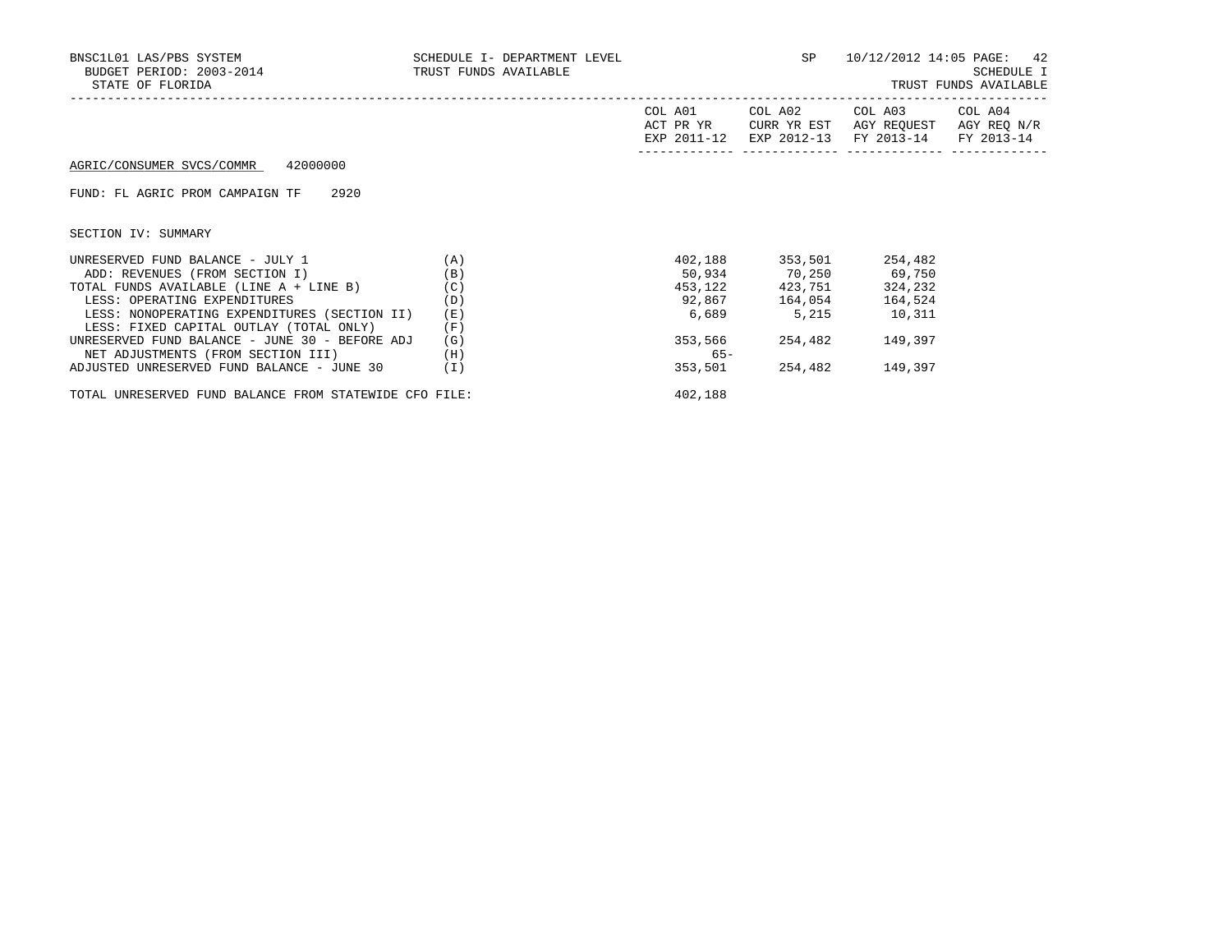| BNSC1L01 LAS/PBS SYSTEM<br>BUDGET PERIOD: 2003-2014<br>STATE OF FLORIDA                                                                                                                                                                          |                                | SCHEDULE I- DEPARTMENT LEVEL<br>TRUST FUNDS AVAILABLE                                                                       |                                                                                                                                                                                                                                                            | <b>SP</b> SP SP                                                                 | 10/12/2012 14:05 PAGE:                        | 43<br>SCHEDULE I<br>TRUST FUNDS AVAILABLE |
|--------------------------------------------------------------------------------------------------------------------------------------------------------------------------------------------------------------------------------------------------|--------------------------------|-----------------------------------------------------------------------------------------------------------------------------|------------------------------------------------------------------------------------------------------------------------------------------------------------------------------------------------------------------------------------------------------------|---------------------------------------------------------------------------------|-----------------------------------------------|-------------------------------------------|
|                                                                                                                                                                                                                                                  |                                |                                                                                                                             |                                                                                                                                                                                                                                                            |                                                                                 | EXP 2011-12 EXP 2012-13 FY 2013-14 FY 2013-14 |                                           |
| AGRIC/CONSUMER SVCS/COMMR 42000000                                                                                                                                                                                                               |                                |                                                                                                                             |                                                                                                                                                                                                                                                            |                                                                                 |                                               |                                           |
| FUND: CONS/REC LANDS PROGRAM TF 2931                                                                                                                                                                                                             |                                |                                                                                                                             |                                                                                                                                                                                                                                                            |                                                                                 |                                               |                                           |
| SECTION I: DETAIL OF REVENUES                                                                                                                                                                                                                    |                                |                                                                                                                             |                                                                                                                                                                                                                                                            |                                                                                 |                                               |                                           |
|                                                                                                                                                                                                                                                  | CODE                           | CFDA<br>REVENUE CAP SVC AUTH MATCHING %<br>CHG % ST I/C LOC I/C NO.                                                         |                                                                                                                                                                                                                                                            |                                                                                 |                                               |                                           |
| 01 TRANSFER FROM DEP<br>03 INTEREST ON INVESTMENTS 000502 NO 8.0<br>04 REFUNDS<br>05 SALE OF GOODS / SERV 001903 NO 0.0<br>08 FORESTRY & NURSERY PROD 000900 NO 0.0<br>09 PY WARRANT CANCELLATION 003700 NO 0.0 000.000 0.00                     | 001500 NO 0.0<br>001800 NO 0.0 | 570.207 0.00<br>0.00<br>17.61<br>0.00<br>0.00<br>215.31 0.00<br>0.00<br>0.00<br>570.07 0.00<br>0.00<br>000.000 0.00<br>0.00 | 1,031<br>4,341<br>175                                                                                                                                                                                                                                      | 14,678,468  14,678,468  14,678,468<br>75,973 75,000 75,000<br>3,391 1,000 1,000 |                                               |                                           |
| TOTAL TO LINE B IN SECTION IV                                                                                                                                                                                                                    |                                |                                                                                                                             |                                                                                                                                                                                                                                                            |                                                                                 |                                               |                                           |
| SECTION II: DETAIL OF NONOPERATING EXPENDITURES                                                                                                                                                                                                  |                                | OBJECT TRANSFER CFDA<br>CODE<br>TO BE<br>NO.                                                                                |                                                                                                                                                                                                                                                            |                                                                                 |                                               |                                           |
| 02 TRANSFER TO ADMINISTRATIVE TRUST FUND<br>03 TRANSFER TO GITF - AGMIC<br>05 GR SERVICE CHARGE<br>06 ASSESSMENT ON INVESTMENTS<br>11 SEPTEMBER 2012 REVERSIONS<br>16 REFUNDS                                                                    |                                | 42010300<br>42120100<br>810000<br>810000<br>880000<br>890000<br>991000<br>860000                                            | $\begin{array}{cccc} 1,110\,, 086 & \quad & 901\,, 477 & \quad & 920\,, 904 \\ 129\,, 778 & \quad & 147\,, 469 & \quad & 172\,, 904 \\ 6\,, 115 & \quad & 6\,, 000 & \quad & 6\,, 000 \\ 3\,, 812 & \quad & 3\,, 763 & \quad & 3\,, 763 \end{array}$<br>60 |                                                                                 |                                               |                                           |
| TOTAL TO LINE E IN SECTION IV                                                                                                                                                                                                                    |                                |                                                                                                                             |                                                                                                                                                                                                                                                            | 1,249,851 894,561 1,103,571                                                     |                                               |                                           |
| SECTION III: ADJUSTMENTS                                                                                                                                                                                                                         |                                | OBJECT<br>CODE                                                                                                              |                                                                                                                                                                                                                                                            |                                                                                 |                                               |                                           |
| 01 REVERSE PY A/P NOT CERTIFIED<br>02 ADJUST RESERVE FOR FCO PRIOR YEARS<br>03 REVERSE PY COMP ABSENCES<br>04 REVERSIONS SEPTEMBER 2011<br>05 SWFS POST CLOSING ENTRIES (POST 17)<br>06 ROUNDING<br>11 PY CF ENCUMBRANCES (B ITEMS) NOT RESERVED |                                | 991000<br>991000<br>991000<br>991000<br>991000<br>991000<br>991000                                                          | 9,672<br>43,091-<br>12,779<br>39,294<br>3,555-<br>$6\overline{6}$<br>$54,731-$                                                                                                                                                                             |                                                                                 |                                               |                                           |
| TOTAL TO LINE H IN SECTION IV                                                                                                                                                                                                                    |                                |                                                                                                                             | $39,626-$                                                                                                                                                                                                                                                  |                                                                                 |                                               |                                           |